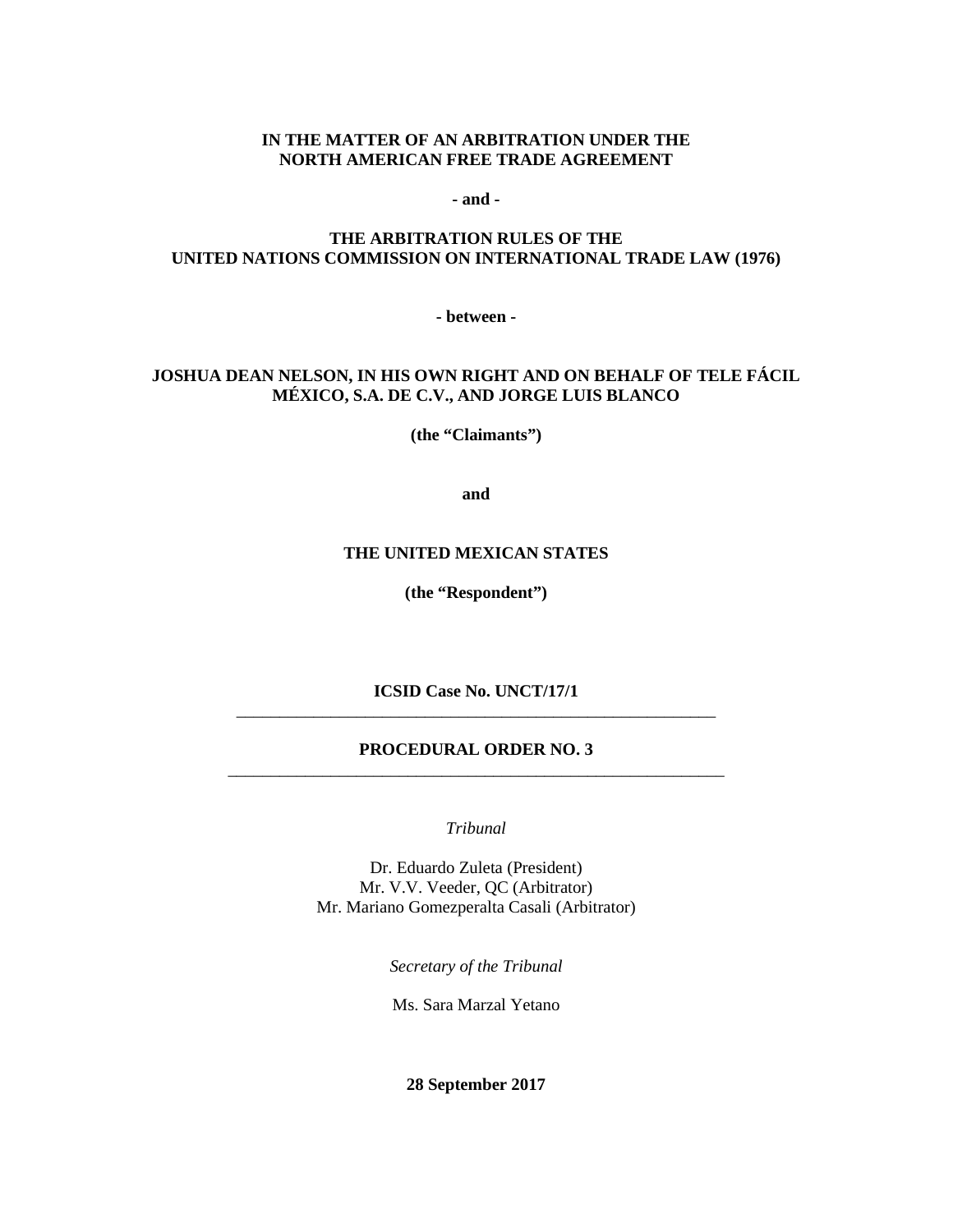# **I. INTRODUCTION**

- 1. In accordance with the Document Production Schedule contained in Procedural Order No. 1 as amended by the Parties and approved by the Tribunal, on 15 August 2017 Claimants submitted to Respondent their document production request.
- 2. On 5 September 2017 Respondent submitted its objections to Claimants' document production requests.
- 3. On 12 September 2017 Claimants submitted their replies to Respondent's objections and presented to the Tribunal for decision a Redfern Schedule listing the requests where the Parties have not agreed.
- 4. The Tribunal has reviewed Claimants' requests for document production, Respondent's objections to Claimants' Requests and Claimants' replies to said objections, all of which appear in the Redfern Schedule attached to this Procedural Order.
- 5. Pursuant to Section 18.5 of Procedural Order No. 1, each document request shall comply with the requisites established in Article 3(3) of the 2010 IBA Rules on the Taking of Evidence in International Arbitration ("IBA Rules"). Section 18.9 of said order further adds that the objections to the production of a document or category of documents shall be justified on one or more of the grounds identified in Article 9(2) of the IBA Rules.
- 6. The Tribunal notes that Claimants are satisfied with the public documents identified by Respondent in response to Claimants' requests No. 13, 14 and 15 and Claimants reserved their right to request additional information in the corresponding areas in future document production rounds. Accordingly, the Tribunal understands that it is not required to issue a decision on the aforementioned requests.
- 7. In consideration of the foregoing, the Tribunal will: (i) address the basic general premises that serve as the basis for and which motivate its decisions regarding the Parties' pending document production disputes; and (ii) decide on Claimants' document requests No. 1, 2, 3, 4, 5, 6, 7, 7 Bis, 8, 9, 10, 11, 12, 16, 17, 18 and 19.

## **II. GENERAL CONSIDERATIONS OF THE TRIBUNAL FOR DOCUMENT PRODUCTION IN THIS ARBITRATION**

8. Pursuant to Article 3.7 of the IBA Rules, the Tribunal may order the production of documents if it determines, inter alia, that:

*(i)* the issues that the requesting Party wishes to prove are relevant to the case and material to its outcome; *(ii)* none of the reasons for objection set forth in Article 9.2 [of the IBA Rules] applies; and *(iii)* the requirements of Article 3.3 [of the IBA Rules] have been satisfied.<sup>[1](#page-1-0)</sup>

<span id="page-1-0"></span><sup>1</sup> 2010 IBA Rules on the Taking of Evidence in International Arbitration, Article 3.7 ("*IBA Rules*").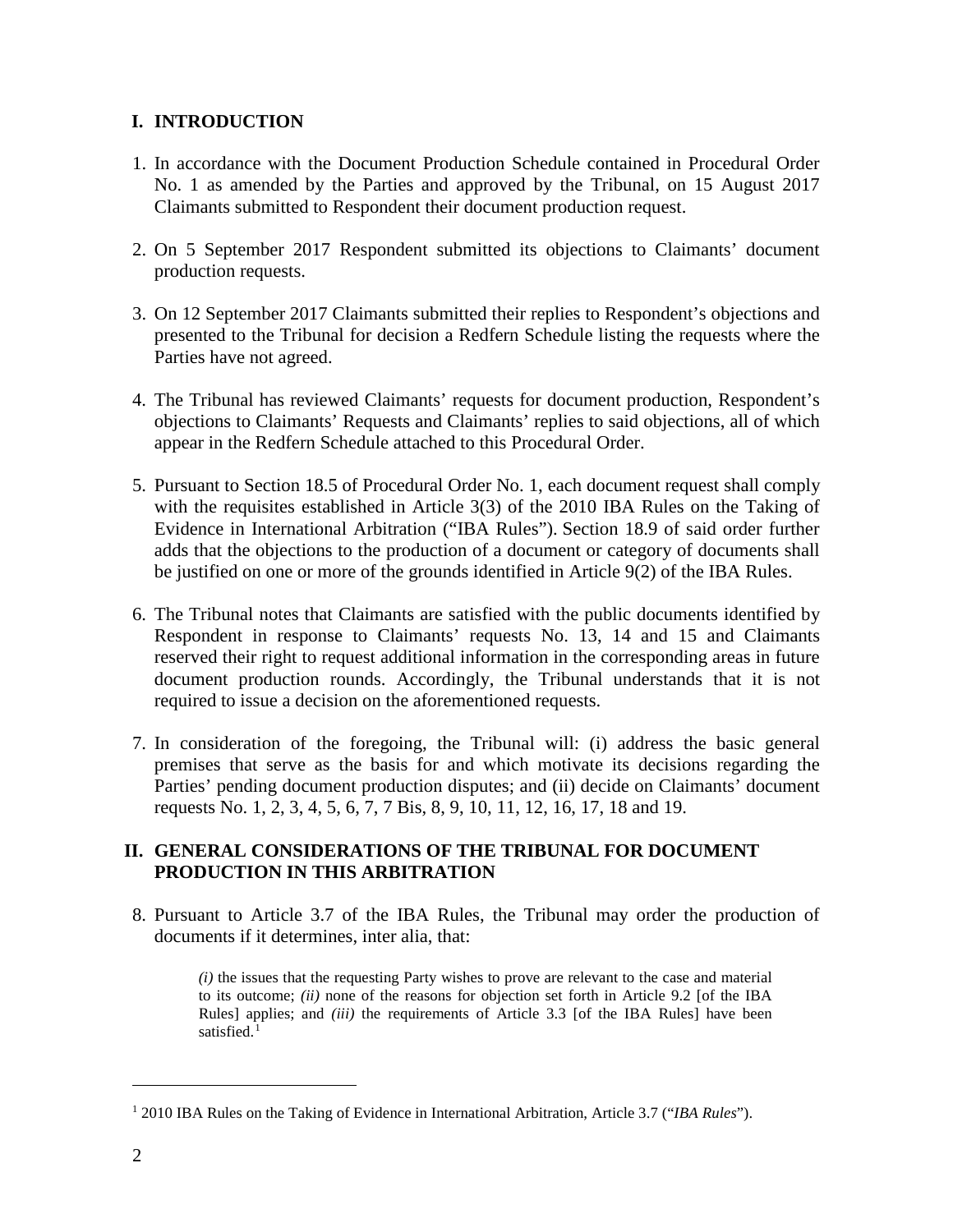9. Below, the Tribunal will make some considerations with respect to these three requirements, which are central to the Tribunal's decision.

### **A.** *First requirement: the issues that the requesting Party wishes to prove are relevant to the case and material to its outcome*

- 10. According to Article 3.7 of the IBA Rules, the issues that the requesting Party wishes to prove must be relevant to the case and material to its outcome. Correlatively, Article 9.2(a) of the IBA Rules provides that the Tribunal shall exclude from production any document for lack of sufficient relevance to the case or materiality to its outcome.
- 11. The inquiry into the relevance and materiality of the documents requested must be performed on a case by case basis, considering the information available at this early stage which basically consists of Claimants' claims in the Notice of Arbitration as amended. After carefully conducting such an analysis, the Tribunal is not persuaded that Claimants' document requests No. 2, 4 and 19 are sufficiently relevant and material to the present case.

# *B. Second requirement: none of the reasons for objection set forth in Article 9.2 of the IBA Rules applies*

- 12. Pursuant to the Commentary on the revised text of the 2010 IBA Rules on the Taking of Evidence in International Arbitration ("Commentary on the IBA Rules"), Article 9.2 of the IBA Rules "provides the limitations on admissible evidence [which] preserve the lines of distinction between the rights of the parties and the authority of the arbitral tribunal."[2](#page-2-0)
- 1[3](#page-2-1). Respondent has objected to produce some of Claimants' requests on grounds  $(a)^3$ ,  $(b)^4$  $(b)^4$ and (e)<sup>[5](#page-2-3)</sup> of Article 9.2.
- 14. As stated above, Article 9.2(a) provides that the Tribunal shall exclude from production any document for lack of sufficient relevance to the case or materiality to its outcome.
- 15. Article 9.2(b) provides that the Tribunal shall exclude from production any document on which a legal impediment or privilege rests under the applicable legal or ethical

<span id="page-2-0"></span><sup>2</sup> Commentary on the revised text of the 2010 IBA Rules on the Taking of Evidence in International Arbitration, § *Article 9 —Admissibility and Assessment of the Evidence*, p. 25 [available at] https://www.google.com.co/search?q=commentary+to+the+iba+rules&rlz=1C5CHFA\_enCO755CO755&oq= Commentary+to+the+IBA+Rules&aqs=chrome.0.0j69i57.7759j0j7&sourceid=chrome&ie=UTF-8

<sup>(&</sup>quot;*Commentary on the IBA Rules*").

<span id="page-2-1"></span><sup>&</sup>lt;sup>3</sup> Ground (a) of Article 9.2 of the IBA Rules is "lack of sufficient relevance to the case or materiality to its outcome."

<span id="page-2-2"></span><sup>4</sup> Ground (b) of Article 9.2 of the IBA Rules is "legal impediment or privilege under the legal or ethical rules determined by the Arbitral Tribunal to be applicable."

<span id="page-2-3"></span><sup>5</sup> Ground (e) of Article 9.2 of the IBA Rules is "grounds of commercial or technical confidentiality that the Arbitral Tribunal determines to be compelling."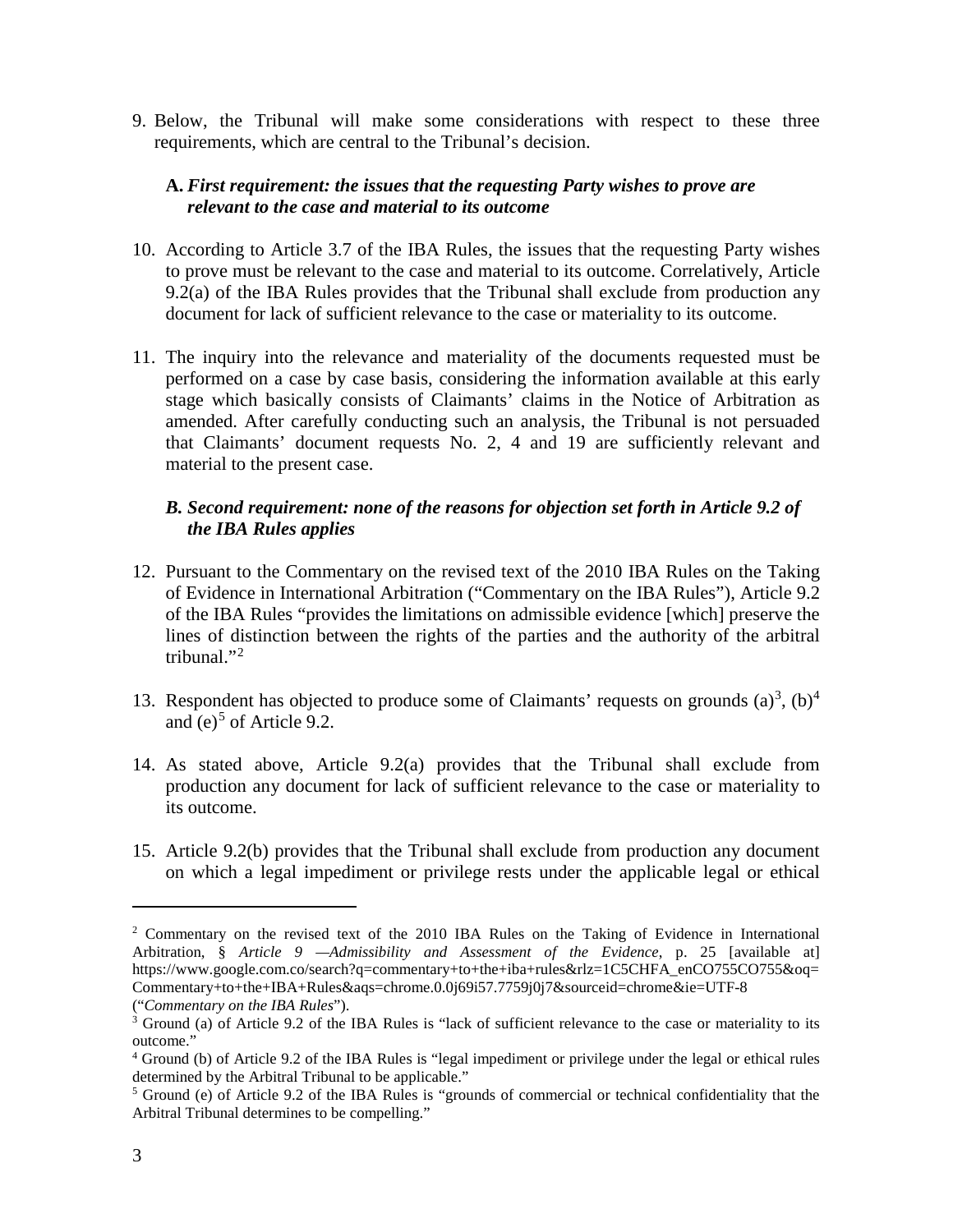rules. The Party objecting to a document production request on the basis of legal impediment or privilege must identify with certainty and precision whether said document contains confidential information or is subject to privilege. In this case, Respondent failed to do so when objecting Claimants' document requests No. 12, 16 and 17. In these cases, the Tribunal is not persuaded that Respondent has identified with certainty and precision whether there is a legal impediment to share with Claimants the documents requested nor that the documents requested by Claimants are subject to privilege.

16. Lastly, Article 9.2(e) provides that the Tribunal shall exclude from production any document on grounds of commercial or technical confidentiality that the Arbitral Tribunal determines to be *compelling*. [6](#page-3-0) The Tribunal considers that Claimants' document requests No. 12, 16 and 17, as presented, may lead to the disclosure of data from third parties (particularly operators) that may be commercially confidential.

#### *C. Third requirement: the requirements of Article 3.3 of the IBA Rules have been satisfied*

- 17. According to Article 3.3 of the IBA Rules, a request to produce documents shall contain:
	- (a) *(i)* a description of each requested Document sufficient to identify it, or *(ii)* a description in sufficient detail (including subject matter) of a narrow and specific requested category of Documents that are reasonably believed to exist; in the case of Documents maintained in electronic form, the requesting Party may, or the Arbitral Tribunal may order that it shall be required to, identify specific files, search terms, individuals or other means of searching for such Documents in an efficient and economical manner;
	- (b) a statement as to how the Documents requested are relevant to the case and material to its outcome; and
	- (c) *(i)* a statement that the Documents requested are not in the possession, custody or control of the requesting Party or a statement of the reasons why it would be unreasonably burdensome for the requesting Party to produce such Documents, and *(ii)* a statement of the reasons why the requesting Party assumes the Documents requested are in the possession, custody or control of another Party.[7](#page-3-1)
- 18. Respondent objected Claimants' document requests No. 2 to 19 on the grounds that they do not provide a description in sufficient detail of a narrow and specific category of documents, as required by Article 3.3(a) of the IBA Rules. Pursuant to the Commentary on the IBA Rules, this provision is designed to prevent "a broad 'fishing expedition,"<sup>[8](#page-3-2)</sup> and, at the same time, enables the Parties to request documents identifiable with a reasonable specificity.

<span id="page-3-0"></span><sup>6</sup> Commentary on the IBA Rules, § *Article 9 —Admissibility and Assessment of the Evidence*, p. 26 (emphasis added).

<sup>7</sup> IBA Rules, Article 3.3.

<span id="page-3-2"></span><span id="page-3-1"></span><sup>8</sup> Commentary on the IBA Rules, § *Procedures*, p. 8.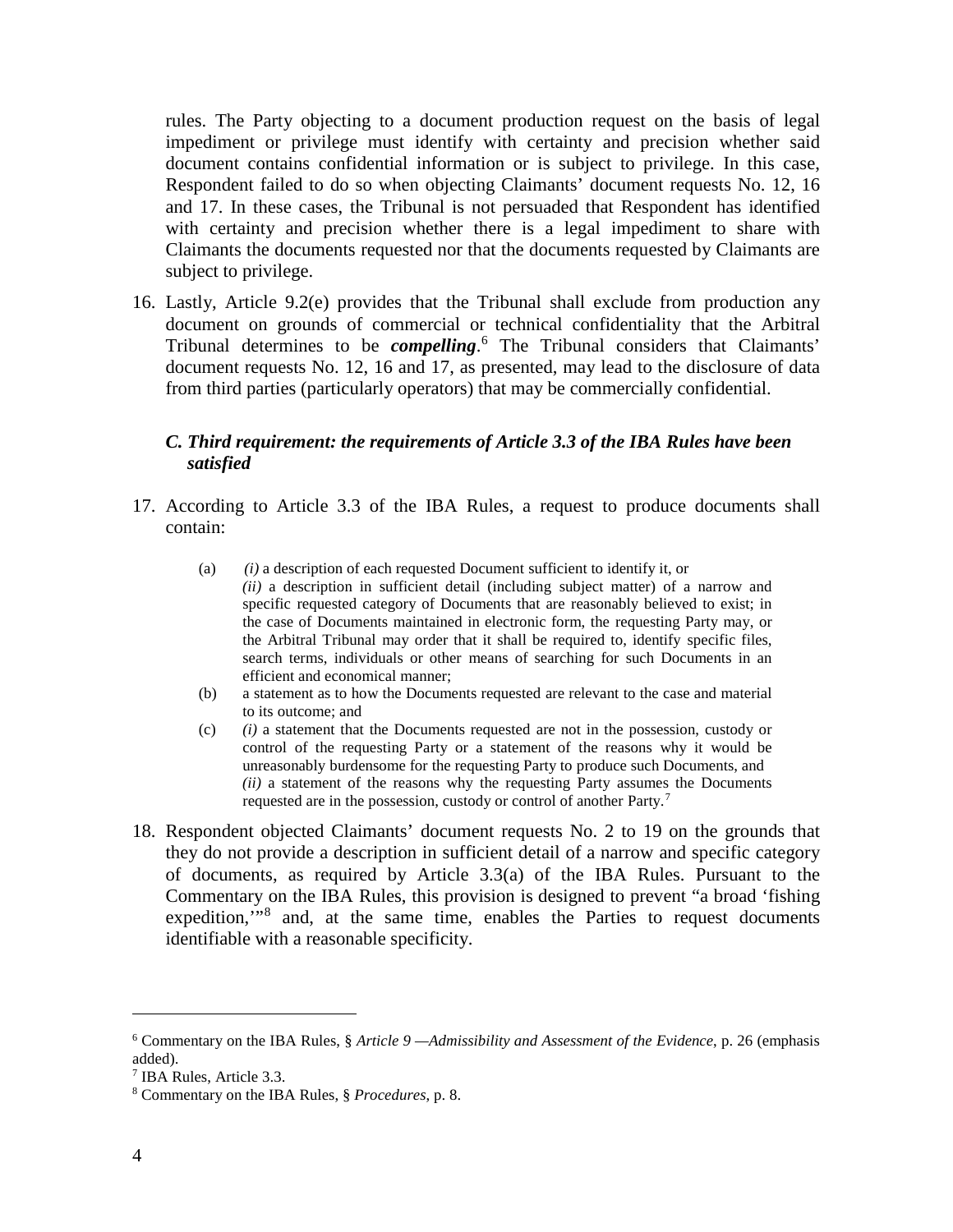- 19. Therefore, in applying Article 3.3(a), the Tribunal has verified that Claimants provided the necessary information to identify the documents or the specific categories of documents. This means, in the Tribunal's view, that a general description of the category of documents does not suffice; rather, it must be in sufficient detail, *i.e.*, reasonably limited regarding its subject matter, content and time of making, taking into consideration the current phase of the proceedings, and the nature of the claims.
- 20. In this case, after carefully conducting such an analysis, the Tribunal has concluded that, except for Claimants' request No. 18, the documents requested by Claimants are described in sufficient detail.

## **III. THE TRIBUNAL'S DECISION**

- 21. In light of the above, after having reviewed carefully the observations submitted by the Parties and having considered each Claimant's request in light of the legitimate interest of Respondent and the reasonableness of the burden placed on the latter, taking into account all the relevant circumstances, including the fundamental principle of the integrity of the arbitral process, the Tribunal unanimously decides to:
- 22. Accept, in accordance with the foregoing reasons and pursuant to the terms of this Procedural Order, Claimants' requests No. 1, 3, 5, 6, 7, 7 Bis, 8, 9, 10, 11, 12 and 17, subject to the scope set out by the Tribunal in the Redfern Schedule attached to this Procedural Order.
- 23. Pursuant to the procedural calendar already established, Respondent shall have until 25 October 2017 to produce these documents to Claimants.
- 24. Reject Claimants' requests No. 2, 4, 16, 18 and 19 in accordance with the foregoing considerations, the terms of this Procedural Order and the Redfern Schedule attached.
- 25. The procedural calendar for the phase following this document production shall be that established in the Procedural Time Table and Document Production Schedule in Annexes 1 and 2 of Procedural Order No. 1.

 $\left[ \begin{array}{c} \text{log} \text{max} \\ \text{log} \text{max} \end{array} \right]$ [ *Signed* ]

> Mr. Eduardo Zuleta Jaramillo (President) On behalf of the Tribunal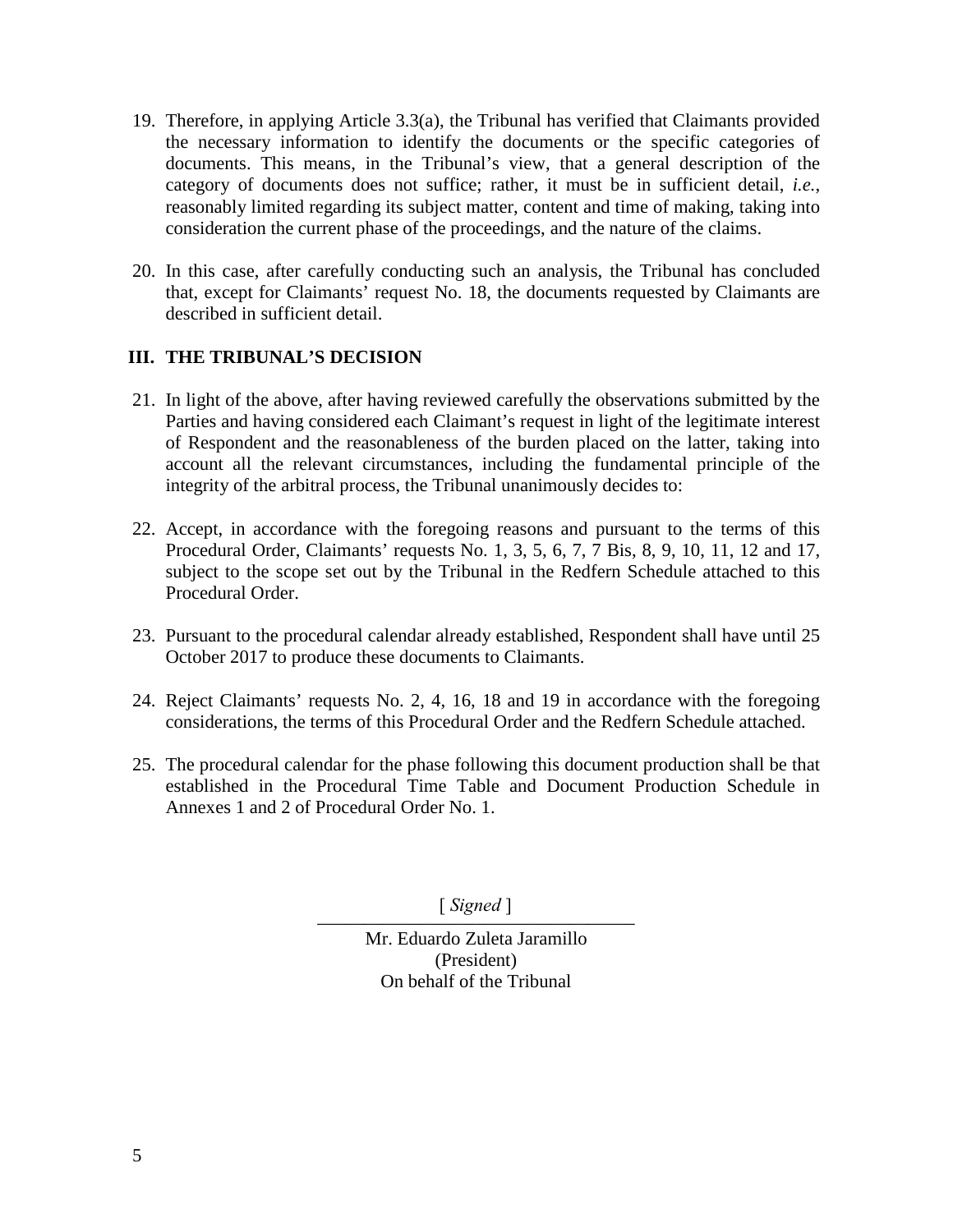#### **Introduction to Claimants' Reply to Respondent's Objections To Claimants' First Document Production Request (9/12/2017)**

In response to Respondent's "Preface" to its objections to Claimants' requests for document production, Claimants hereby provide their preliminary comments regarding Respondent's unsubstantiated objections:

#### Scope of Claimants' Requests

Contrary to Respondent's assertions, Claimants' requests are appropriately fashioned in light of Respondent's own usage and terminology and the broad definition of the word "document" in the IBA Rules on the Taking of Evidence in International Arbitration (IBA Rules). In particular, Claimants' use of the word "information" in places in their requests is appropriate for the following reasons:

First, Respondent itself refers to the types of materials that may be produced in the document production process as "information." Namely, the text proposed by Respondent for the Tribunal's Confidentiality Order provides:

This Order is entirely without prejudice to the disputing parties' right to object to the production of documents on grounds of confidentiality, and in particular the right and legal obligation of the Respondent to protect *confidential business information that has been provided to it by telecom operators* that it regulates and other third parties possessing *such information* that has been obtained under an expectation of confidentiality. (Emphasis added.)

Respondent similarly uses the term "information" throughout its objections to Claimants' document production requests.

Second, in any event, the definition of "document" in the IBA Rules is very broad and largely synonymous with the term "information." The definitions section of the IBA Rules states:

'Document' means a writing, communication, picture, drawing, program or data of any kind, whether recorded or maintained on paper or by electronic, audio, visual or any other means;

For purposes of a document production request, where any disclosed material by necessity must be tangible (as opposed to an intangible idea), any variation in the meaning of the words "document" and "information" is a distinction without a difference.

The formulation of Claimants' requests is therefore perfectly acceptable, particularly in light of Respondent's similar use of the term "information." Respondent should be required to include all relevant "documents" in any request that seeks "information."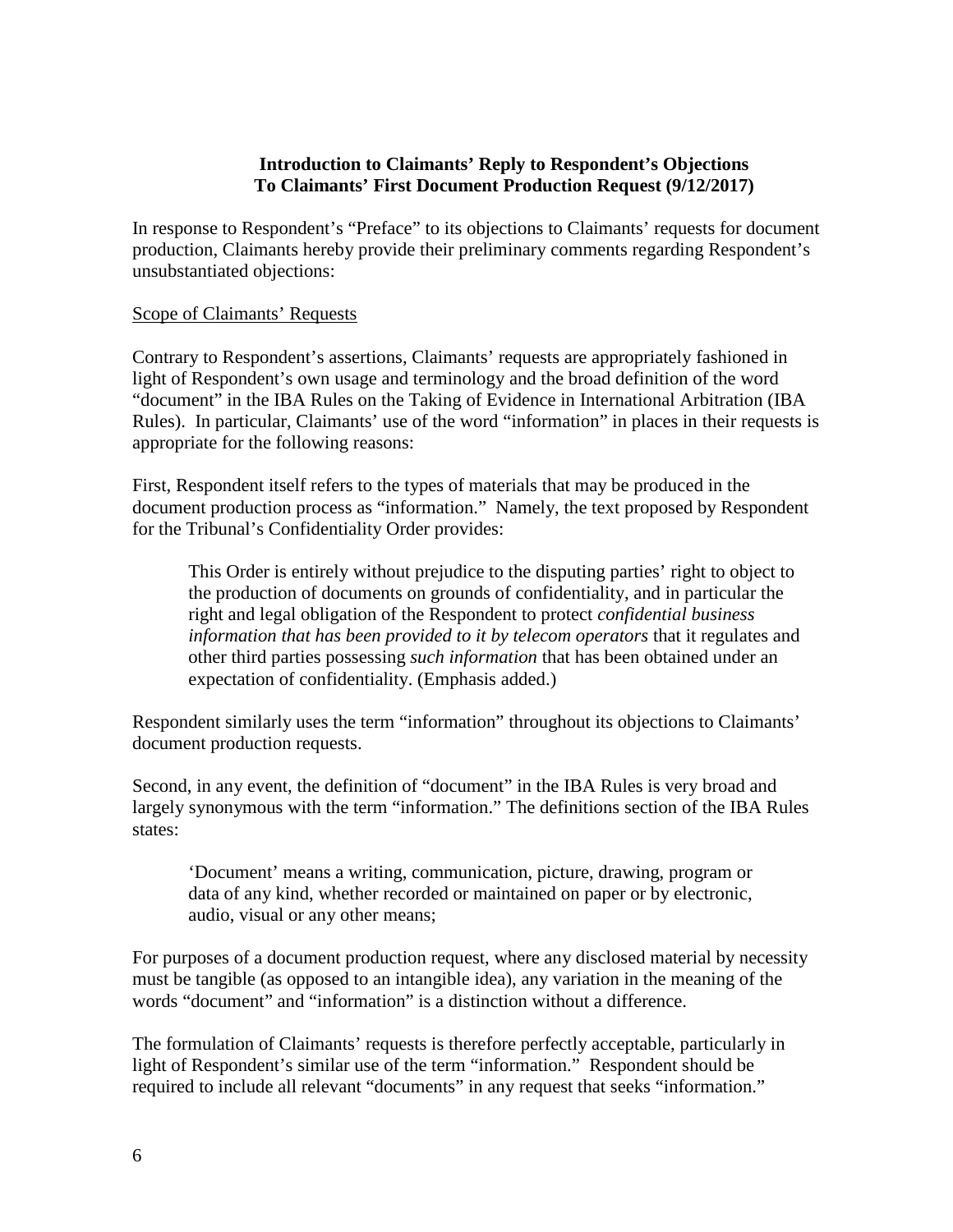#### Relationship Between Document Production Requests and Mexico's Transparency Process

Mexico impermissibly seeks to avoid disclosure of requested documents by hiding behind its domestic transparency process. It does so in two respects:

First, Respondent indicates that Claimants' requests must adhere to the parameters of Mexico's transparency laws, including that Claimants must exhaust all remedies under Mexican law before requesting the same documents in the current arbitral proceedings. This is obviously incorrect. Notably, in the context of preparing Procedural Order No. 1, the Tribunal rejected Respondent's proposal to confine the scope of the current process to that of the transparency process under Mexican law. Rather, whether a requested document must be disclosed is determined on the basis of the principles set forth in the IBA Rules. Mexico therefore may not withhold documents in the context of these proceedings simply because it has withheld the same documents in the context of the domestic transparency process or because Claimants have not appealed any rejection of a prior transparency request in Mexican courts.

Mexico's own conduct proves Claimants' point. While maintaining that the audio recordings of the March 5, 2016 meeting are barred from disclosure under Mexican law, Respondent nonetheless has conceded that it must disclose them in these proceedings.

Second, Respondent wrongly argues that the scope of the Mexican transparency process is broader than the scope of the document production process in the arbitral proceedings and, therefore, Claimant's requests—which seek "information" in addition to specific types of documents and communications—are overly broad. Again, Mexico cannot have it both ways. It cannot reject Claimants' transparency requests in principal part, at the local level, and then argue that the document production process in this arbitral proceeding is confined to an even more limited set of documents. As explained, the broad definition of "documents" in the IBA Rules largely parallels the concept of "information" under Mexico's transparency laws.

## Specificity of Claimants' Requests

Claimants' requests are as specific as possible in light of Respondent's improper withholding of information under its domestic transparency laws. Two examples are noteworthy. First, Respondent has refused for several months to release the audio recording of a key meeting of the IFT Plenary occurring on March 5, 2015 at which Tele Facil was present and which was required by law to be made publicly available upon Tele Facil's request. Second, based on highly credible evidence, Claimants know that top officials at the IFT met sometime on or about mid-January 2015 to address how to accommodate Telmex's demand that the IFT reverse a key decision in Tele Facil's failure, Resolution 381. However, despite Claimants' numerous information requests, Respondent has failed to disclose any information to Claimants about this meeting or Telmex's related contacts with the IFT.

In light of Respondent's recalcitrance, Claimants have formulated their document production requests as specifically as possible. In each case, they have identified and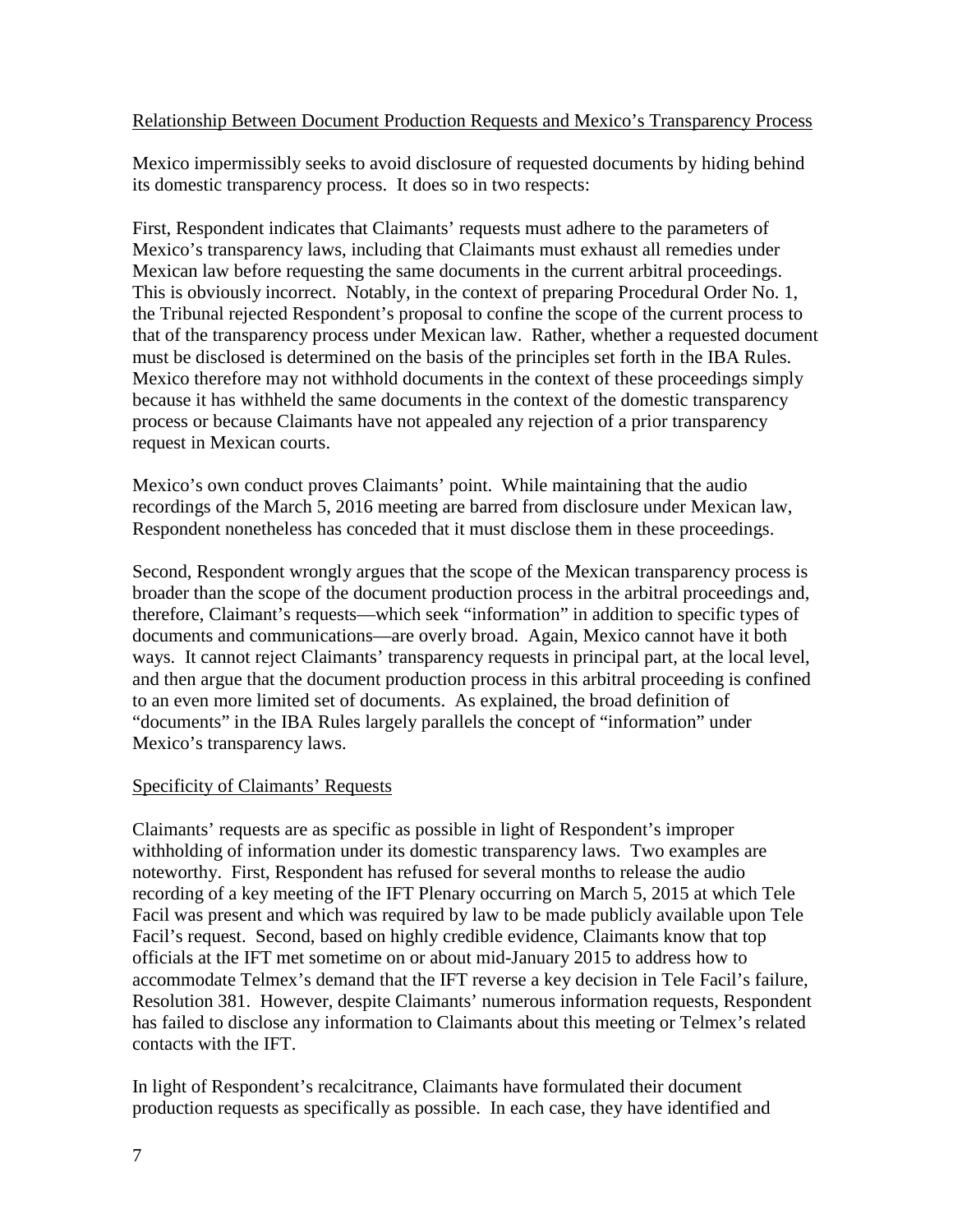requested the types of documents typically generated in the course of governmental activity, *e.g.,* emails, meeting notes, memoranda, etc., that would very likely have been created at key points in the case timeline (often citing specific dates or date ranges). Far from a "fishing expedition," as Respondent maintains, Claimants' requests have been as targeted as possible while being kept in the dark by Respondent.

### Business Confidentiality

Respondent claims that it cannot disclose certain information requested by Claimants because it owes a duty of confidentiality to third-party telecom providers. Respondent's own actions belie its argument, however. For example, in an unsuccessful effort to bolster its objection to Claimants' request for documents relating to Respondent's attempt to sanction Tele Facil in October 2016, Respondent readily discloses the name of a third-party provider, Cablevision, and the fact that it was allegedly involved in another enforcement action around the same time—clearly sensitive information. Respondent should not be allowed to choose which sensitive business information it wishes to disclose to or withhold from Claimants based on how such a choice best serves Respondent's immediate litigation strategy. Furthermore, with respect to certain market data requested by Claimants, such data—to the extent they are sensitive and need to be protected—can easily be anonymized, with the assistance of the Tribunal, before transmission to Claimants.

#### **Preface to the Respondent's objections to the Claimant's First Request for Production of Documents (RFD)**

This submission is made pursuant to paragraphs 18.7 to 18.9 of Procedural Order No. 1 (PO1).

Paragraph18.5 of PO1 provides that each request shall comply with the requisites established in Article 3(3) of the IBA Rules on the Taking of Evidence in International Arbitration dated 29 May 2010 (IBA Rules). In addition, when the request involves a category of documents it shall include a date or range of dates insofar as possible.

The relevant part of Article 3(3) of the IBA Rules provides as follows:

Article 3 Documents

[...]

3. A Request to Produce shall contain:

(a) (i) a description of each requested Document sufficient to identify it, or

> (ii) a description in sufficient detail (including subject matter) of a narrow and specific requested category of Documents that are reasonably believed to exist; in the case of Documents maintained in electronic form, the requesting Party may, or the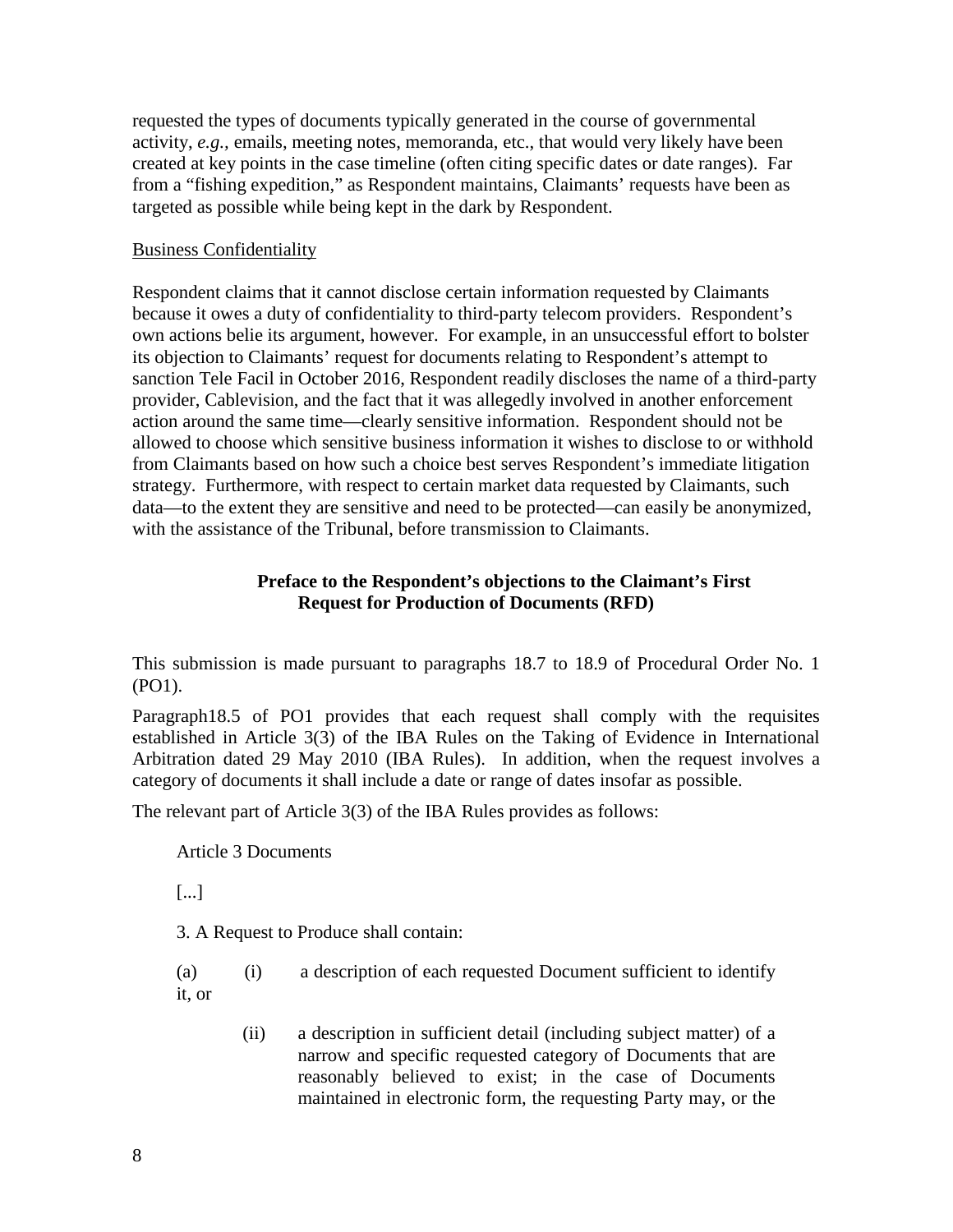Arbitral Tribunal may order that it shall be required to, identify specific files, search terms, individuals or other means of searching for such Documents in an efficient and economical manner;

(b) a statement as to how the Documents requested are relevant to the case and material to its outcome; and

- (c) (i) a statement that the Documents requested are not in the possession, custody or control of the requesting Party or a statement of the reasons why it would be unreasonably burdensome for the requesting Party to produce such Documents, and
	- (ii) a statement of the reasons why the requesting Party assumes the Documents requested are in the possession, custody or control of another Party.

Pursuant to Article 18.9 of PO1, objections to the production of a document or category of documents shall be justified on one or more of the grounds identified in Article 9(2) of the IBA Rules. Said provision identifies the following grounds for objection:

- (a) lack of sufficient relevance to the case or materiality to its outcome;
- (b) legal impediment or privilege under the legal or ethical rules determined by the Arbitral Tribunal to be applicable;
- (c) unreasonable burden to produce the requested evidence;
- (d) loss or destruction of the Document that has been shown with reasonable likelihood to have occurred;
- (e) grounds of commercial or technical confidentiality that the Arbitral Tribunal determines to be compelling;
- (f) grounds of special political or institutional sensitivity (including evidence that has been classified as secret by a government or a public international institution) that the Arbitral Tribunal determines to be compelling; or
- (g) considerations of procedural economy, proportionality, fairness or equality of the Parties that the Arbitral Tribunal determines to be compelling.

In view of the foregoing and in accordance with Article 3(5) of the IBA Rules, the Respondent's objections are based on one or more of the grounds identified in Article 9.2 of the IBA Rules and/or on the Claimant's failure to satisfy the requirements of a request for documents under Article 3.3 of the IBA Rules.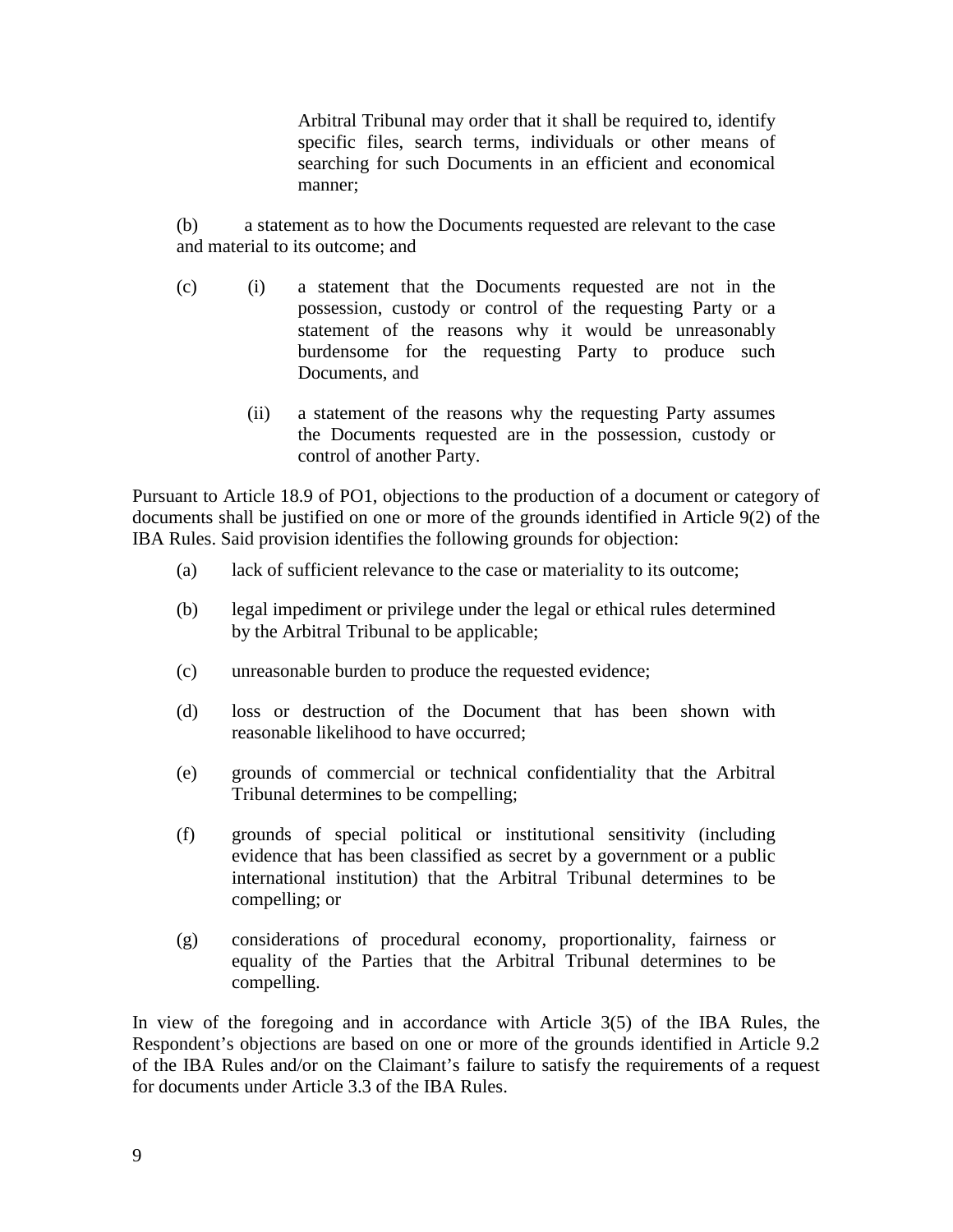The following grounds of objection are raised in the Redfern Schedule. Rather than repeating these objections verbatim in each instance, the references to the following grounds of objection in the Redfern Schedule should be read together with the applicable narrative that follows each title below.

# **Requests lacking specificity**

The Claimants have made repeated references to their efforts to obtain "information" under Mexico's transparency law and have complained that the documents produced by IFT's did not adequately respond to their requests and/or was unjustifiably denied. Requests 1 to 11 (inclusive) are seemingly aimed at obtaining documents that the Claimants believe should have been produced under their transparency law requests. Indeed, it seems that the Claimants have simply reiterated their transparency law requests in the Redfern Schedule for "*any information* in IFT's possession …".

This is inappropriate for two reasons:

- There is a prescribed procedure for challenging transparency law decisions before the National Institute of Transparency, Access to Information and Protection of Personal Data (INAI) or the Transparency Unit ("Unidad de Transparencia") that tended to the request<sup>[9](#page-9-0)</sup>. The RFD in this arbitration is not the correct forum or a suitable process for doing so; and
- It is evident that the transparency law which applies to "information" may apply to a broader range of documents than can properly be requested in a RFD that is governed by the IBA Rules, as will be demonstrated below.

With the exception of Request No. 1, the Claimants have failed to provide a description in sufficient detail … of a *narrow and specific* requested category of Documents as required by Article  $3(3)(a)$ .

- Requests 2 and 5 seek "*[a]ny information* in the IFT's possession, *including* the IFT's visitor security log information, meeting sign-in sheets, internal communications, emails, recordings and transcripts of meetings *and any other information* indicating the occurrence of meetings ..."
- Requests 3, 4, 6, 10, 11 seek "*any information* in the IFT's possession, *including* memoranda, internal communications, notes, emails, recordings and transcripts of meetings, and *any other information*, indicating the IFT's views ..."
- Requests 9 and 10 seek "*[a]ny information* in the IFT's possession, *including* memoranda, letters, communications, emails, and any *other information*, exchanged between …"

<span id="page-9-0"></span><sup>9</sup> The person submitting a request under the Transparency Law may challenge the decision through a "*recurso de revision"* pursuant to Article 147 and 148 of the Federal Law on Transparency and Access to Public Information (LFTAIP), DOF May 9, 2016.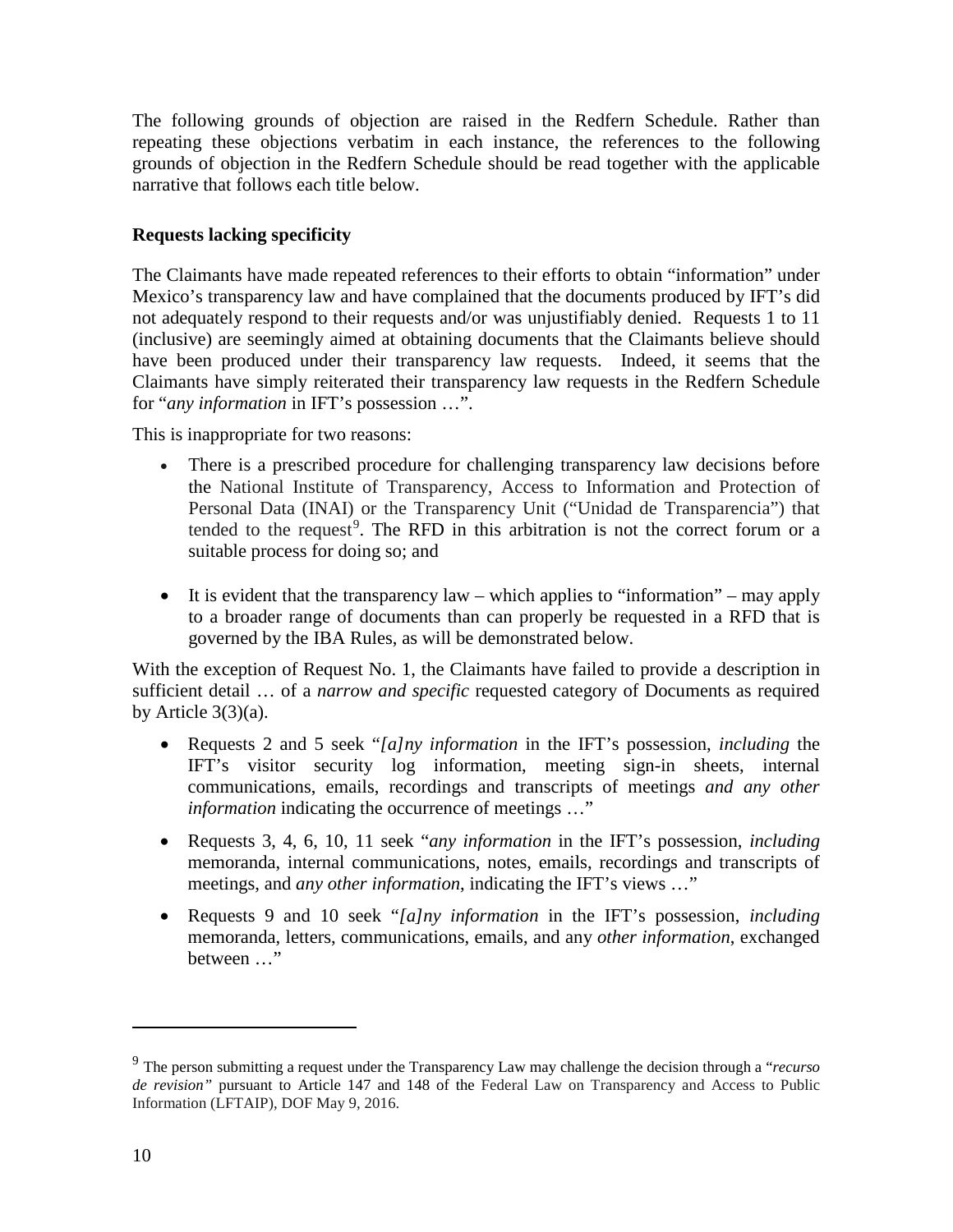- Requests 7, 8, 12, 13, 14, 15, 16, 17, and 18 seek *any information* in the IFT's possession, *including* memoranda, internal communications, emails, notes, recordings and transcripts of meetings, and *any other information*, regarding …"
- Request 19 seeks *"[a]ny information* in the IFT's possession, *including* studies, reports, memoranda, internal communications, emails, notes, and *any other information*, that was used or relied on …" to support the determination of America Movil as the preponderant economic agent in telecommunications*.*

Apart from the fact that the Claimants are conflating requests for information with requests for documents, the flaws in these requests are obvious and fatal – the descriptions are so broad as to include virtually all documents and records of any kind relating to a particular subject. These are the antithesis of a "narrow and specific requested category of documents". They are equivalent to the practice of demanding 'discovery' of documents under common law civil litigation procedures, contrary to both the intent and language of the IBA Rules which reflect the practice of seeking production of specific documents in international arbitration.

As noted in the Commentary to the 2010 IBA Rules:

The Working Party was able to reach agreement on certain principles governing document production because practices in international arbitration can be, and have been, harmonised to a large extent. The Working Party was guided by several principles:

1. Expansive American- or English-style discovery is generally inappropriate in international arbitration. Rather, requests for documents to be produced should be carefully tailored to issues that are relevant and material to the determination of the case.

[...]

Article 3.3 provides certain requirements regarding the content of a request to produce, which are generally designed to have the request specifically describe the documents being sought. Article 3.3 is designed to prevent a broad "fishing expedition", while at the same time permitting parties to request documents that can be identified with reasonable specificity and which can be shown to be relevant to the case and material to its outcome. This specificity of the information required by Article 3.3 is also designed to help the receiving party decide whether it wants to comply with the request voluntarily (as provided in Article 3.4), or if it wants to raise objections (Article 3.5). The specificity of the request is also designed to make it possible for the arbitral tribunal to decide, if there is an objection to the request to produce, whether or not to grant the request pursuant to the standards set forth in Article 3.7.

Although requests 2 to 19 (inclusive) could be denied by the Tribunal in their entirety, the Respondent (through the Federal Telecommunications Institute) has engaged in a good faith effort to locate responsive documents and has indicated where such documents have been identified in the Redfern Schedule. However, the Respondent does not represent or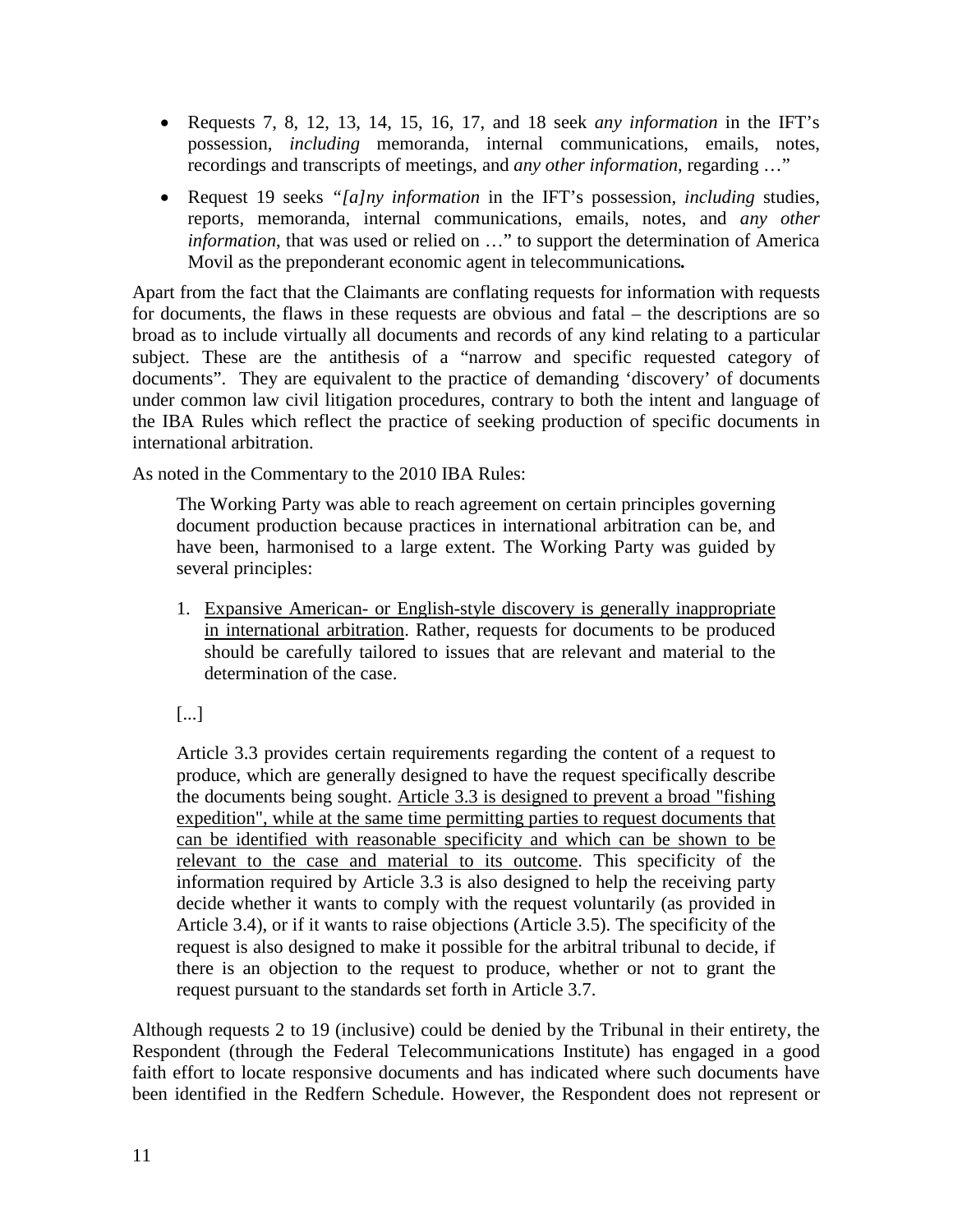undertake that such documents represent all documents potentially falling within the requests for "any information" in requests 2 to 19. The Respondent otherwise objects to requests 2 to 19 (inclusive) for their failure to sufficiently describe narrow and specific categories of documents.

### **Requests lacking sufficient relevance or materiality**

Requests 2, 4 and 19 are lacking in relevance and materiality for the reasons given in the Redfern Schedule.

#### **Requests for confidential business information protected by law**

Requests 12, 16, 17, 19 would require the production of confidential information provided by third parties pursuant to an expectation of confidentiality that exists under the law. When telecom operators provide confidential business information and data to IFT they do so pursuant to IFT's express undertaking to keep their information confidential. Moreover, both Article 82 of the Law on Industrial Property and Articles 113 and 117 of the Transparency Law prohibits disclosure of confidential information to the public without express consent of the proprietaries of such information. Accordingly, it would be illegal for IFT to produce documents containing the information the Claimants are seeking in these requests.

The Respondent accordingly objects to these request on the grounds of both "legal impediment or privilege…" under Article 9(2)(b) and "commercial or technical confidentiality…" under Article 9(2)(e).

## **Requests for Documents that are publicly available**

Requests 13, 14, 15, 19 can be answered with publicly available documents that are posted on IFT's website under the links that have been provided.

## **Request that are overly burdensome**

Request 15 would require IFT to prepare statistics for 2017 year-to-date that do not yet exist and would not ordinarily be published until 2018. This request is (i) inappropriate as it is not a request for documents that exist but a request to create documents and is (ii) overly burdensome.

Request 19 would require production of a massive volume of information that is of little (if any) relevance to defining the market for Tele Fácil's potential services and is already included in Resolution P/IFT/EXT/060314/76.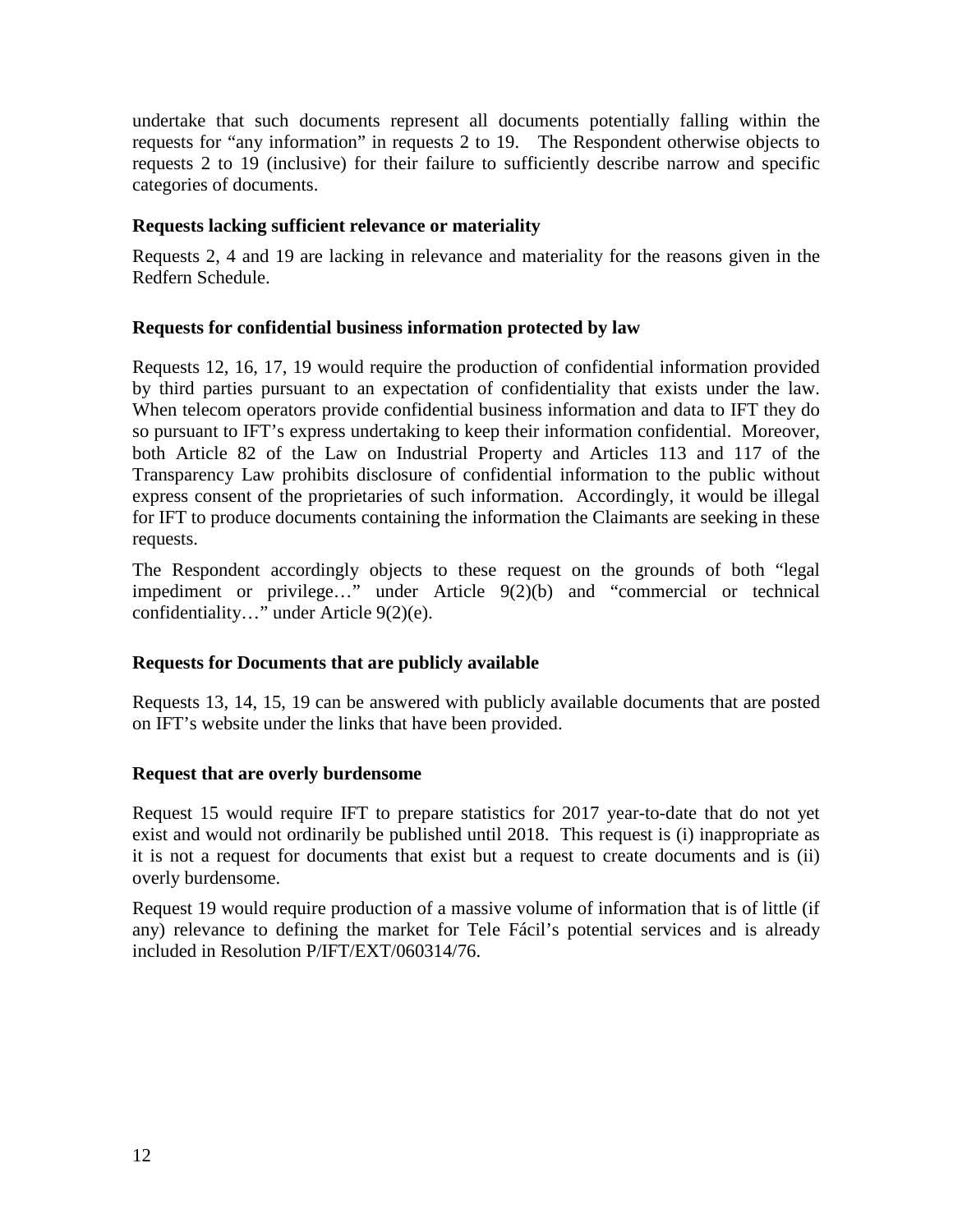# **Redfern Schedule**

# **I. Information Relating to Meetings and Communications between Tele Fácil and the IFT**

| Request No.                              | $\mathbf{1}$                                                                                                                                                                                                                                                                                                                                                                                                                                                                                                                                                                                                                                                                                                                                                                                                                                                                  |
|------------------------------------------|-------------------------------------------------------------------------------------------------------------------------------------------------------------------------------------------------------------------------------------------------------------------------------------------------------------------------------------------------------------------------------------------------------------------------------------------------------------------------------------------------------------------------------------------------------------------------------------------------------------------------------------------------------------------------------------------------------------------------------------------------------------------------------------------------------------------------------------------------------------------------------|
| Document<br>Category<br>of<br>Documents: | The recording of the meeting between Tele Fácil México, S.A. de C.V.<br>(Tele Fácil) and the Commissioners of the Federal Institute of<br>Telecommunications (IFT) on March 5, 2015 at the IFT (recorded as<br>Plenary interview No. 2015-03-05-1239-SP-18).                                                                                                                                                                                                                                                                                                                                                                                                                                                                                                                                                                                                                  |
| Justification:                           | The requested information is relevant to the case and material to its<br>outcome. In this meeting, where representatives of Tele Fácil met with the<br>IFT Plenary to request enforcement of Resolution P/IFT/261114/381<br>("Resolution 381"), various IFT Commissioners expressed their views on<br>the enforceability of Resolution 381 in Tele Fácil's favor.                                                                                                                                                                                                                                                                                                                                                                                                                                                                                                             |
|                                          | The requested information is not in the possession, custody or control of<br>the Claimants. Claimants' request for access to the recording under<br>Mexico's transparency law was unjustifiably denied on July 5, 2017<br>through transparency request No. 0912100050617. The IFT took the<br>position that the recording is reserved information under Article 30 of the<br>Federal Telecommunications and Broadcasting Law. However, as the IFT<br>itself recognized, that same article provides that the recording must be<br>disclosed when requested by "the counterparty of a litigation-form<br>procedure." Even after Tele Fácil identified itself in its request as a<br>"counterparty" in the context of the NAFTA arbitration, the IFT still failed<br>to disclose the information.                                                                                |
|                                          | Under Mexican transparency law, "all information created, obtained,<br>acquired, transformed or in possession of the obligated parties (meaning<br>any government agency or government entity, either from the Executive,<br>Judicial or Legislative branch, or independent agencies) is public and can<br>be accessed by any person," unless it falls within one of the exceptions for<br>reserved and confidential information. No exceptions apply as the<br>government measures at issue are now final, even if at some point the<br>requested information contained opinions, recommendations or points of<br>view by the IFT that relate to governmental decision-making processes.<br>(Article 110 Section VIII of the Federal Law of Transparency and Access<br>to Public Information.)<br>The requested information is in the possession, custody and control of the |
|                                          | Respondent. According to Article 30 of the Federal Telecommunications<br>and Broadcasting Law, the IFT is required to make an audio and video<br>recording of all IFT Plenary meetings with a telecommunications provider.                                                                                                                                                                                                                                                                                                                                                                                                                                                                                                                                                                                                                                                    |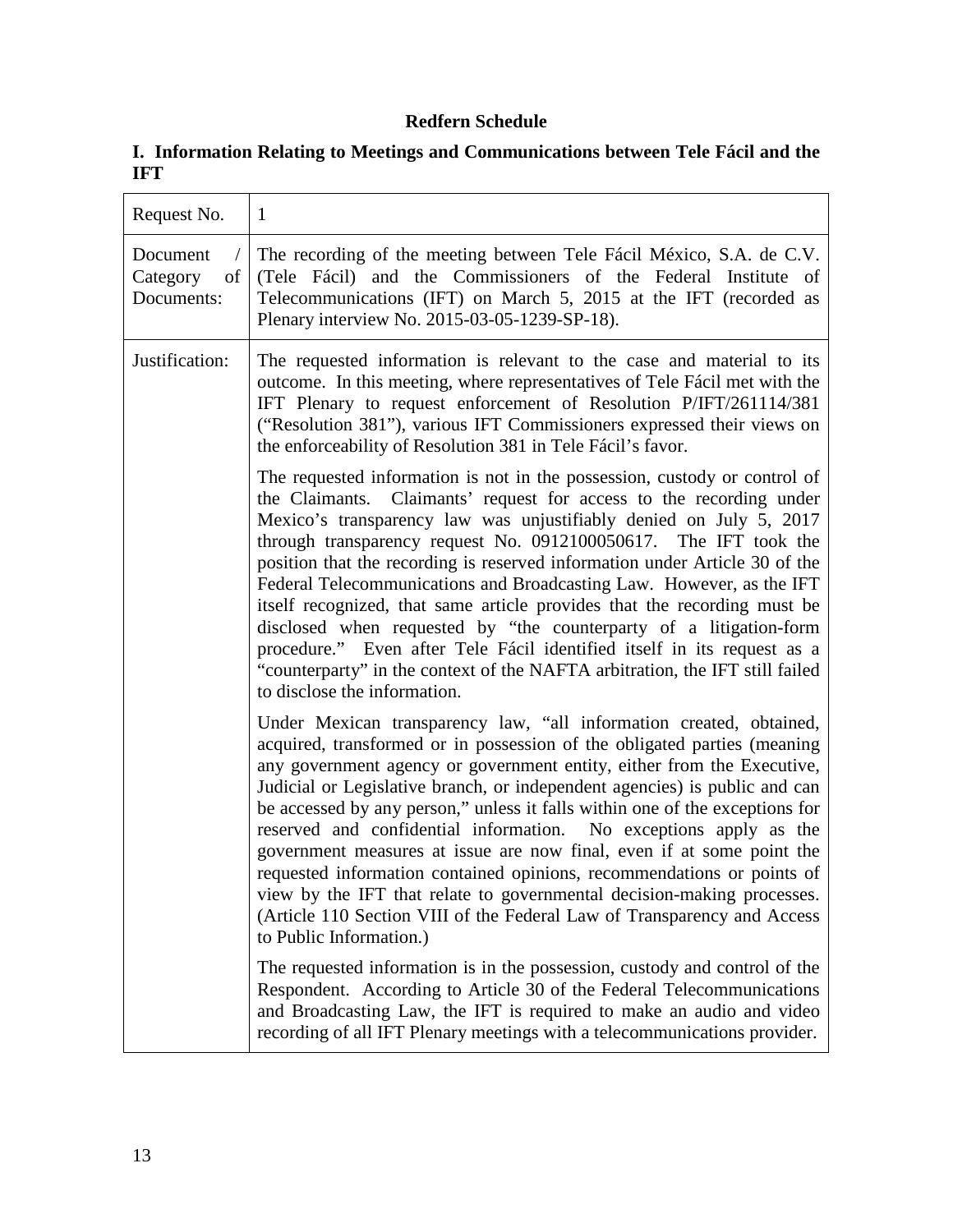| Objections:             | The Respondent observes that the recording is considered reserved<br>information under Article 30 of the Federal Telecommunications Law $(Lev)$<br><i>Federal de Telecomunicaciones</i> y Radiodifusión <sup>10</sup> ) and thus, cannot be<br>disclosed. The disclosure of the recording to third parties may lead to<br>sanctions to government officials in terms of Articles 206 (IV) of the<br>LGTAIP <sup>11</sup> , 186 (IV) of the LFTAIP and Articles 8 (V) and 12 of the<br>LFRASP. <sup>12</sup> |
|-------------------------|-------------------------------------------------------------------------------------------------------------------------------------------------------------------------------------------------------------------------------------------------------------------------------------------------------------------------------------------------------------------------------------------------------------------------------------------------------------------------------------------------------------|
|                         | However, since Tele Fácil's representatives were present at that meeting,<br>the Respondent is prepared to provide the requested recording, in the<br>understanding that it will not be used or disclosed to third parties for<br>purposes other than these proceedings.                                                                                                                                                                                                                                    |
| Reply:                  | Claimants agree with Mexico's decision to disclose, but not its analysis of<br>Article 30 of the Federal Telecommunications Law. Claimants' request<br>falls squarely within an exception to the non-disclosure rule, as Claimants<br>are "the counterparty of a litigation-form procedure."                                                                                                                                                                                                                |
| Tribunal's<br>decision: | Granted.<br>Claimants may only use or disclose the recording to third parties within<br>this arbitration proceeding.                                                                                                                                                                                                                                                                                                                                                                                        |

<span id="page-13-0"></span> $^{10}$  Federal Telecommunications and Broadcasting Law., Artículo 30.  $[\ldots]$ 

<sup>[...</sup>Las entrevistas serán grabadas y almacenadas en medios electrónicos, ópticos o de cualquier otra tecnología, manteniéndose como información reservada, salvo para las otras partes en los procedimientos seguidos en forma de juicio, los demás comisionados, el titular del Órgano Interno de Control y el Senado de la República en caso de que esté sustanciando un procedimiento de remoción de un comisionado. La grabación de cada entrevista deberá estar a disposición de los demás comisionados. Las entrevistas deberán realizarse en las instalaciones del Instituto].

<span id="page-13-2"></span><span id="page-13-1"></span><sup>&</sup>lt;sup>11</sup> Ley General de Transparencia y Acceso a la Información Pública.

<sup>&</sup>lt;sup>12</sup> Ley Federal de Responsabilidades Administrativas de los Servidores Públicos.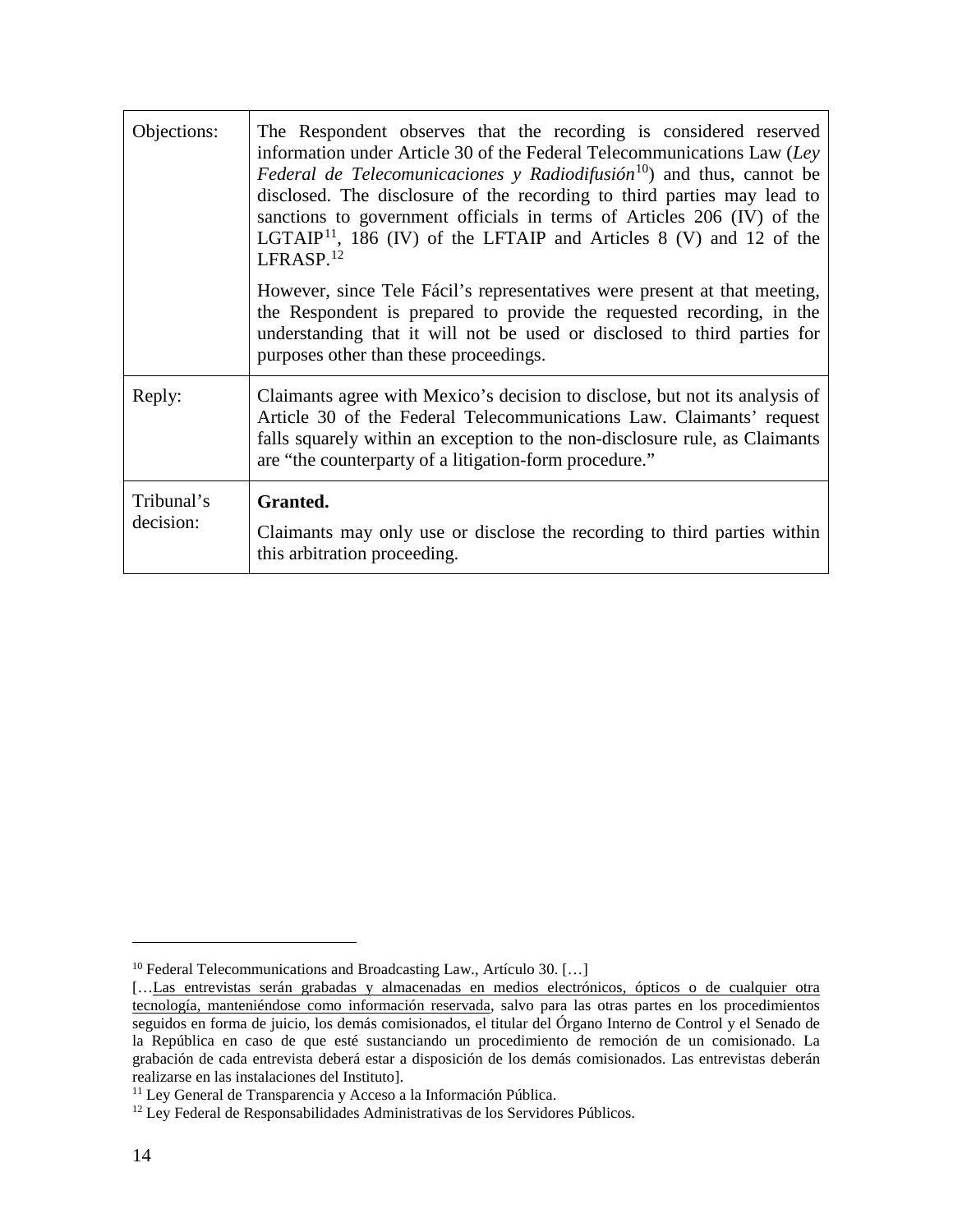| Request No.                              | $\overline{2}$                                                                                                                                                                                                                                                                                                                                                                                                                                                                                                                                                                                                                                                                                                                                                                                  |
|------------------------------------------|-------------------------------------------------------------------------------------------------------------------------------------------------------------------------------------------------------------------------------------------------------------------------------------------------------------------------------------------------------------------------------------------------------------------------------------------------------------------------------------------------------------------------------------------------------------------------------------------------------------------------------------------------------------------------------------------------------------------------------------------------------------------------------------------------|
| Document<br>of<br>Category<br>Documents: | Any information in the IFT's possession, including the IFT's visitor<br>security log information, meeting sign-in sheets, internal communications,<br>emails, recordings and transcripts of meetings and any other information,<br>indicating the occurrence of meetings and participants in meetings<br>between Tele Fácil and the IFT's Compliance Unit on January 12, 2015<br>and February 5, 2015, in which Tele Fácil requested enforcement of<br>Resolution 381.                                                                                                                                                                                                                                                                                                                          |
| Justification:                           | The requested information is relevant to the case and material to its<br>outcome. The requested information will corroborate Tele Fácil's<br>significant efforts to have Resolution 381 enforced and the IFT's<br>unjustified refusal to do so in violation of Chapter Eleven of the NAFTA.                                                                                                                                                                                                                                                                                                                                                                                                                                                                                                     |
|                                          | Under Mexican transparency law, "all information created, obtained,<br>acquired, transformed or in possession of the obligated parties (meaning<br>any government agency or government entity, either from the Executive,<br>Judicial or Legislative branch, or independent agencies) is public and can<br>be accessed by any person," unless it falls within one of the exceptions for<br>reserved and confidential information. No exceptions apply as the<br>government measures at issue are now final, even if at some point the<br>requested information contained opinions, recommendations or points of<br>view by the IFT that relate to governmental decision-making processes.<br>(Article 110 Section VIII of the Federal Law of Transparency and Access<br>to Public Information.) |
|                                          | The requested information is not in the possession, custody or control of<br>the Claimants. The requested information is in the possession, custody<br>and control of the Respondent. The IFT is required by law to maintain<br>sign-in sheets for every meeting held with a concessionaire. (Article 97 of<br>IFT's Organic Statute.)                                                                                                                                                                                                                                                                                                                                                                                                                                                          |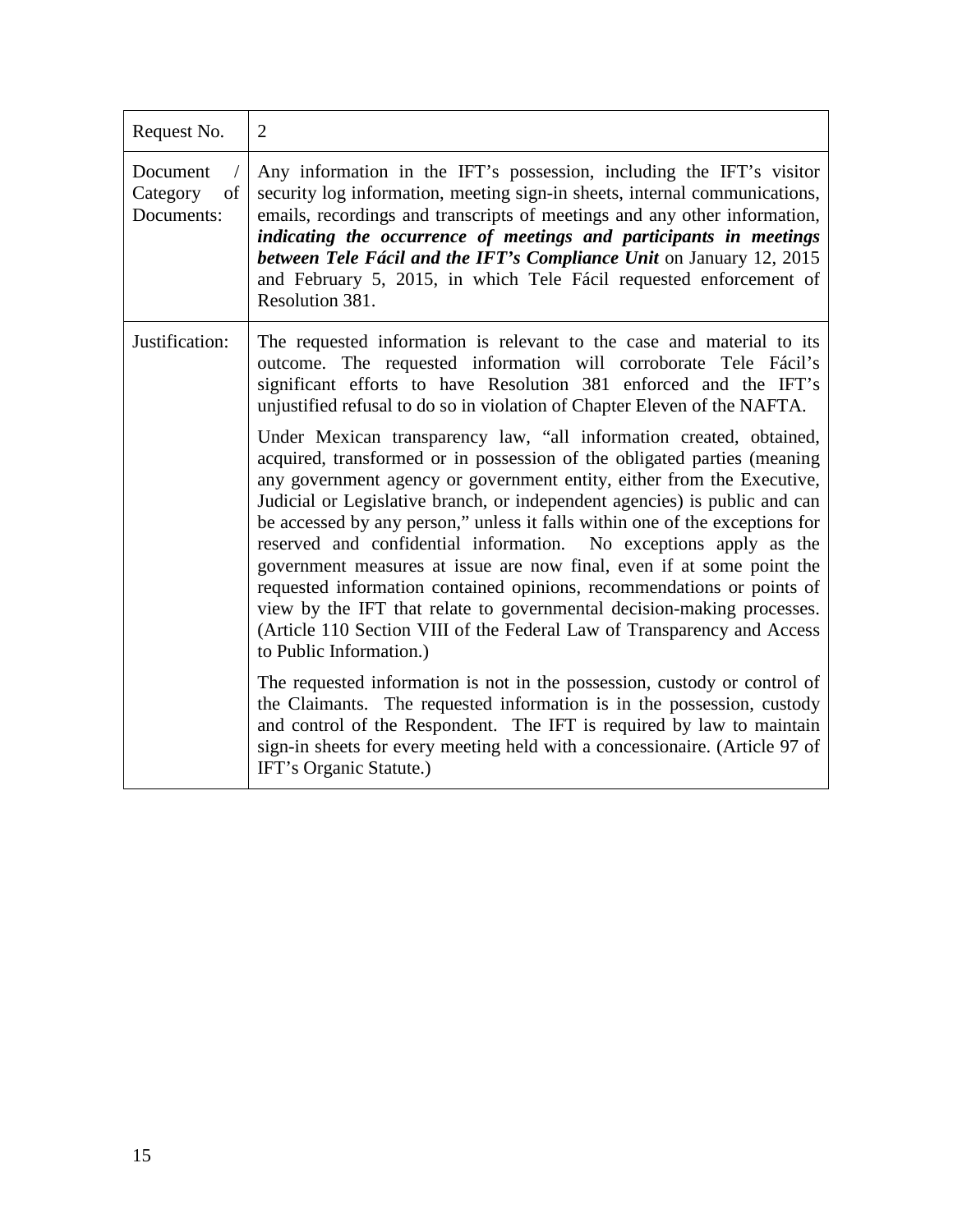| Objections: | The Respondent objects to the requests on the grounds of lack of<br>specificity ( <i>i.e.</i> , failure to comply with Article $3(3)(a)$ ), as explained in the<br>general objection to this Request for Documents.                                                                                                                                                                                                                                                                                                                                                                                                                                                        |
|-------------|----------------------------------------------------------------------------------------------------------------------------------------------------------------------------------------------------------------------------------------------------------------------------------------------------------------------------------------------------------------------------------------------------------------------------------------------------------------------------------------------------------------------------------------------------------------------------------------------------------------------------------------------------------------------------|
|             | The Respondent also objects on the grounds that the requested documents<br>- apparently sought as "corroboration" that its representatives attended<br>two meetings at IFT to discuss Resolution $381 -$ is not material to the<br>outcome of the case. Surely, the Claimants can adduce their own evidence<br>as to who attended the referenced meetings on Tele Fácil's behalf.                                                                                                                                                                                                                                                                                          |
|             | Notwithstanding the above, the Respondent has identified and does not<br>object to the production of the following responsive document: "Visitor<br>security log ("registro de acceso") of 5 february 2015", subject to<br>redaction of names and details of all other visitors not associated with Tele<br>Fácil.                                                                                                                                                                                                                                                                                                                                                         |
|             | The Respondent has no documentary records of a meeting held on 12<br>January 2015 between Tele Fácil and IFT's Compliance Unit.                                                                                                                                                                                                                                                                                                                                                                                                                                                                                                                                            |
|             | IFT has not identified any other documents that would be responsive to<br>this request.                                                                                                                                                                                                                                                                                                                                                                                                                                                                                                                                                                                    |
| Reply:      | Respondent fails to address the core of Claimants' request which is to<br>obtain documents evidencing the participation of officials from the IFT<br>Compliance Unit (not Tele Facil representatives) in meetings occurring on<br>specified dates. Claimants obviously can account for the whereabouts and<br>schedules of its own representatives. Disclosure of the visitor security log<br>for a meeting held on February 5, 2015, only identifies that Tele Facil<br>representatives were at the IFT to visit "Mr. Canchola" from the<br>Compliance Unit, but does not identify who in the IFT Compliance Unit<br>was actually present at the meeting with Tele Facil. |
|             | Further, with respect to Claimants' request for information regarding the<br>meeting—which occurred<br>12, 2015<br>January<br>between<br>multiple<br>representatives of Tele Facil and representatives of the IFT's Compliance<br>Unit—Respondent's response can only be interpreted as denying the<br>existence of such meeting.                                                                                                                                                                                                                                                                                                                                          |
|             | For the above reasons, Respondent's objections should be dismissed and<br>Respondent should be ordered to produce all relevant documents.                                                                                                                                                                                                                                                                                                                                                                                                                                                                                                                                  |
| Tribunal's  | Denied.                                                                                                                                                                                                                                                                                                                                                                                                                                                                                                                                                                                                                                                                    |
| decision:   | The Tribunal is not convinced that the documents requested are<br>sufficiently relevant to the case and material to its outcome (IBA Rules,<br>Art. $9.2(a)$ ).                                                                                                                                                                                                                                                                                                                                                                                                                                                                                                            |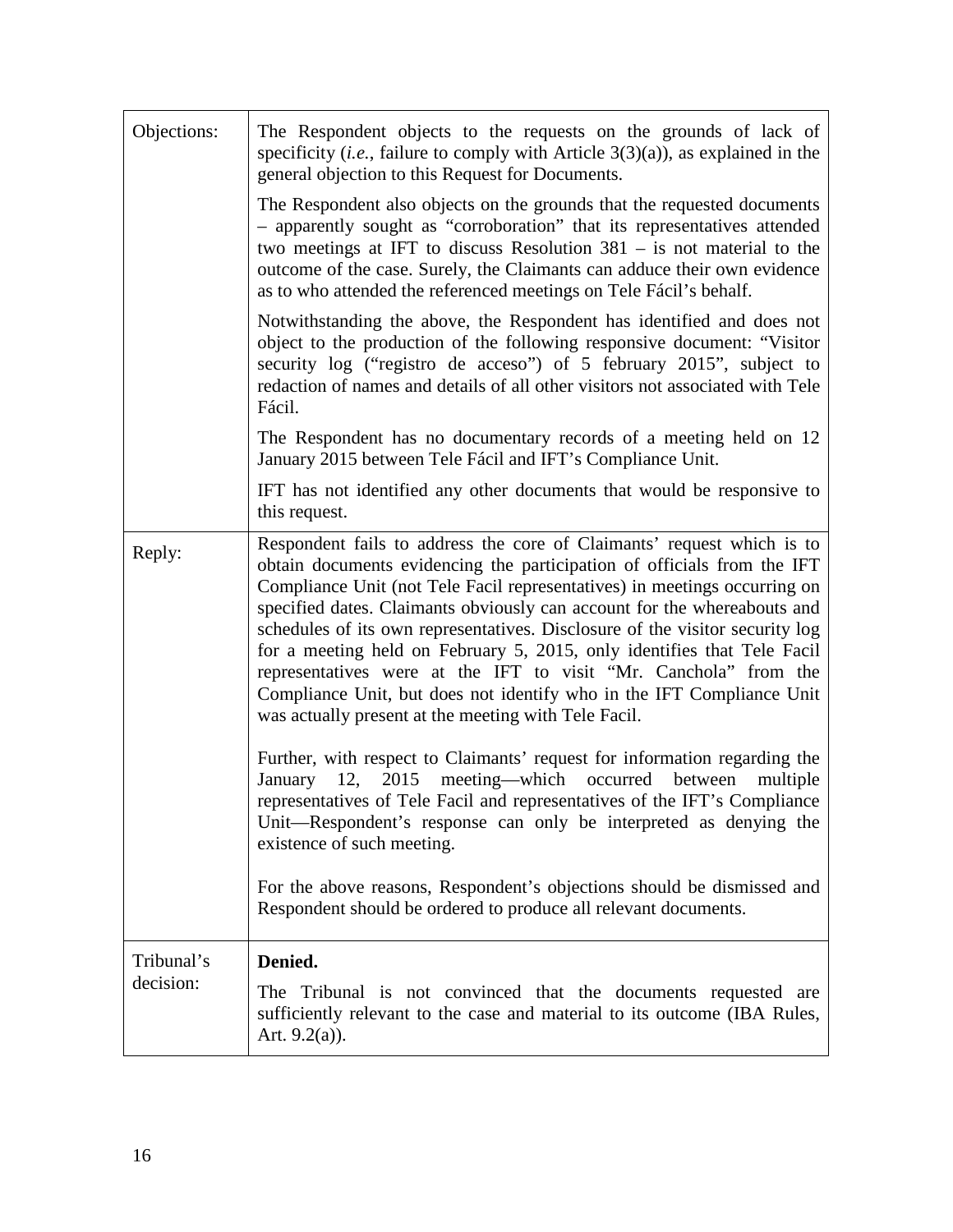| Request No.                              | 3                                                                                                                                                                                                                                                                                                                                                                                                                                                                                                                                                                                                                                                                                                                                                                                                              |
|------------------------------------------|----------------------------------------------------------------------------------------------------------------------------------------------------------------------------------------------------------------------------------------------------------------------------------------------------------------------------------------------------------------------------------------------------------------------------------------------------------------------------------------------------------------------------------------------------------------------------------------------------------------------------------------------------------------------------------------------------------------------------------------------------------------------------------------------------------------|
| Document<br>Category<br>of<br>Documents: | Any information in the IFT's possession, including memoranda,<br>internal communications, notes, emails, recordings and transcripts of<br>meetings, and any other information, <i>indicating the IFT's views on the</i><br>substance of the meetings between Tele Fácil and the IFT's<br><b>Compliance Unit</b> on January 12, 2015 and February 5, 2015, in which<br>Tele Fácil requested enforcement of Resolution 381.                                                                                                                                                                                                                                                                                                                                                                                      |
| Justification:                           | The requested information is relevant to the case and material to its<br>outcome. Based on information provided by Claimants' local counsel,<br>the requested information will indicate that the IFT's Compliance Unit<br>agreed with Tele Fácil representatives that Resolution 381 was binding<br>on the parties and fully enforceable, but that it ultimately was not<br>enforced in violation of Chapter Eleven of the NAFTA.                                                                                                                                                                                                                                                                                                                                                                              |
|                                          | Under Mexican transparency law, "all information created, obtained,<br>acquired, transformed or in possession of the obligated parties<br>(meaning any government agency or government entity, either from the<br>Executive, Judicial or Legislative branch, or independent agencies) is<br>public and can be accessed by any person," unless it falls within one of<br>the exceptions for reserved and confidential information.<br>N <sub>0</sub><br>exceptions apply as the government measures at issue are now final,<br>even if at some point the requested information contained opinions,<br>recommendations or points of view by the IFT that relate to<br>governmental decision-making processes. (Article 110 Section VIII of<br>the Federal Law of Transparency and Access to Public Information.) |
|                                          | The requested information is not in the possession, custody or control<br>of the Claimants. The requested information is in the possession,<br>custody and control of the Respondent. In the course of addressing<br>enforcement issues, the Compliance Unit produces analysis and<br>correspondence in connection with its enforcement duties.                                                                                                                                                                                                                                                                                                                                                                                                                                                                |
| Objections:                              | The Respondent objects to the requests on the grounds of lack of<br>specificity ( <i>i.e.</i> , failure to comply with Article $3(3)(a)$ ), as explained in<br>the general objection to this Request for Documents. In any case, IFT<br>has not identified any documents that would be responsive to this<br>request.                                                                                                                                                                                                                                                                                                                                                                                                                                                                                          |
| Reply:                                   | Claimants' request is highly specific. It identifies the dates of meetings<br>that took place between Tele Facil and the IFT's Compliance Unit, the<br>purpose of those meetings (to request enforcement of Resolution 381),<br>and the types of documents typically generated in the course of<br>governmental activity that likely exist in connection with these<br>meetings, e.g., meeting notes, emails, memoranda, etc. As explained,<br>Respondent cannot avoid its disclosure obligations by hiding behind its<br>prior decisions to reject Claimants' transparency requests under local                                                                                                                                                                                                               |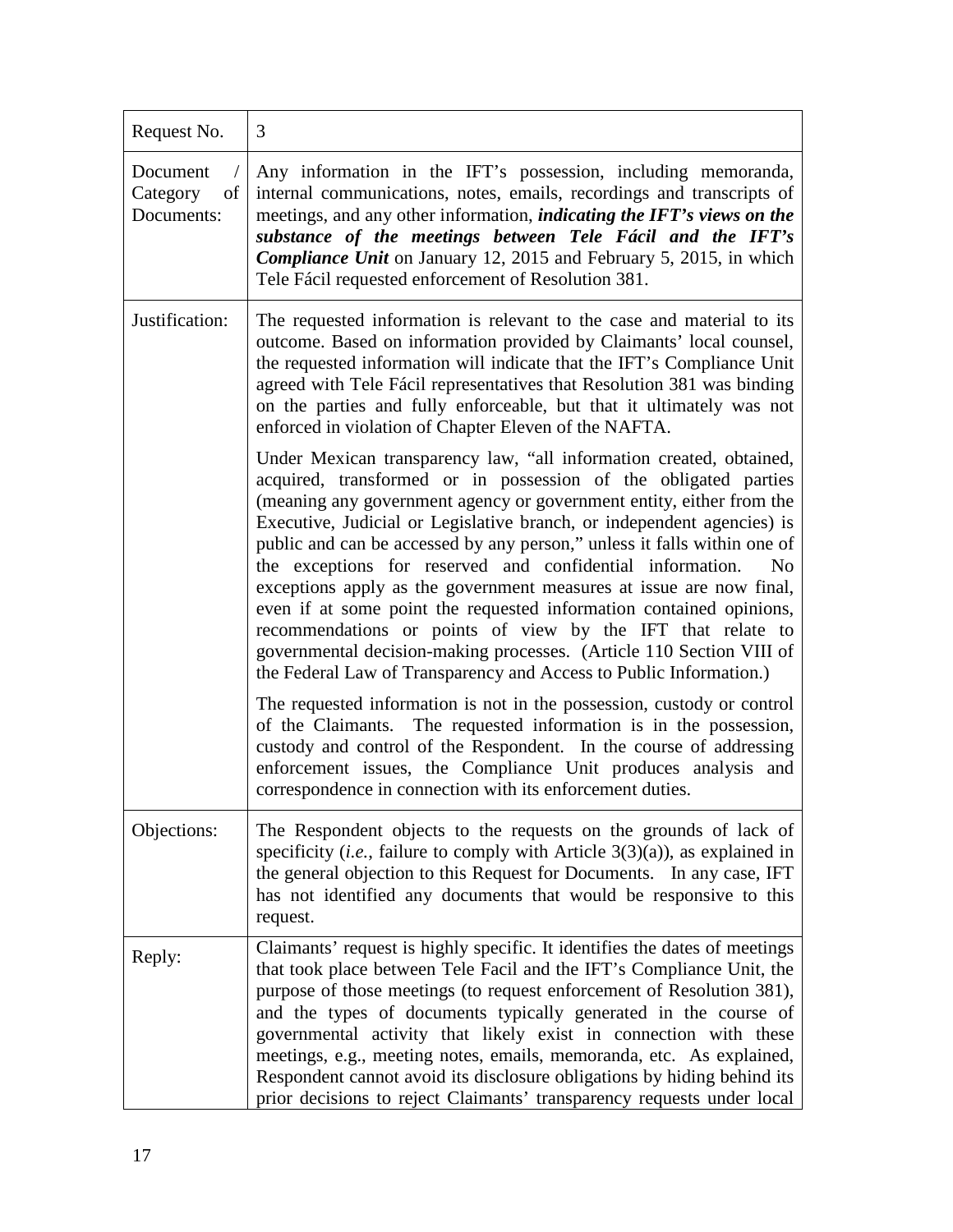|                         | law. Accordingly, Respondent's objections should be dismissed and<br>Respondent should be ordered to produce all relevant documents.                                                                                                                                                                                                                                          |
|-------------------------|-------------------------------------------------------------------------------------------------------------------------------------------------------------------------------------------------------------------------------------------------------------------------------------------------------------------------------------------------------------------------------|
| Tribunal's<br>decision: | Granted.<br>The Tribunal notes Respondent's comment that the IFT has not<br>identified any documents that would be responsive to this request and<br>requests Respondent to confirm that it has undertaken and will<br>undertake a good faith effort to search for the documents that are<br>responsive to this request and inform Claimants and the Tribunal<br>accordingly. |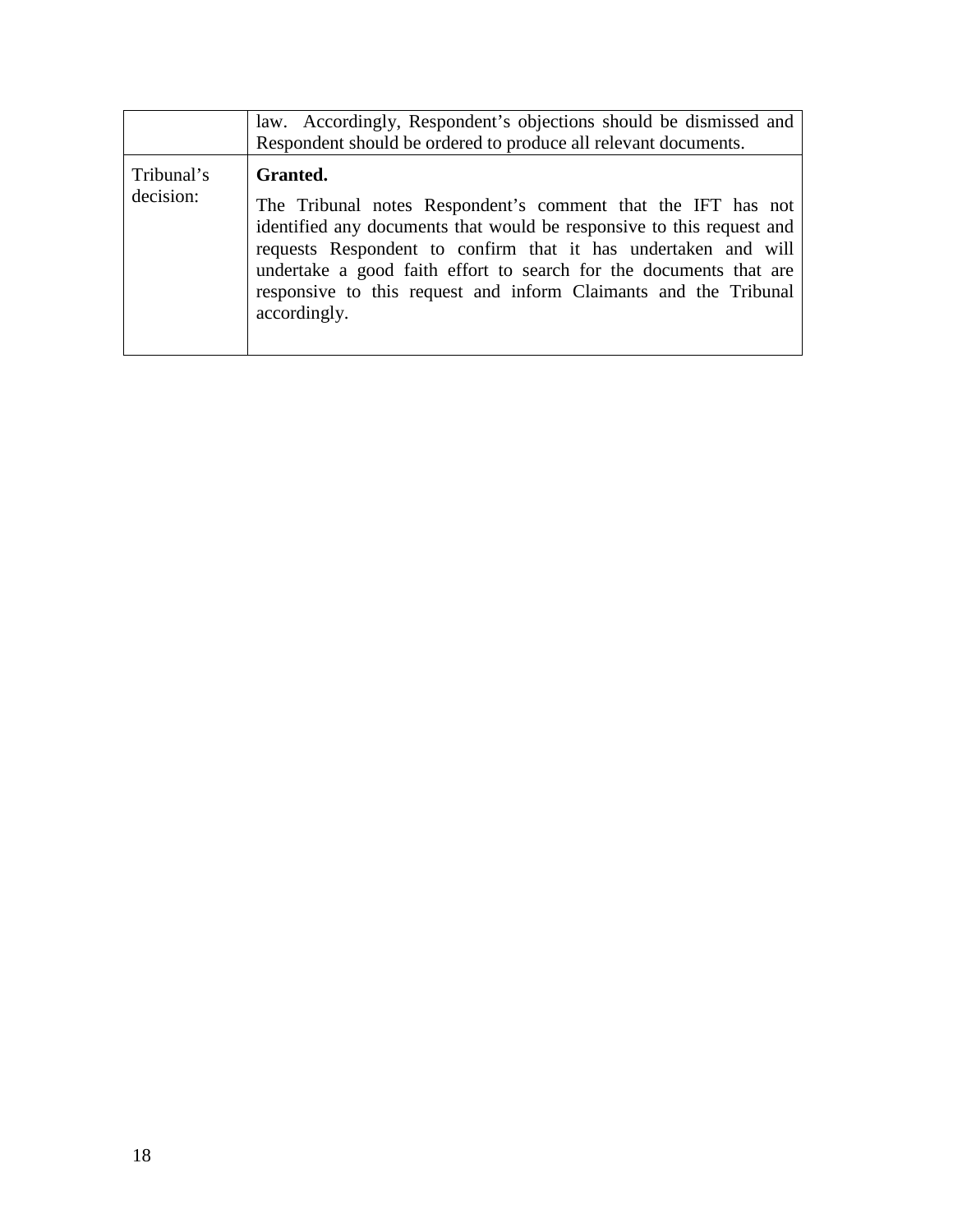| Request No.                              | $\overline{4}$                                                                                                                                                                                                                                                                                                                                                                                                                                                                                                                                                                                                                                                                                                                                                                                  |
|------------------------------------------|-------------------------------------------------------------------------------------------------------------------------------------------------------------------------------------------------------------------------------------------------------------------------------------------------------------------------------------------------------------------------------------------------------------------------------------------------------------------------------------------------------------------------------------------------------------------------------------------------------------------------------------------------------------------------------------------------------------------------------------------------------------------------------------------------|
| Document<br>Category<br>of<br>Documents: | Any information in the IFT's possession, including memoranda, internal<br>communications, notes, emails, recordings and transcripts of meetings, and<br>any other information, regarding the document labeled "UC/DG-<br>SUV/5267/2016" and dated October 11, 2016, a reference to which was<br>included in the IFT's correspondence to Tele Fácil dated October 11, 2016<br>as part of an apparent effort to sanction Tele Fácil that was never pursued.                                                                                                                                                                                                                                                                                                                                       |
| Justification:                           | The requested information is relevant to the case and material to its<br>outcome. Based on information provided by Claimants' local counsel, the<br>requested information will indicate the IFT's unjustified, arbitrary and<br>discriminatory plans to sanction Tele Fácil in violation of Chapter Eleven<br>of the NAFTA.                                                                                                                                                                                                                                                                                                                                                                                                                                                                     |
|                                          | The requested information is not in the possession, custody or control of<br>the Claimants. Claimants' request for this information under Mexico's<br>transparency law was unjustifiably denied on November 14, 2016 through<br>transparency request No. 0912100084716. According to the IFT, the<br>requested document was not related to Tele Fácil, but rather referred to an<br>on-going verification process against another concessionaire. However,<br>pursuant to the IFT's own citation sent to Tele Fácil, the company was the<br>intended recipient of the notification.                                                                                                                                                                                                             |
|                                          | Under Mexican transparency law, "all information created, obtained,<br>acquired, transformed or in possession of the obligated parties (meaning<br>any government agency or government entity, either from the Executive,<br>Judicial or Legislative branch, or independent agencies) is public and can<br>be accessed by any person," unless it falls within one of the exceptions for<br>reserved and confidential information. No exceptions apply as the<br>government measures at issue are now final, even if at some point the<br>requested information contained opinions, recommendations or points of<br>view by the IFT that relate to governmental decision-making processes.<br>(Article 110 Section VIII of the Federal Law of Transparency and Access<br>to Public Information.) |
|                                          | The requested information is in the possession, custody and control of the<br>Respondent. The IFT's own citation makes a clear reference to document<br>UC/DG-SUV/5267/2016.                                                                                                                                                                                                                                                                                                                                                                                                                                                                                                                                                                                                                    |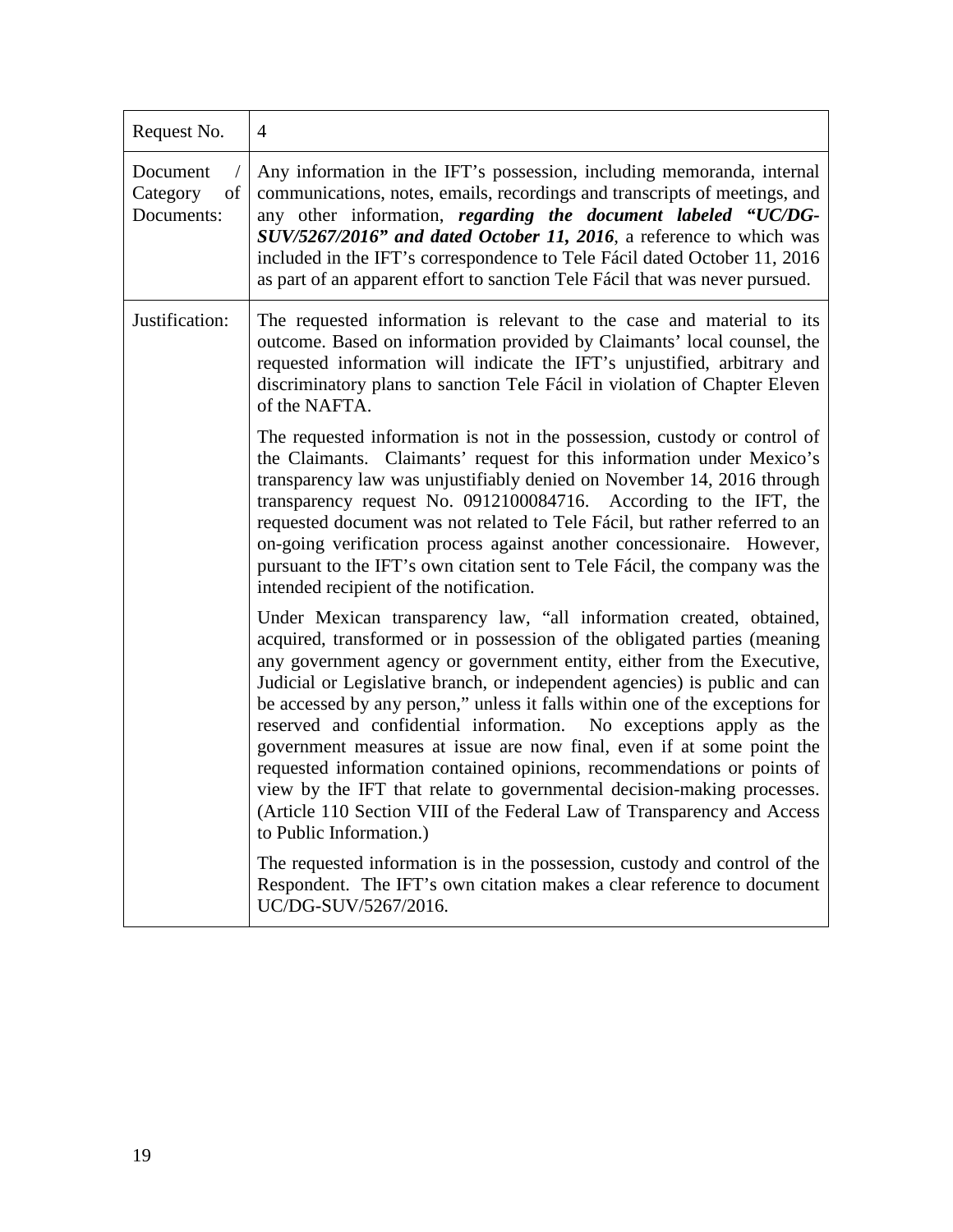| Objections: | The Respondent objects to the requests on the grounds of lack of<br>specificity ( <i>i.e.</i> , failure to comply with Article $3(3)(a)$ ), as explained in the<br>general objection to this Request for Documents.                                                                                                                                                                                                                                                                                                                                                                                                                                                                                                                                                                                                                                                                                                                                                                                                                                                |
|-------------|--------------------------------------------------------------------------------------------------------------------------------------------------------------------------------------------------------------------------------------------------------------------------------------------------------------------------------------------------------------------------------------------------------------------------------------------------------------------------------------------------------------------------------------------------------------------------------------------------------------------------------------------------------------------------------------------------------------------------------------------------------------------------------------------------------------------------------------------------------------------------------------------------------------------------------------------------------------------------------------------------------------------------------------------------------------------|
|             | The Respondent has identified the following potential responsive<br>document:                                                                                                                                                                                                                                                                                                                                                                                                                                                                                                                                                                                                                                                                                                                                                                                                                                                                                                                                                                                      |
|             | Oficio IFT/225/UC/DG-SUV/5267/2016 to Cablevisión, S.A. de<br>C.V., dated 11 October 2016                                                                                                                                                                                                                                                                                                                                                                                                                                                                                                                                                                                                                                                                                                                                                                                                                                                                                                                                                                          |
|             | The Respondent, however, objects to the production of this document on<br>the grounds of lack of relevance and materiality and "legal impediment or<br>privilege" under Article 9(2)(b).                                                                                                                                                                                                                                                                                                                                                                                                                                                                                                                                                                                                                                                                                                                                                                                                                                                                           |
|             | The requested documents lack relevance and materiality because Oficio<br>IFT/225/UC/DG-SUV/5267/2016 pertains to an administrative proceeding<br>that does not involve Tele Fácil in any way. The Oficio was referenced in<br>correspondence sent to Tele Fácil in error. The outcome of this arbitration<br>cannot be affected by an administrative proceeding that could lead to<br>sanctions to a third party unrelated to Tele Fácil.                                                                                                                                                                                                                                                                                                                                                                                                                                                                                                                                                                                                                          |
|             | The Respondent further objects on the grounds of legal impediment to<br>provide the document. The oficio at issue is part of file 2S.2S.21.1-<br>41.0007.14, that was open due to a complaint filed by Cablevisión, S.A. de<br>C.V., on 24 May 2014 and is ongoing. The file is considered reserved<br>information under Article 110 subsection VI, of the Transparency Law<br>(LFTAIP), because it contains information that may obstruct the<br>verification, inspection and audit activities related to the enforcement of<br>laws if disclosed to third parties.                                                                                                                                                                                                                                                                                                                                                                                                                                                                                               |
| Reply:      | Respondent's objection is entirely unsatisfactory. As explained, on<br>October 11, 2016, Tele Facil received a formal notice from the IFT's<br>Compliance Unit that it was imposing some form of sanctions on Tele<br>Facil. A physical copy of this notice was left by an IFT official at Tele<br>Facil's premises because a Tele Facil representative was not present to<br>receive it in person at the time of delivery. Had Tele Facil's representative<br>been present, the IFT official would have handed him the document that<br>Claimants now request: Document UC/DG-SUV/5267/2016. Respondent<br>unpersuasively claims that such document was referenced and would have<br>been produced in error as it related to an entirely separate company. In<br>any event, Document UC/DG-SUV/5267/2016 exists and would have been<br>delivered to Tele Fácil. Accordingly, Respondent should be ordered to<br>disclose a copy of the original version of the document as prepared for and<br>brought for delivery to Tele Facil's premises on October 11, 2016. |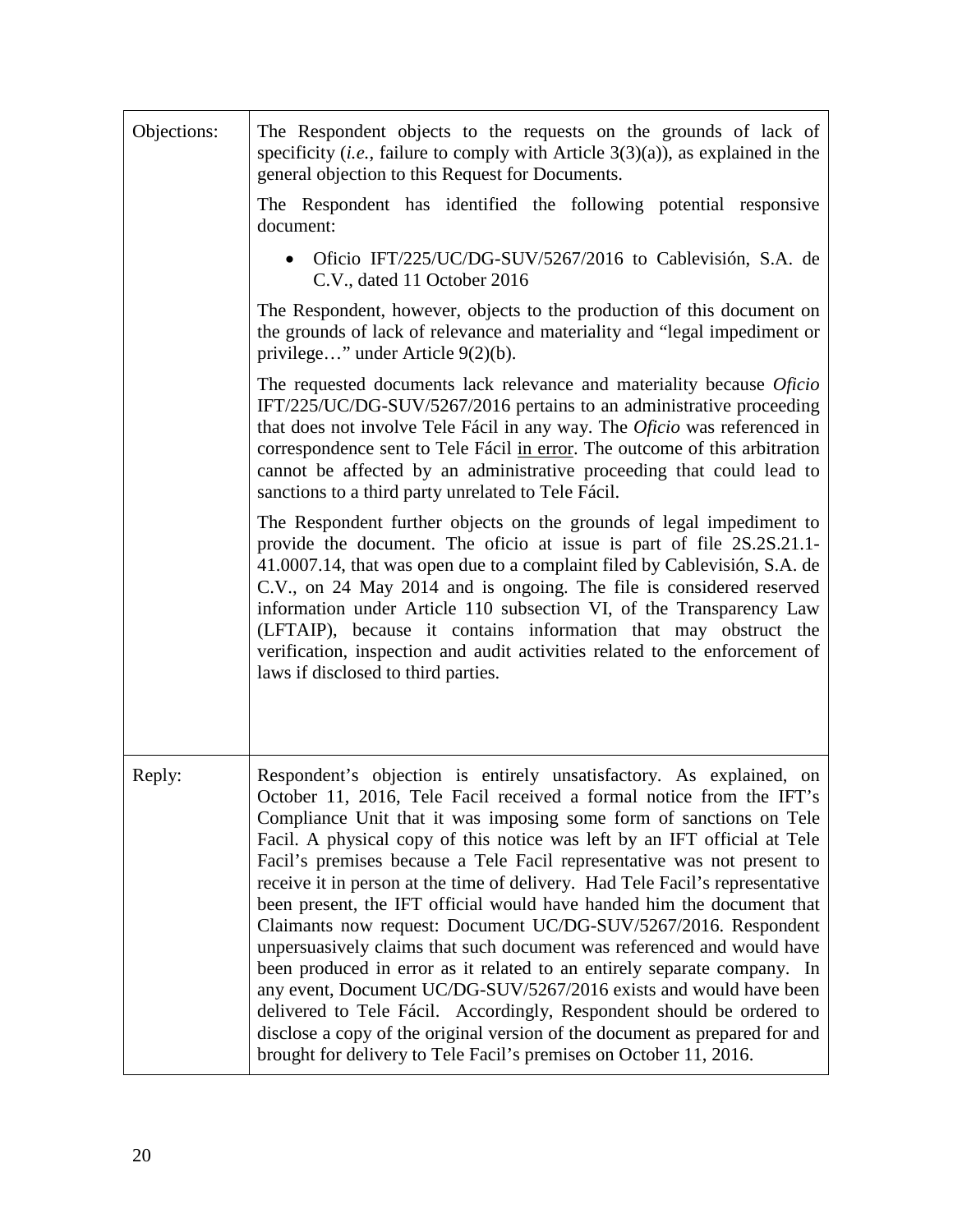| Tribunal's<br>decision: | Denied.                                                                                                                                         |
|-------------------------|-------------------------------------------------------------------------------------------------------------------------------------------------|
|                         | The Tribunal is not persuaded that the documents requested are relevant to<br>the case and material to its outcome (IBA Rules, Art. $9.2(a)$ ). |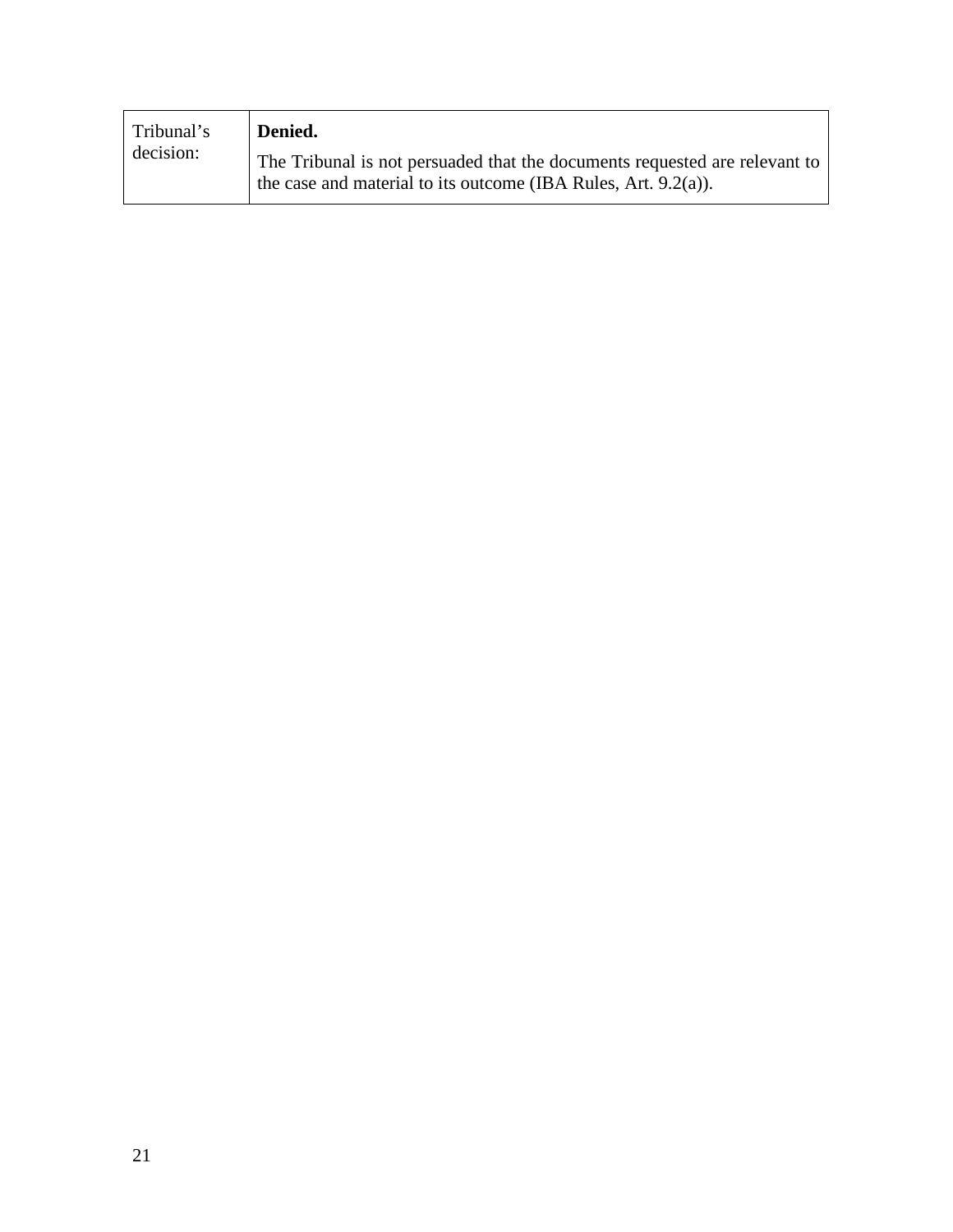**II. Information Relating to Meetings and Communications between Telmex and the IFT**

| Request No.                              | 5                                                                                                                                                                                                                                                                                                                                                                                                                                                                                                                                                                                                                                                                                                                                                                                                                                                                                                                                                                                              |
|------------------------------------------|------------------------------------------------------------------------------------------------------------------------------------------------------------------------------------------------------------------------------------------------------------------------------------------------------------------------------------------------------------------------------------------------------------------------------------------------------------------------------------------------------------------------------------------------------------------------------------------------------------------------------------------------------------------------------------------------------------------------------------------------------------------------------------------------------------------------------------------------------------------------------------------------------------------------------------------------------------------------------------------------|
| Document<br>Category<br>of<br>Documents: | Any information in the IFT's possession, including the IFT's visitor<br>security log information, meeting sign-in sheets, notes, emails, recordings<br>and transcripts of meetings, and any other information, <i>indicating the</i><br><i>occurrence of meetings (and participants in meetings)</i><br>or<br>communications between employees and/or representatives of Teléfonos<br>de Mexico, S.A.B. de C.V. and Teléfonos del Noroeste (jointly "Telmex")<br>and the IFT, including with any Commissioners and/or their staff, or<br>officials in the Regulatory Policy Unit, the Legal Unit, or the Compliance<br>Unit, relating to the topics of interconnection with Tele Fácil, Resolution<br>381 or any other related matter. This request includes known meetings<br>that occurred between Telmex and the IFT on February 6 and 23, 2015, as<br>well as any other meetings or communications occurring between<br>November 26, 2014 and October 7, 2015, the date of Resolution 127. |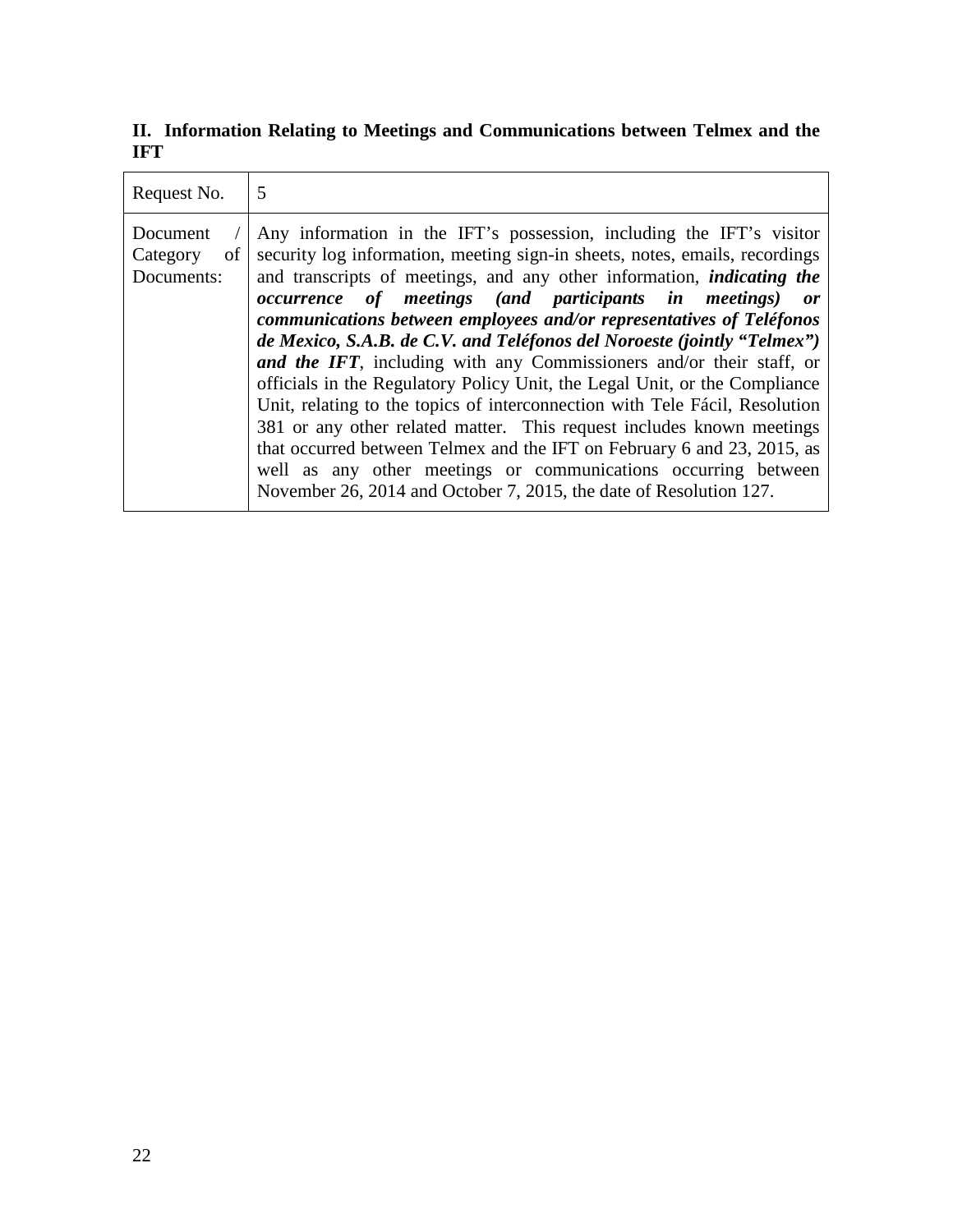| Justification: | The requested information is relevant to the case and material to its<br>outcome. Based on information provided by Claimants' local counsel, the<br>requested information will indicate that the IFT granted Telmex improper<br>access and influence in connection with its efforts to reverse Resolution<br>381 in violation of Chapter Eleven of the NAFTA.                                                                                                                                                                                                                                                                                                                                                                                                                                   |
|----------------|-------------------------------------------------------------------------------------------------------------------------------------------------------------------------------------------------------------------------------------------------------------------------------------------------------------------------------------------------------------------------------------------------------------------------------------------------------------------------------------------------------------------------------------------------------------------------------------------------------------------------------------------------------------------------------------------------------------------------------------------------------------------------------------------------|
|                | The requested information is not in the possession, custody or control of<br>the Claimants. Claimants' request for this information under Mexico's<br>transparency law was insufficiently answered on July 4, 2017 through<br>transparency request Nos. 0912100048017 and 0912100048117. The IFT<br>claimed that the two known meetings involved the unrelated matter of<br>Telmex's request for confirmation of criteria regarding the use of<br>electronic phonebooks, and yet there is no corresponding decree on record<br>with the IFT Plenary resolving that alleged request for confirmation of<br>criteria.                                                                                                                                                                             |
|                | Under Mexican transparency law, "all information created, obtained,<br>acquired, transformed or in possession of the obligated parties (meaning<br>any government agency or government entity, either from the Executive,<br>Judicial or Legislative branch, or independent agencies) is public and can<br>be accessed by any person," unless it falls within one of the exceptions for<br>reserved and confidential information. No exceptions apply as the<br>government measures at issue are now final, even if at some point the<br>requested information contained opinions, recommendations or points of<br>view by the IFT that relate to governmental decision-making processes.<br>(Article 110 Section VIII of the Federal Law of Transparency and Access<br>to Public Information.) |
|                | The requested information is in the possession, custody and control of the<br>Respondent. Based on information already provided by the IFT, Telmex<br>representatives met with IFT officials on February 6 and February 23,<br>2015, and it is highly likely that they met or otherwise communicated with<br>the IFT on other occasions. The IFT is required to maintain sign-in sheets<br>for every meeting held with a concessionaire and, under Mexican law,<br>these documents are public information.                                                                                                                                                                                                                                                                                      |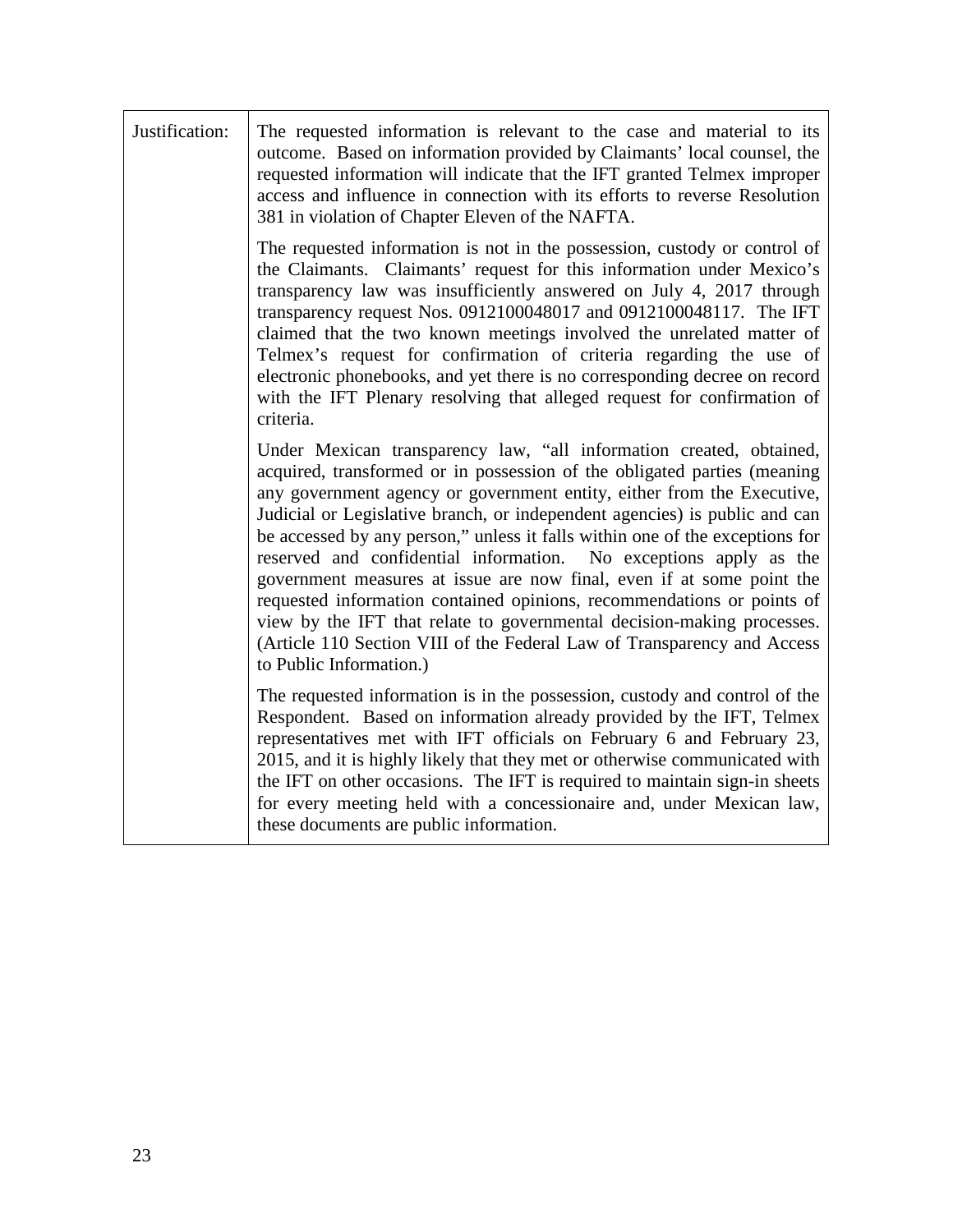<span id="page-23-0"></span>

| Objections: | The Respondent objects to the requests on the grounds of lack of<br>specificity ( <i>i.e.</i> , failure to comply with Article $3(3)(a)$ ), as explained in the<br>general objection to this Request for Documents.<br>In response to transparency requests No. 0912100048017<br>and<br>0912100048117, IFT identified the following documents that would fall<br>within this request:                                                                                                                                                                                                                                                                                                         |
|-------------|-----------------------------------------------------------------------------------------------------------------------------------------------------------------------------------------------------------------------------------------------------------------------------------------------------------------------------------------------------------------------------------------------------------------------------------------------------------------------------------------------------------------------------------------------------------------------------------------------------------------------------------------------------------------------------------------------|
|             | Communication dated 16 January 2015 from Teléfonos de<br>México, S.A.B. de C.V. y Teléfonos del Noroeste, S.A. de<br>C.V. (en lo sucesivo, "TELMEX") requesting confirmation of<br>criteria;<br>Note ("nota informativa") on personal data contained in<br>Telephone directories published and distributed by Telmex.<br>Oficio SPJ/DGJC/0131/2015 dated 12 February 2015 from the<br>$\bullet$<br>General Directorate of Legal Affairs (Directora General<br>Jurídica Consultiva).<br>Oficio IFT/227/UAJ/DG-CJ/0020/2015 dated 6 March 2015<br>issued by the General Director of Legal Consultancy<br>(Directora General de Consulta Jurídica).<br>Attendence List, dated February 23, 2015. |
|             | The Respondent does not object to the production of public versions of the<br>foregoing documents, but it does object to production of unredacted<br>versions of said documents, as they contain confidential information<br>(personal data under Articles 2(V), 6, 8, 16, 17 and 31 of the LGPDPPSO,<br>Article 113(I) of the LFTAIP <sup>13</sup> and Article 116 (I) LGTAIP.                                                                                                                                                                                                                                                                                                               |
|             | In addition to these documents the Respondent has located and<br>will produce the following documents:                                                                                                                                                                                                                                                                                                                                                                                                                                                                                                                                                                                        |
|             | Attendance list for the 6 February 2015 meeting.                                                                                                                                                                                                                                                                                                                                                                                                                                                                                                                                                                                                                                              |
|             | The Respondent has been unable to identify any records pertaining to<br>meetings held from 26 November 2014 to 7 October 2015 relating to the<br>topics of interconnection.                                                                                                                                                                                                                                                                                                                                                                                                                                                                                                                   |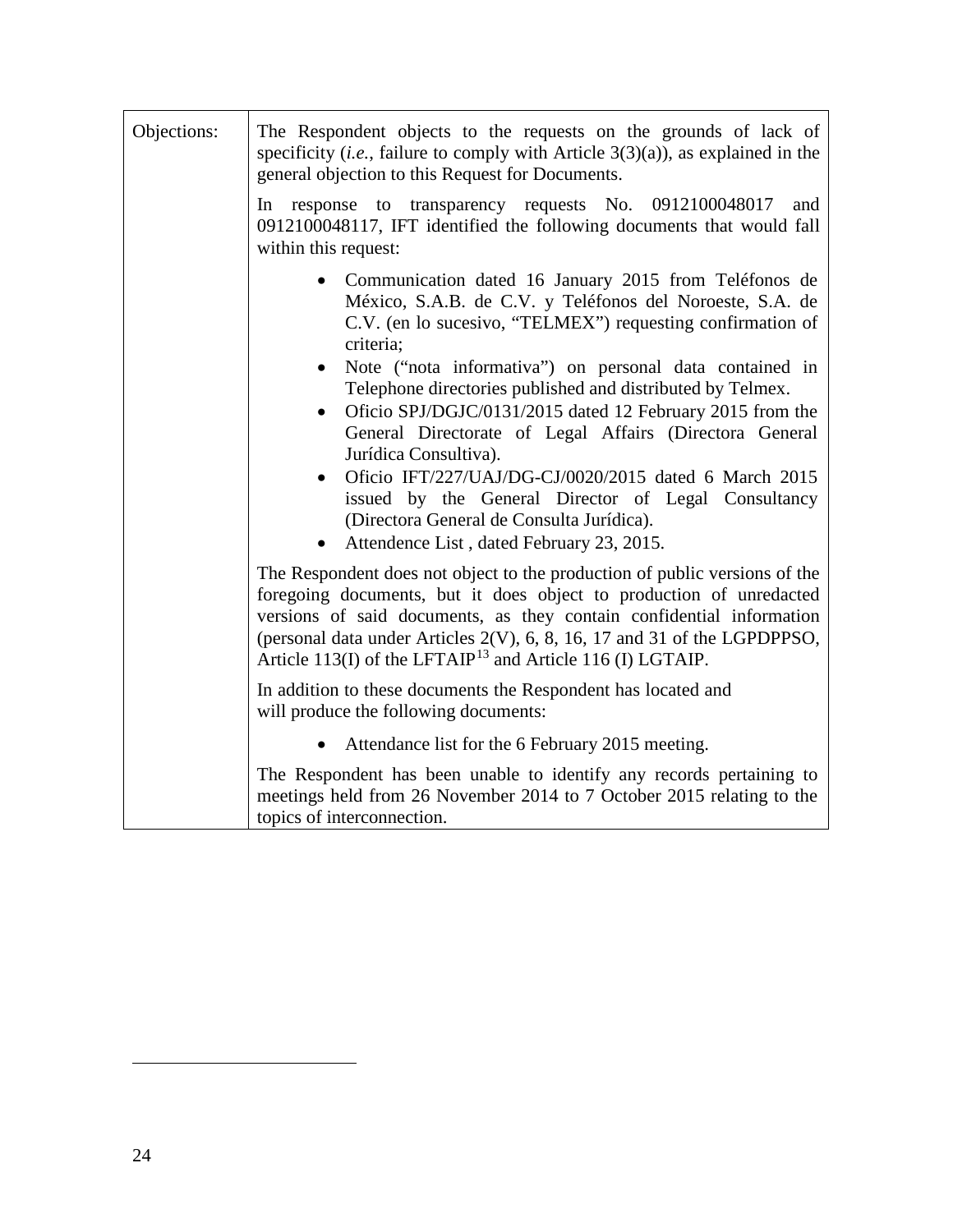| Reply:                  | Respondent's response is entirely unsatisfactory. Based on information<br>from highly credible witnesses, Claimants know that a meeting among<br>senior IFT officials took place after Resolution 381 was rendered (likely<br>around mid-January 2015) to address demands by Telmex to reverse that<br>resolution. Additionally, Telmex filed a request for confirmation of criteria<br>with the IFT on February 18, 2015, with the express aim of reversing the<br>scope of Resolution 381. As is typically the case, such a request is not<br>filed before a carrier discusses the matter with IFT officials and receives<br>feedback regarding whether a proposed legal interpretation is likely to be<br>approved by the IFT Plenary. It therefore defies belief that there is no<br>record of any meetings between Telmex (through its corporate<br>representatives or through its many "advisers") and the IFT to discuss a<br>matter that Telmex proclaimed was so important as to require the<br>repudiation of an IFT decision. Accordingly, Respondent's objection<br>should be dismissed and Respondent should be ordered to produce all<br>relevant documents. |
|-------------------------|----------------------------------------------------------------------------------------------------------------------------------------------------------------------------------------------------------------------------------------------------------------------------------------------------------------------------------------------------------------------------------------------------------------------------------------------------------------------------------------------------------------------------------------------------------------------------------------------------------------------------------------------------------------------------------------------------------------------------------------------------------------------------------------------------------------------------------------------------------------------------------------------------------------------------------------------------------------------------------------------------------------------------------------------------------------------------------------------------------------------------------------------------------------------------|
| Tribunal's<br>decision: | Granted.<br>Documents containing personal data related to third parties shall be<br>redacted only not to disclose such data.                                                                                                                                                                                                                                                                                                                                                                                                                                                                                                                                                                                                                                                                                                                                                                                                                                                                                                                                                                                                                                               |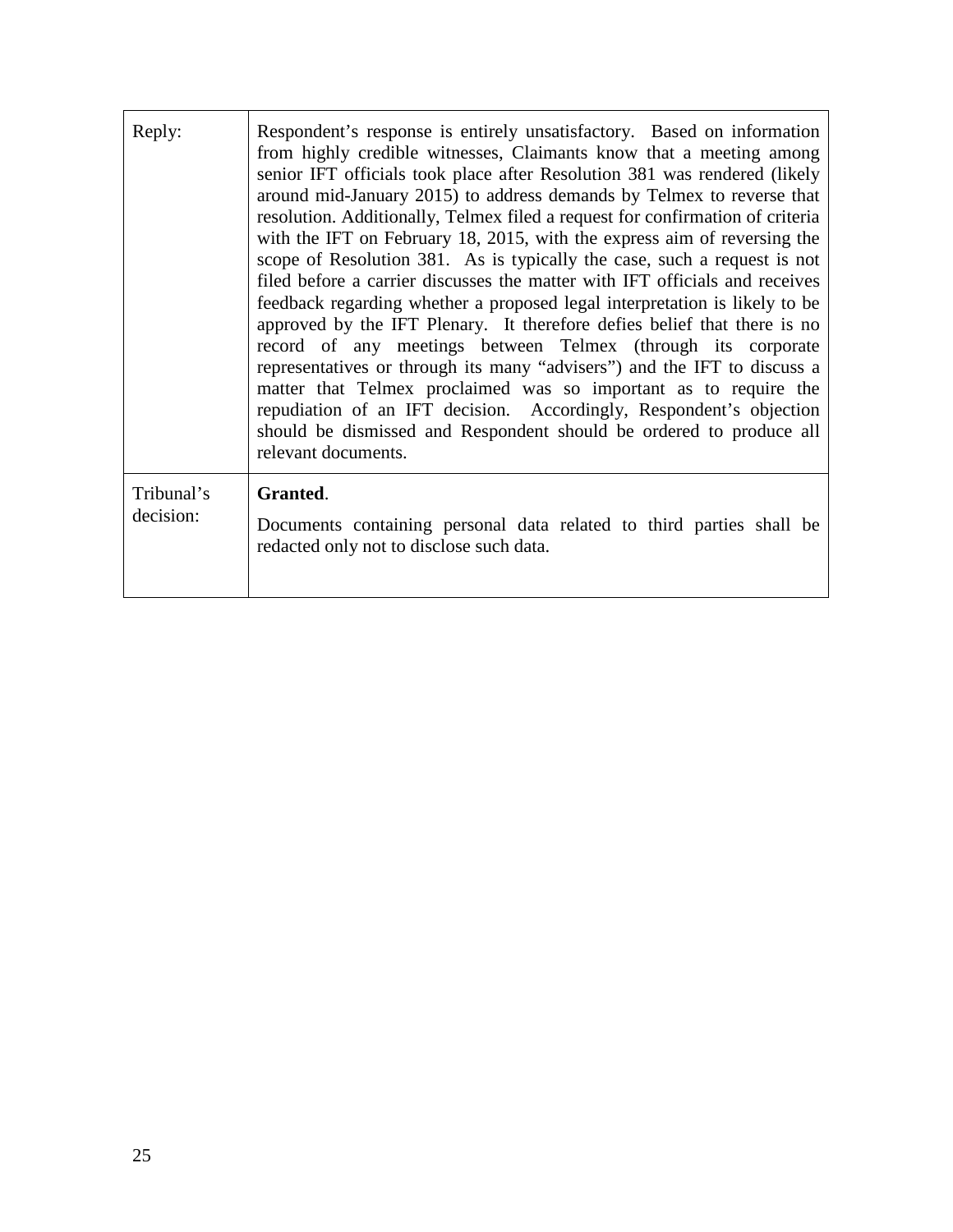| Request No.                              | 6                                                                                                                                                                                                                                                                                                                                                                                                                                                                                                                                                                                                                                                                                                                                                                                                                                                                                                                            |
|------------------------------------------|------------------------------------------------------------------------------------------------------------------------------------------------------------------------------------------------------------------------------------------------------------------------------------------------------------------------------------------------------------------------------------------------------------------------------------------------------------------------------------------------------------------------------------------------------------------------------------------------------------------------------------------------------------------------------------------------------------------------------------------------------------------------------------------------------------------------------------------------------------------------------------------------------------------------------|
| Document<br>Category<br>of<br>Documents: | Any information in the IFT's possession, including memoranda, internal<br>communications, emails, notes, recordings and transcripts of meetings, and<br>any other information, <i>indicating the IFT's views on the substance of any</i><br>meetings or communications between employees and/or representatives<br>of Teléfonos de Mexico, S.A.B. de C.V. and Teléfonos del Noroeste<br><i>(jointly "Telmex") and the IFT</i> , including with any Commissioners and<br>their staff or officials in the Regulatory Policy Unit, the Legal Unit, or the<br>Compliance Unit, relating to the topic of interconnection with Tele Fácil,<br>Resolution 381 or any other related issue. This request includes known<br>meetings between Telmex and the IFT on February 6 and 23, 2015, along<br>with any other meetings or communications occurring between November<br>26, 2014 and October 7, 2015, the date of Resolution 127. |
| Justification:                           | The requested information is relevant to the case and material to its<br>outcome. Based on information provided by Claimants' local counsel, the<br>requested information will indicate the extent of the IFT's improper<br>contact with Telmex and consideration of its views in connection with the<br>company's attempts to reverse Resolution 381 in violation of Chapter<br>Eleven of the NAFTA.                                                                                                                                                                                                                                                                                                                                                                                                                                                                                                                        |
|                                          | The requested information is not in the possession, custody or control of<br>the Claimants. Claimants' request for this information under Mexico's<br>transparency law was insufficiently answered on June 21, 2017 through<br>transparency request No. 091210005217, and on July 4, 2017 through<br>transparency request No. 0912100048517. The IFT claimed that the two<br>known meetings involved the unrelated matter of Telmex's request for<br>confirmation of criteria regarding the use of electronic phonebooks, and<br>yet there is no corresponding decree on record with the IFT Plenary<br>resolving that alleged request for confirmation of criteria.                                                                                                                                                                                                                                                         |
|                                          | Under Mexican transparency law, "all information created, obtained,<br>acquired, transformed or in possession of the obligated parties (meaning<br>any government agency or government entity, either from the Executive,<br>Judicial or Legislative branch, or independent agencies) is public and can<br>be accessed by any person," unless it falls within one of the exceptions for<br>reserved and confidential information.<br>No exceptions apply as the<br>government measures at issue are now final, even if at some point the<br>requested information contained opinions, recommendations or points of<br>view by the IFT that relate to governmental decision-making processes.<br>(Article 110 Section VIII of the Federal Law of Transparency and Access<br>to Public Information.)                                                                                                                           |
|                                          | The requested information is in the possession, custody and control of the<br>Respondent. In the course of meeting with and otherwise communicating<br>with Telmex representatives, it is highly likely that the IFT documented its<br>views regarding the substance of such meetings and communications.                                                                                                                                                                                                                                                                                                                                                                                                                                                                                                                                                                                                                    |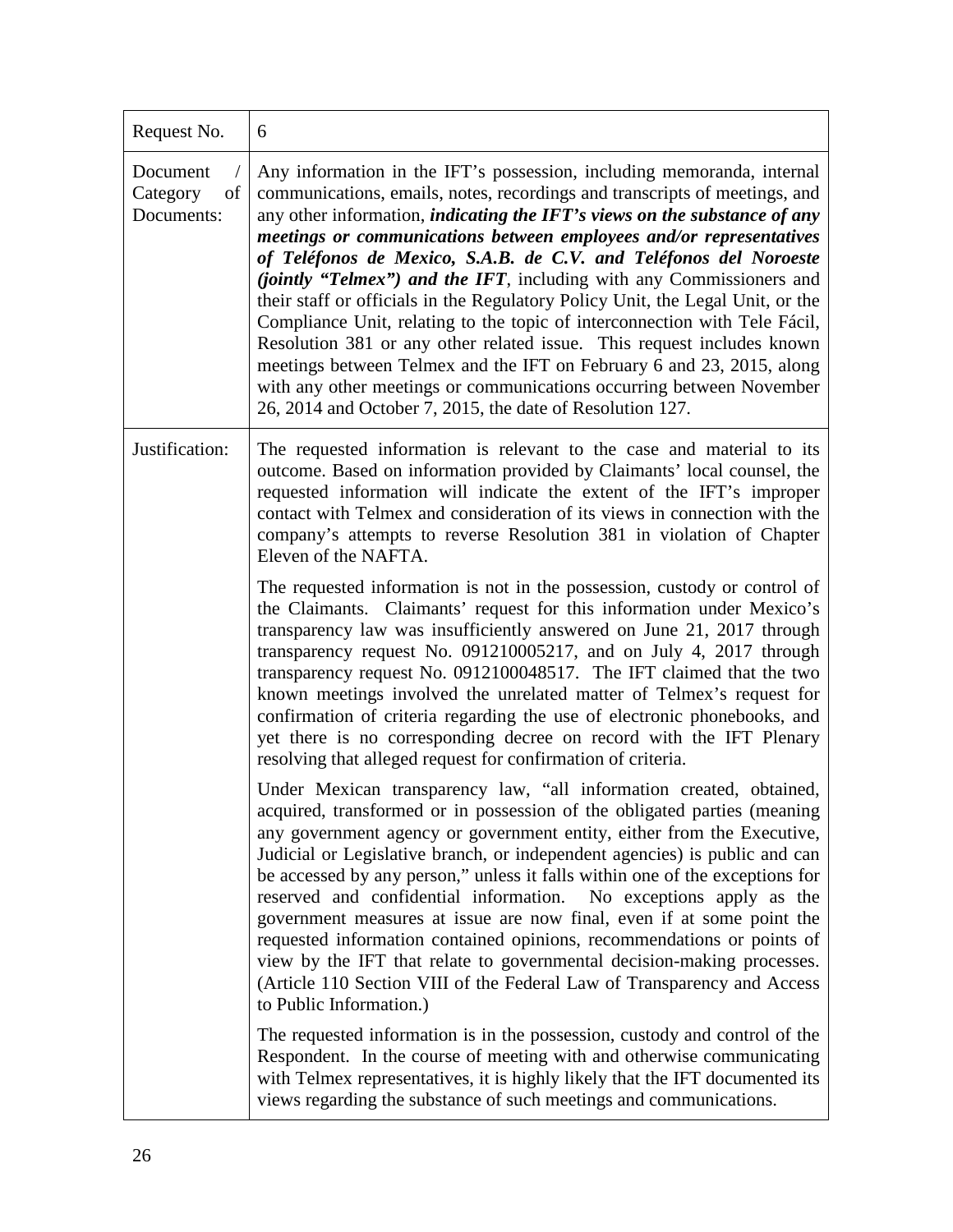| Objections:             | The Respondent objects to the requests on the grounds of lack of<br>specificity ( <i>i.e.</i> , failure to comply with Article $3(3)(a)$ ), as explained in the<br>general objection to this Request for Documents.                                                                                                                                                                                                                                                                                                                                                            |
|-------------------------|--------------------------------------------------------------------------------------------------------------------------------------------------------------------------------------------------------------------------------------------------------------------------------------------------------------------------------------------------------------------------------------------------------------------------------------------------------------------------------------------------------------------------------------------------------------------------------|
|                         | The Respondent has already provided the Claimants with the following<br>documents pursuant to transparency request No. 0912100048517:                                                                                                                                                                                                                                                                                                                                                                                                                                          |
|                         | Resolution P/IFT/261114/381 ("Resolution 381").<br>$\bullet$                                                                                                                                                                                                                                                                                                                                                                                                                                                                                                                   |
|                         | The Respondent has been unable to identify any additional documents that<br>would be responsive to this request.                                                                                                                                                                                                                                                                                                                                                                                                                                                               |
| Reply:                  | Please see Claimants' reply to Respondent's objection to Request No. 5.<br>A significant meeting took place among senior IFT officials (likely in or<br>about mid-January 2015) to address Telmex's serious concerns about<br>Resolution 381. There is a high probability that memoranda, internal<br>communications, emails, notes, recordings or transcripts of meetings exist<br>that record the IFT's views regarding Telmex's concerns. Accordingly,<br>Respondent's objection should be dismissed and Respondent should be<br>ordered to produce all relevant documents. |
| Tribunal's<br>decision: | Granted.<br>The Tribunal notes Respondent's comment that the IFT has not identified<br>any additional documents that would be responsive to this request and<br>requests Respondent to confirm that it has undertaken and will undertake a<br>good faith effort to search for the documents that are responsive to this<br>request and inform Claimants and the Tribunal accordingly.                                                                                                                                                                                          |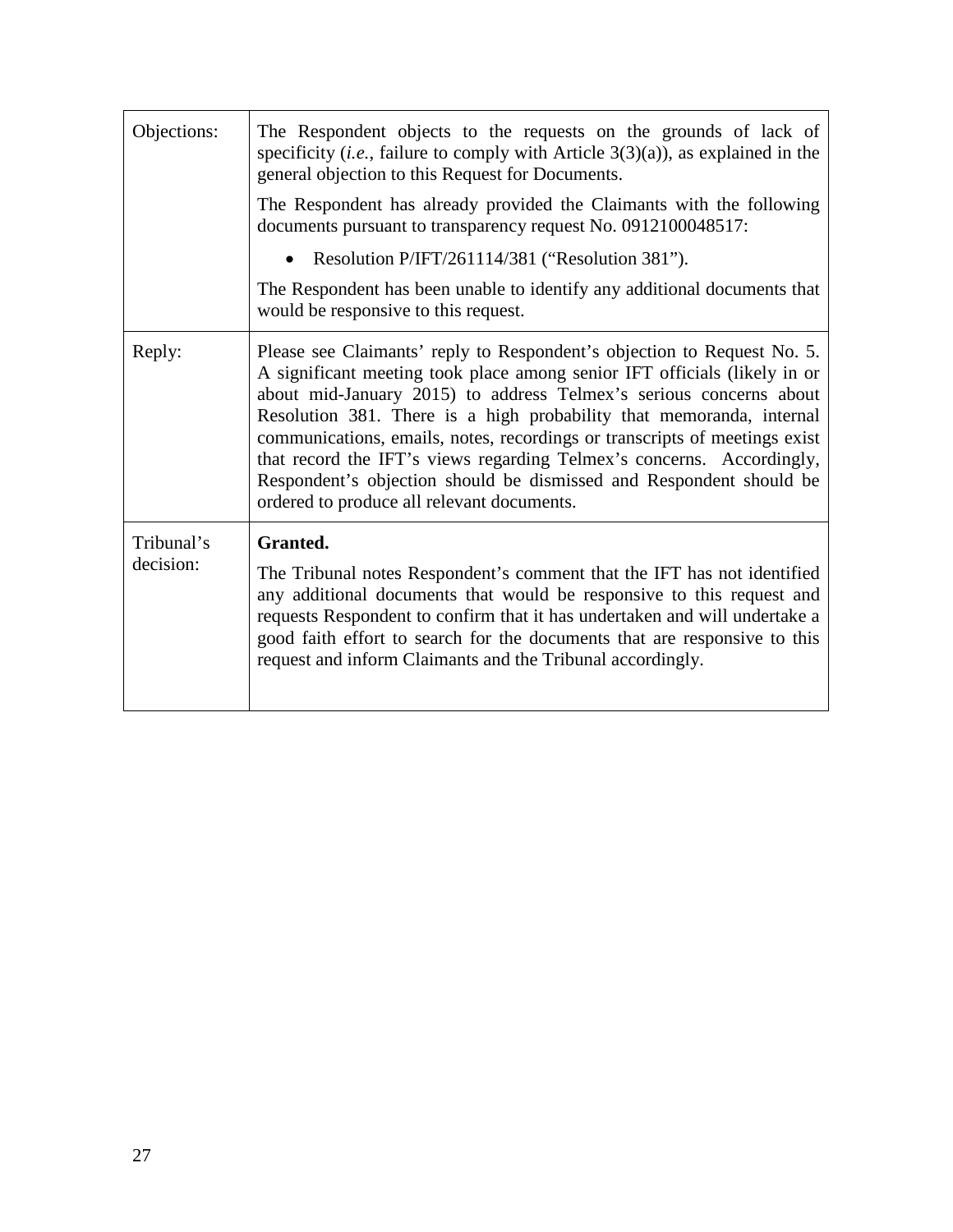| Request No.                              | $\overline{7}$                                                                                                                                                                                                                                                                                                                                                                                                                                                                                                                                                                                                                                                                                                                                                                                                                                                                                                                                                                                                                  |
|------------------------------------------|---------------------------------------------------------------------------------------------------------------------------------------------------------------------------------------------------------------------------------------------------------------------------------------------------------------------------------------------------------------------------------------------------------------------------------------------------------------------------------------------------------------------------------------------------------------------------------------------------------------------------------------------------------------------------------------------------------------------------------------------------------------------------------------------------------------------------------------------------------------------------------------------------------------------------------------------------------------------------------------------------------------------------------|
| Document<br>Category<br>of<br>Documents: | Any information in the IFT's possession, including memoranda, internal<br>communications, emails, notes, recordings and transcripts of meetings, and<br>any other information, <i>indicating the IFT's views on the substance of</i><br>Telmex's request for confirmation of criteria filed on February 18, 2015,<br>with the IFT's Legal Unit.                                                                                                                                                                                                                                                                                                                                                                                                                                                                                                                                                                                                                                                                                 |
| Justification:                           | The requested information is relevant to the case and material to its<br>outcome. Based on information provided by Claimants' local counsel, the<br>requested information will demonstrate the IFT's improper use of<br>Telmex's request for confirmation of criteria to repudiate Resolution 381<br>in violation of Chapter Eleven of the NAFTA.                                                                                                                                                                                                                                                                                                                                                                                                                                                                                                                                                                                                                                                                               |
|                                          | The requested information is not in the possession, custody or control of<br>the Claimants. Claimants' request for this information under Mexico's<br>transparency law was insufficiently answered on July 3, 106 through<br>transparency request No. 0912100048917, and on July 4, 2017 through<br>transparency request No. 0912100048617. The IFT ignored the bulk of<br>Claimants' request and only produced official documentation issued and<br>notified to third parties and between IFT Units.                                                                                                                                                                                                                                                                                                                                                                                                                                                                                                                           |
|                                          | Under Mexican transparency law, "all information created, obtained,<br>acquired, transformed or in possession of the obligated parties (meaning<br>any government agency or government entity, either from the Executive,<br>Judicial or Legislative branch, or independent agencies) is public and can<br>be accessed by any person," unless it falls within one of the exceptions for<br>reserved and confidential information. No exceptions apply as the<br>government measures at issue are now final, even if at some point the<br>requested information contained opinions, recommendations or points of<br>view by the IFT that relate to governmental decision-making processes.<br>(Article 110 Section VIII of the Federal Law of Transparency and Access<br>to Public Information.)<br>The requested information is in the possession, custody and control of the<br>In the course of addressing Telmex's request for<br>Respondent.<br>confirmation of criteria of the scope of Resolution 381 it is highly likely |
|                                          | that the IFT undertook written analysis of the issues raised by Telmex.                                                                                                                                                                                                                                                                                                                                                                                                                                                                                                                                                                                                                                                                                                                                                                                                                                                                                                                                                         |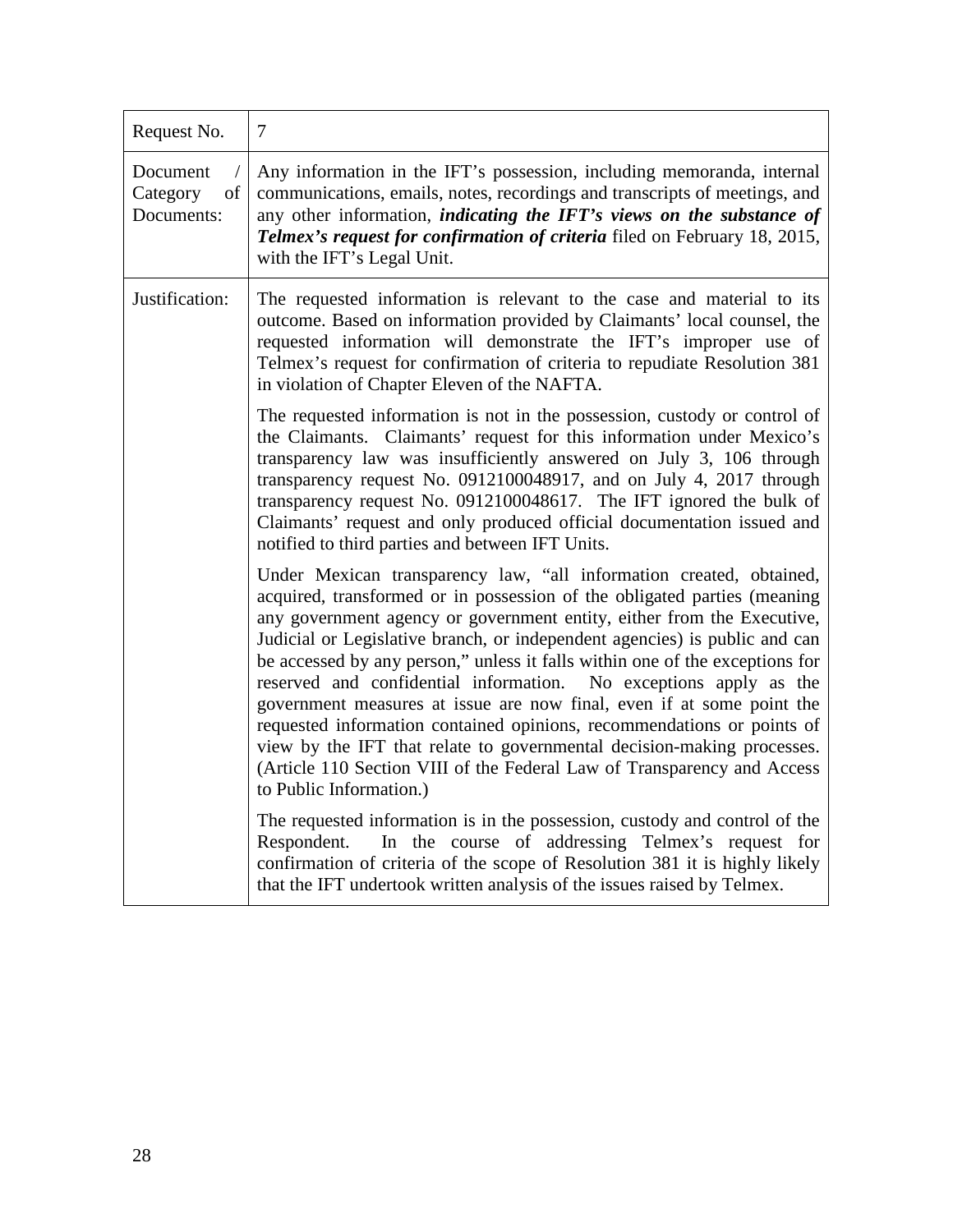<span id="page-28-1"></span><span id="page-28-0"></span>

| Objections: | The Respondent objects to the requests on the grounds of lack of<br>specificity ( <i>i.e.</i> , failure to comply with Article $3(3)(a)$ ), as explained in the<br>general objection to this Request for Documents.                                                                                                                                                                                                                             |
|-------------|-------------------------------------------------------------------------------------------------------------------------------------------------------------------------------------------------------------------------------------------------------------------------------------------------------------------------------------------------------------------------------------------------------------------------------------------------|
|             | Notwithstanding the above objection, the Respondent has provided the<br>following documents to the Claimants pursuant to their transparency<br>request No. SAI 0912100048617:                                                                                                                                                                                                                                                                   |
|             | Management control record (Volante de Control de<br>Gestión) No. 0284/2015 of 19 February 2015;                                                                                                                                                                                                                                                                                                                                                 |
|             | • Communication dated 18 February 2015 from Telmex and<br>Telnor;                                                                                                                                                                                                                                                                                                                                                                               |
|             | • Communication dated 7 April 2015 from the Legal Affairs<br>Unit:                                                                                                                                                                                                                                                                                                                                                                              |
|             | <b>Draft Resolution.</b>                                                                                                                                                                                                                                                                                                                                                                                                                        |
|             | The Respondent has also provided the following documents to the<br>Claimants pursuant to their transparency request No. 0912100048917:                                                                                                                                                                                                                                                                                                          |
|             | • Oficio IFT/225/UC2008/2015;                                                                                                                                                                                                                                                                                                                                                                                                                   |
|             | · Letter of 2 October 2015 from Teléfonos de México<br>responding to oficio IFT/225/UC/2008/2015;                                                                                                                                                                                                                                                                                                                                               |
|             | • Acta IFT/DF/DGV/561/2015;                                                                                                                                                                                                                                                                                                                                                                                                                     |
|             | Acta IFT/DF/DGV/989/2015.                                                                                                                                                                                                                                                                                                                                                                                                                       |
|             | The Respondent observes that the documents that were provided to the<br>Claimant were public versions of the documents, as they contain<br>confidential information (personal data under Articles 2(V), 6, 8, 16, 17<br>and 31 of the LGPDPPSO <sup>14</sup> , Article 113(I) of the LFTAIP <sup>15</sup> and Article<br>116 (I) LGTAIP. The Respondent objects to the production of unredacted<br>versions of said documents on those grounds. |
|             | IFT has not identified any other documents that would be responsive to<br>this request                                                                                                                                                                                                                                                                                                                                                          |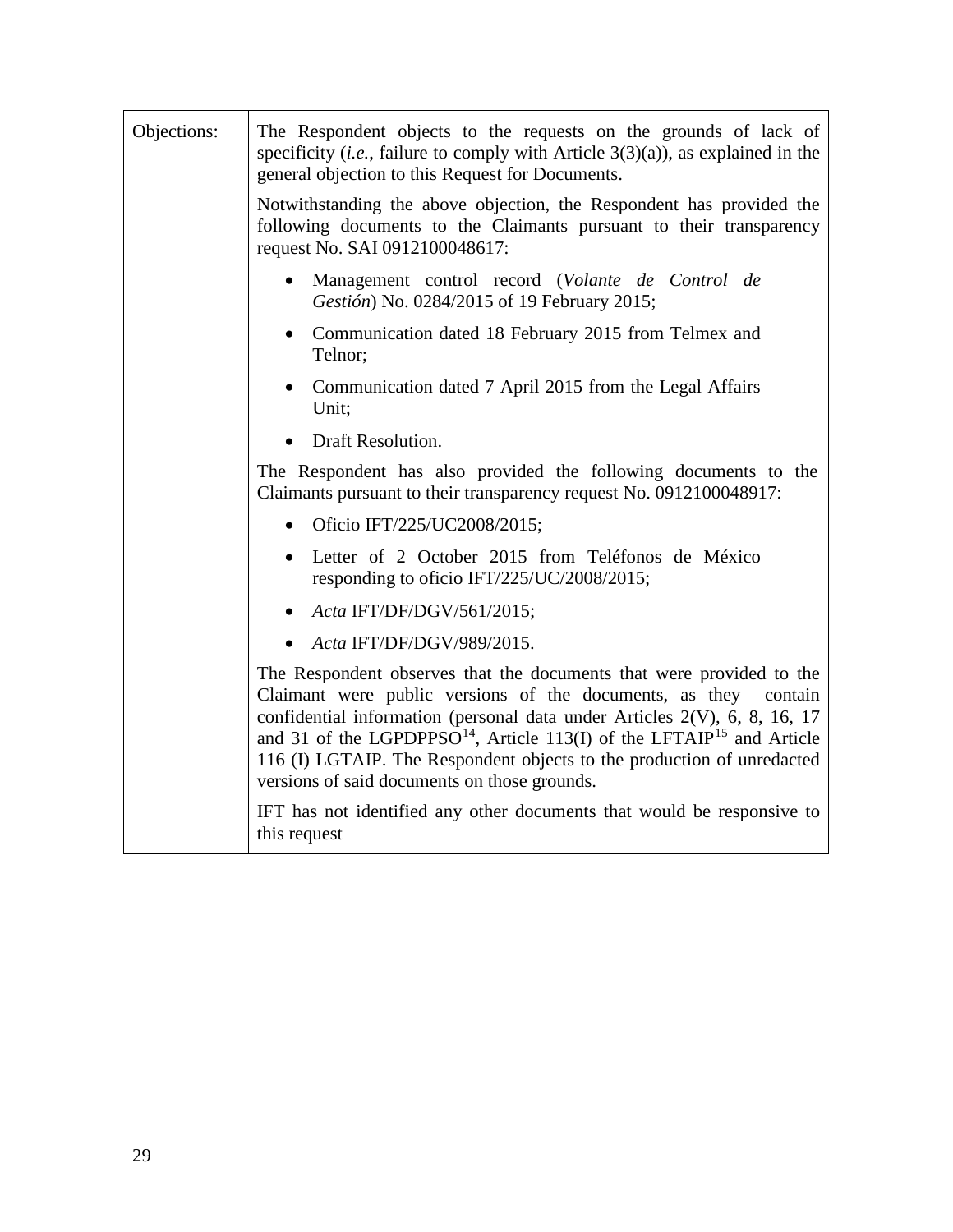| Reply:                  | None of the documents disclosed previously through the IFT's domestic<br>transparency process constitute memoranda, emails, notes, recordings and<br>transcripts of meetings indicating the IFT's views on the substance of<br>Telmex's request for confirmation of criteria filed on February 18, 2015.<br>The type of government decision-making involved in interpreting and<br>deciding to repeal (for the first time ever) a previously established<br>interconnection agreement would very likely have given rise to some<br>memorialization of views before presentation of a draft decree to the IFT<br>Plenary. Accordingly, Respondent's objections should be dismissed and<br>Respondent should be ordered to produce all relevant documents. |
|-------------------------|----------------------------------------------------------------------------------------------------------------------------------------------------------------------------------------------------------------------------------------------------------------------------------------------------------------------------------------------------------------------------------------------------------------------------------------------------------------------------------------------------------------------------------------------------------------------------------------------------------------------------------------------------------------------------------------------------------------------------------------------------------|
| Tribunal's<br>decision: | Granted.<br>Documents containing personal data related to third parties shall be<br>redacted only not to disclose such data.                                                                                                                                                                                                                                                                                                                                                                                                                                                                                                                                                                                                                             |
|                         | The Tribunal notes Respondent's comment that the IFT has not identified<br>any additional documents that would be responsive to this request and<br>requests Respondent to confirm that it has undertaken and will undertake a<br>good faith effort to search for the documents that are responsive to this<br>request and inform Claimants and the Tribunal accordingly.                                                                                                                                                                                                                                                                                                                                                                                |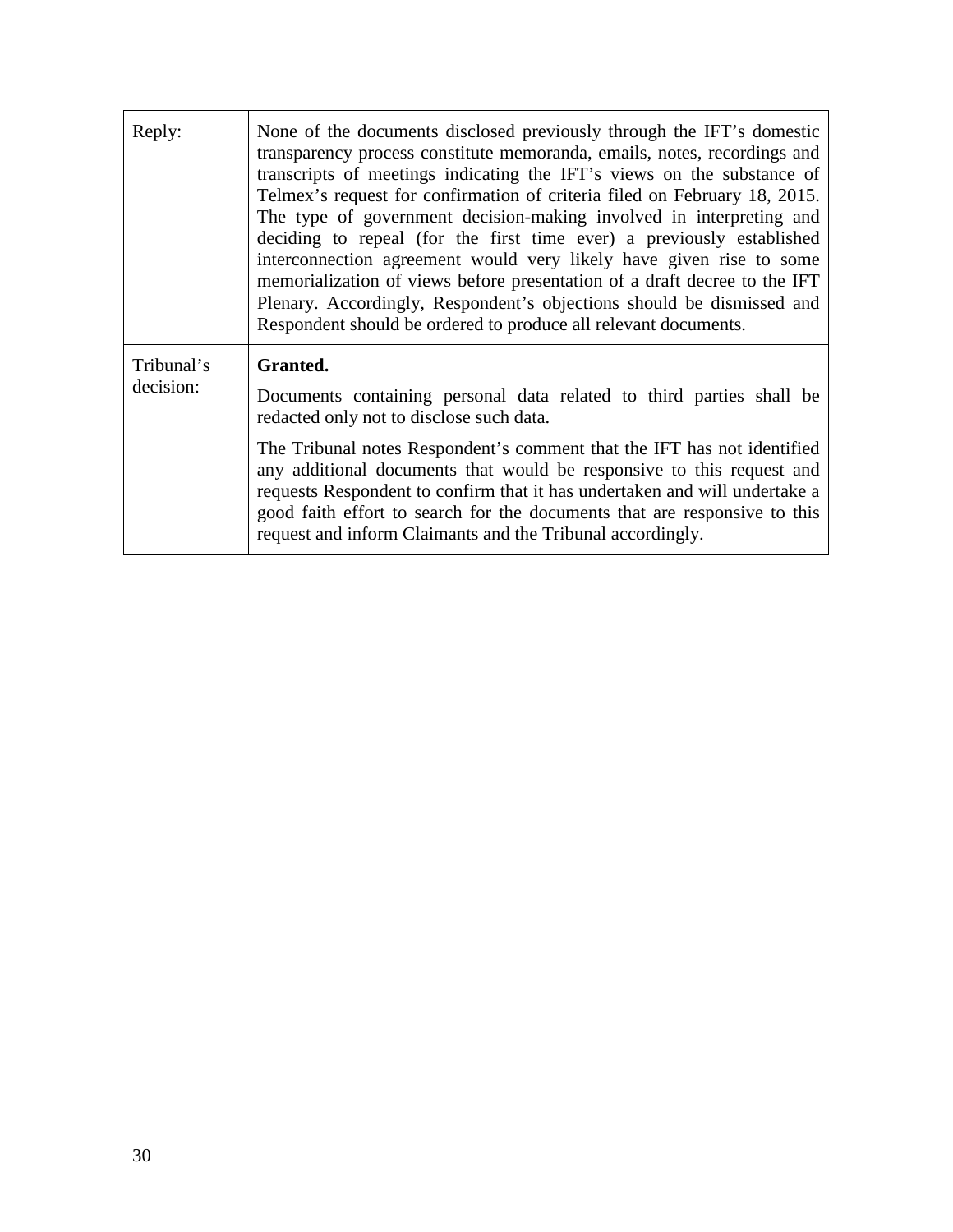| Request No.                              | 7 Bis                                                                                                                                                                                                                                                                                                                                                                                                                                                                                                                                                                                                                                                                                                                                                                                           |
|------------------------------------------|-------------------------------------------------------------------------------------------------------------------------------------------------------------------------------------------------------------------------------------------------------------------------------------------------------------------------------------------------------------------------------------------------------------------------------------------------------------------------------------------------------------------------------------------------------------------------------------------------------------------------------------------------------------------------------------------------------------------------------------------------------------------------------------------------|
| Document<br>Category<br>of<br>Documents: | Any information in the IFT's possession, including memoranda, internal<br>communications, emails, notes, recordings and transcripts of meetings, and<br>any other information, regarding the request for guidance by the IFT's<br>Compliance Unit regarding the enforceability of Resolution 381<br>submitted on February 10, 2015 to the IFT's Legal Unit through document<br>IFT/225/UC/DG-SUV/706/2015.                                                                                                                                                                                                                                                                                                                                                                                      |
| Justification:                           | The requested information is relevant to the case and material to its<br>outcome. Based on information provided by Claimants' local counsel, the<br>requested information will demonstrate the IFT's unjustifiable, arbitrary<br>and discriminatory conduct when the Compliance Unit refused to enforce<br>Resolution 381, contrary to law and practice, and instead sought legal<br>guidance which unduly delayed the execution of the IFT's duties in<br>violation of Chapter Eleven of the NAFTA.                                                                                                                                                                                                                                                                                            |
|                                          | The requested information is not in the possession, custody or control of<br>the Claimants. Claimants' request for this information under Mexico's<br>transparency law was insufficiently answered on July 4, 2017 through<br>transparency request No. 0912100048517. The IFT ignored the bulk of<br>Claimants' request and only produced official documentation issued and<br>notified to third parties and between IFT Units.                                                                                                                                                                                                                                                                                                                                                                 |
|                                          | Under Mexican transparency law, "all information created, obtained,<br>acquired, transformed or in possession of the obligated parties (meaning<br>any government agency or government entity, either from the Executive,<br>Judicial or Legislative branch, or independent agencies) is public and can<br>be accessed by any person," unless it falls within one of the exceptions for<br>reserved and confidential information. No exceptions apply as the<br>government measures at issue are now final, even if at some point the<br>requested information contained opinions, recommendations or points of<br>view by the IFT that relate to governmental decision-making processes.<br>(Article 110 Section VIII of the Federal Law of Transparency and Access<br>to Public Information.) |
|                                          | The requested information is in the possession, custody and control of the<br>Respondent. In the course of considering and formulating its request to the<br>Legal Unit, the Compliance Unit very likely undertook written analysis of<br>the issues raised.                                                                                                                                                                                                                                                                                                                                                                                                                                                                                                                                    |
| Objections:                              | The Respondent objects to the request on the grounds of lack of specificity<br>$(i.e., failure to comply with Article 3(3)(a)), as explained in the general$<br>objection to this Request for Documents.                                                                                                                                                                                                                                                                                                                                                                                                                                                                                                                                                                                        |
|                                          | Notwithstanding the above, the Respondent has identified, and does not<br>object to the production of the following responsive document:                                                                                                                                                                                                                                                                                                                                                                                                                                                                                                                                                                                                                                                        |
|                                          | Oficio IFT/225/UC/DG-SUV/706/2015, dated February 10, 2015.                                                                                                                                                                                                                                                                                                                                                                                                                                                                                                                                                                                                                                                                                                                                     |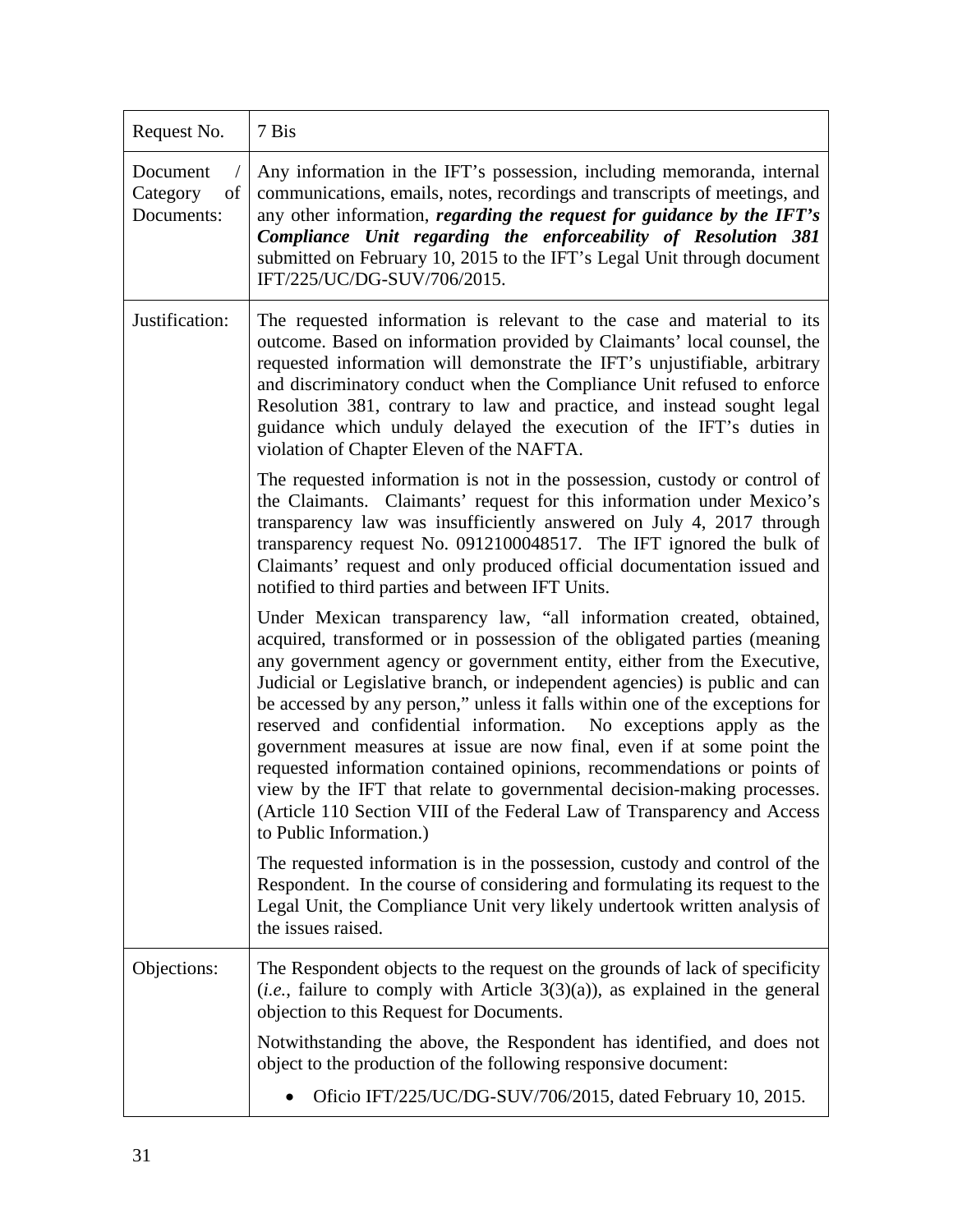|                         | • Draft Resolution 381.                                                                                                                                                                                                                                                                                                                                                                                                                                                                                                                                                                                                                                                                                                                                                                                                                                                          |
|-------------------------|----------------------------------------------------------------------------------------------------------------------------------------------------------------------------------------------------------------------------------------------------------------------------------------------------------------------------------------------------------------------------------------------------------------------------------------------------------------------------------------------------------------------------------------------------------------------------------------------------------------------------------------------------------------------------------------------------------------------------------------------------------------------------------------------------------------------------------------------------------------------------------|
|                         | The Respondent has provided the Resolution P/IFT/261114/381, dated 26<br>November 2014 to the Claimants pursuant to their transparency request<br>No. 0912100048517.                                                                                                                                                                                                                                                                                                                                                                                                                                                                                                                                                                                                                                                                                                             |
|                         | IFT has not identified any other documents that would be responsive to<br>this request                                                                                                                                                                                                                                                                                                                                                                                                                                                                                                                                                                                                                                                                                                                                                                                           |
| Reply:                  | The Compliance Unit's request for guidance from the Legal Unit was<br>highly unusual as a matter of IFT practice. It sought clarification on<br>whether all aspects of Resolution 381 must be enforced, despite the fact<br>that Resolution 381 contained standard orders to the disputing parties to<br>execute the interconnection agreement, as determined by the IFT, and<br>physically interconnect their networks. Prior resolutions with identical<br>language had been enforced by the Compliance Unit without pause. It is<br>therefore difficult to believe that not a single communication to or from the<br>Compliance Unit (via email or otherwise) regarding the Compliance Unit's<br>highly unusual request was ever generated. Accordingly, Respondent's<br>objection should be dismissed and Respondent should be ordered to<br>produce all relevant documents. |
| Tribunal's<br>decision: | Granted.<br>The Tribunal notes Respondent's comment that the IFT has not identified<br>any additional documents that would be responsive to this identified any<br>other documents that would be responsive to this request and requests<br>Respondent to confirm that it has undertaken and will undertake a good<br>faith effort to search for the documents that are responsive to this request<br>and inform Claimants and the Tribunal accordingly.                                                                                                                                                                                                                                                                                                                                                                                                                         |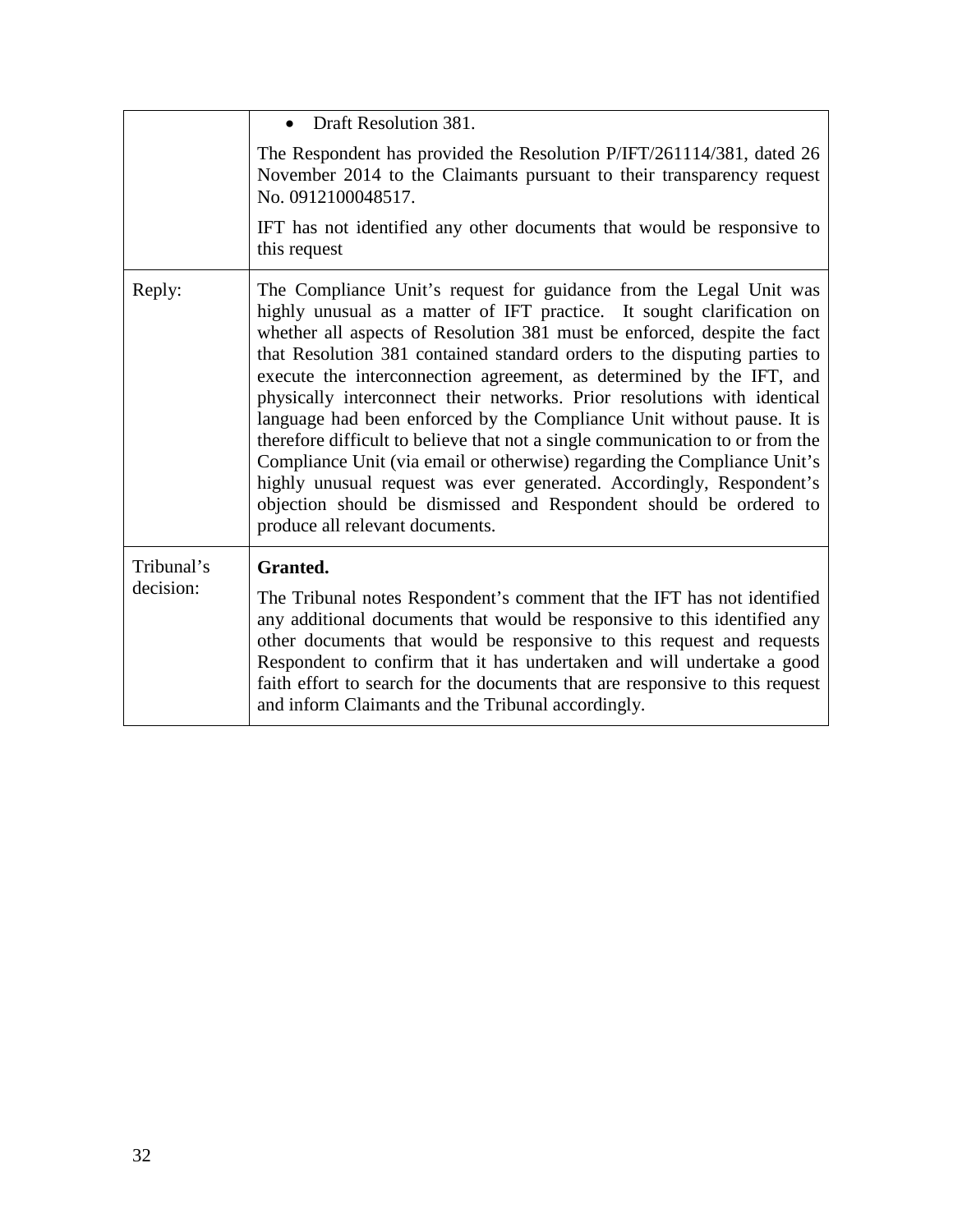| Request No.                              | 8                                                                                                                                                                                                                                                                                                                                                                                                                                                                                                                                                                                                                                                                                                                                                                                               |
|------------------------------------------|-------------------------------------------------------------------------------------------------------------------------------------------------------------------------------------------------------------------------------------------------------------------------------------------------------------------------------------------------------------------------------------------------------------------------------------------------------------------------------------------------------------------------------------------------------------------------------------------------------------------------------------------------------------------------------------------------------------------------------------------------------------------------------------------------|
| Document<br>Category<br>of<br>Documents: | Any information in the IFT's possession, including memoranda, letters,<br>communications, emails, and any other information, exchanged between<br>representatives and/or employees of Telmex and the IFT regarding<br>Resolution 381 following the rendering of that resolution on November<br>26, 2014.                                                                                                                                                                                                                                                                                                                                                                                                                                                                                        |
| Justification:                           | The requested information is relevant to the case and material to its<br>outcome. Based on information provided by Claimants' local counsel, it is<br>reasonably believed that Telmex was in regular contact with the IFT,<br>including a possible high-level meeting with the IFT Plenary, after the<br>issuance of Resolution 381. The requested information will demonstrate<br>the IFT's unjustifiable, arbitrary and discriminatory conduct, in violation<br>of Chapter Eleven, in considering Telmex's ex parte views regarding its<br>requested reversal of Resolution 381.                                                                                                                                                                                                              |
|                                          | The requested information is not in the possession, custody or control of<br>the Claimants. Claimants' request for this information under Mexico's<br>transparency law was insufficiently answered on July 4, 2017 through<br>transparency document No. 0912100048817. The IFT ignored the bulk of<br>Claimants' request and only produced official documentation issued and<br>notified to third parties and between IFT Units.                                                                                                                                                                                                                                                                                                                                                                |
|                                          | Under Mexican transparency law, "all information created, obtained,<br>acquired, transformed or in possession of the obligated parties (meaning<br>any government agency or government entity, either from the Executive,<br>Judicial or Legislative branch, or independent agencies) is public and can<br>be accessed by any person," unless it falls within one of the exceptions for<br>reserved and confidential information. No exceptions apply as the<br>government measures at issue are now final, even if at some point the<br>requested information contained opinions, recommendations or points of<br>view by the IFT that relate to governmental decision-making processes.<br>(Article 110 Section VIII of the Federal Law of Transparency and Access<br>to Public Information.) |
|                                          | The requested information is in the possession, custody and control of the<br>Respondent. In the course of considering Telmex's ex parte complaints<br>following Resolution 381, the IFT very likely memorialized its<br>interactions.                                                                                                                                                                                                                                                                                                                                                                                                                                                                                                                                                          |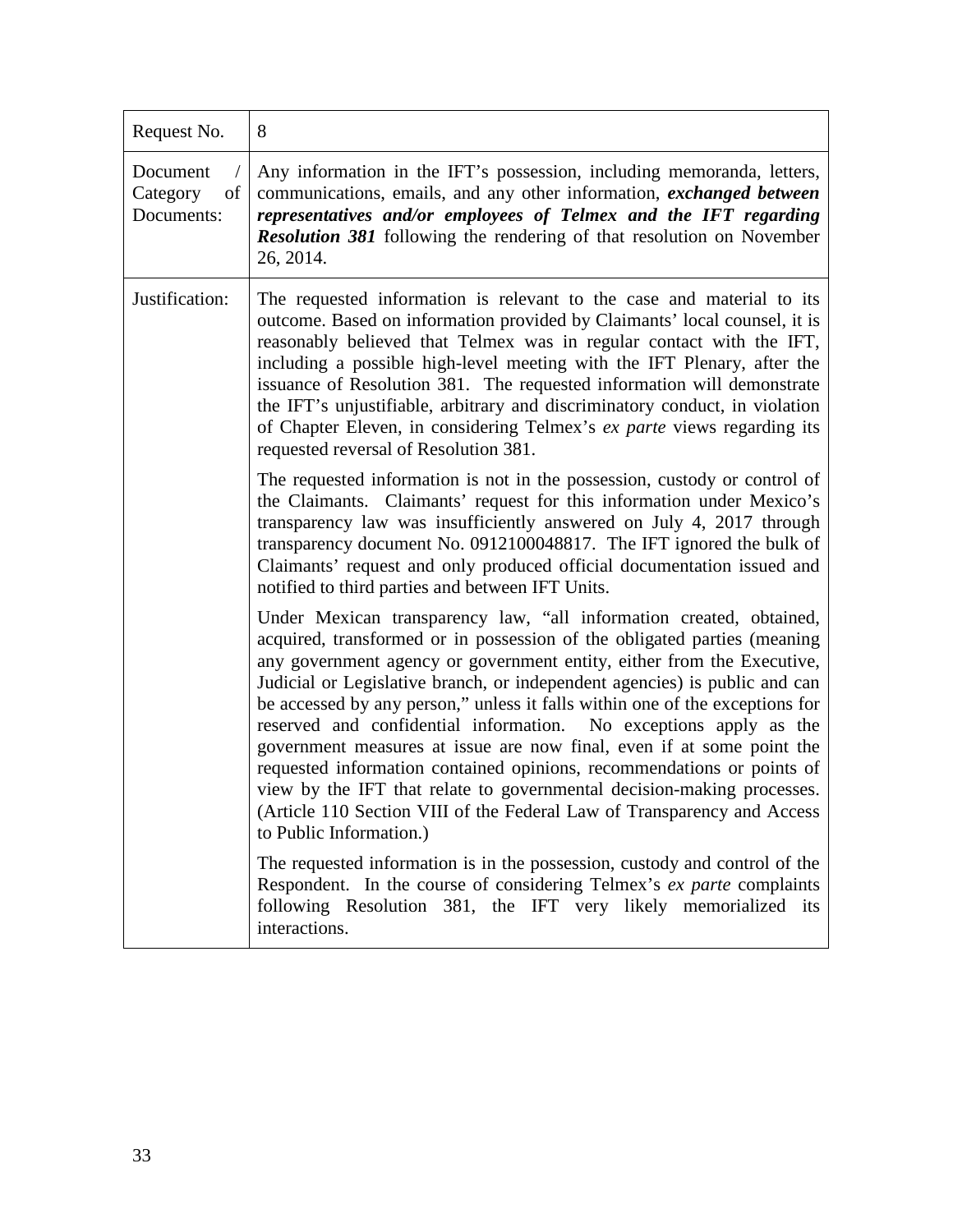<span id="page-33-1"></span><span id="page-33-0"></span>

| Objections: | The Respondent objects to the request on the grounds of lack of specificity<br>$(i.e.,$ failure to comply with Article 3(3)(a)), as explained in the general<br>objection to this Request for Documents.                                                                                                                                                                                                                                                                                                                                                                                    |
|-------------|---------------------------------------------------------------------------------------------------------------------------------------------------------------------------------------------------------------------------------------------------------------------------------------------------------------------------------------------------------------------------------------------------------------------------------------------------------------------------------------------------------------------------------------------------------------------------------------------|
|             | In response to transparency request No. 0912100048817, IFT identified<br>the following documents:                                                                                                                                                                                                                                                                                                                                                                                                                                                                                           |
|             | 1. Notification to Tele Fácil México, S.A de C.V, dated December 3,<br>2014.                                                                                                                                                                                                                                                                                                                                                                                                                                                                                                                |
|             | 2. Citation for Teléfonos de México and Telnor, dated December 3,<br>2014.                                                                                                                                                                                                                                                                                                                                                                                                                                                                                                                  |
|             | 3. Notification instruction to Telmex and Telnor, dated December 4,<br>2014.                                                                                                                                                                                                                                                                                                                                                                                                                                                                                                                |
|             | 4. Acta IFT/DF/DGV/561/2015 to Teléfonos de México, S.A.B. de<br>C.V.                                                                                                                                                                                                                                                                                                                                                                                                                                                                                                                       |
|             | 5. Acta IFT/DF/DGV/989/2015, to Telmex.                                                                                                                                                                                                                                                                                                                                                                                                                                                                                                                                                     |
|             | 6. Oficio IFT/225/UC/2008/2015 to Teléfonos de México, S.A.B. de<br>C.V.                                                                                                                                                                                                                                                                                                                                                                                                                                                                                                                    |
|             | 7. Letter of 2 October 2015 from Teléfonos de México responding to<br>oficio IFT/225/UC/2008/2015.                                                                                                                                                                                                                                                                                                                                                                                                                                                                                          |
|             | The Respondent has provided documents 4 to 7 to the Claimants pursuant<br>to their transparency request No. 0912100048917.                                                                                                                                                                                                                                                                                                                                                                                                                                                                  |
|             | The Respondent observes that the documents listed above contain<br>confidential information (personal data under Articles 2(V), 6, 8, 16, and<br>31 of the LGPDPPSO <sup>16</sup> , Article 113(I) of the LFTAIP <sup>17</sup> and Article 116<br>(I) LGTAIP). For this reason, the Claimant was provided with public<br>versions of the documents. The Respondent maintains its confidentiality<br>objection to the extent that the Claimant requests unredacted versions of<br>said documents. The Respondent does not object to the production of the<br>following responsive documents: |
|             | Notice to Telmex regarding Resolution P/IFT/261114/381                                                                                                                                                                                                                                                                                                                                                                                                                                                                                                                                      |
|             | Notification to Tele Fácil México, S.A de C.V, dated December 3,<br>2014.                                                                                                                                                                                                                                                                                                                                                                                                                                                                                                                   |
|             | Citation for Teléfonos de México and Telnor, dated December 3,<br>2014.                                                                                                                                                                                                                                                                                                                                                                                                                                                                                                                     |
|             | Notification instruction to Telmex and Telnor, dated December 4,<br>2014.                                                                                                                                                                                                                                                                                                                                                                                                                                                                                                                   |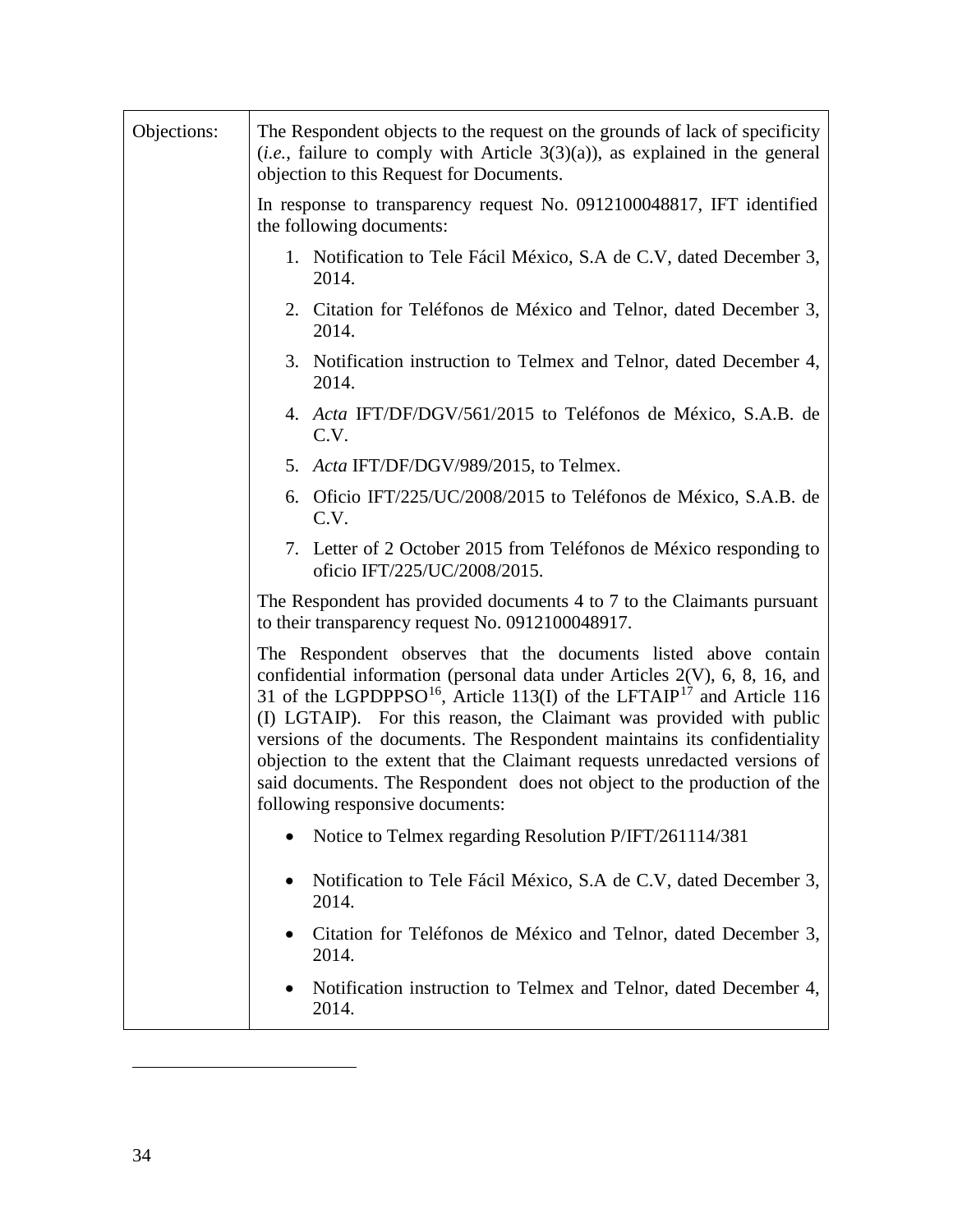| Reply:                  | The type of government decision-making involved in resolving an<br>interconnection dispute between two telecom carriers would very likely<br>give rise to some memorialization of the IFT's internal work. Accordingly,<br>Respondent's objections should be dismissed and Respondent should be<br>ordered to produce all relevant documents. |
|-------------------------|-----------------------------------------------------------------------------------------------------------------------------------------------------------------------------------------------------------------------------------------------------------------------------------------------------------------------------------------------|
| Tribunal's<br>decision: | Granted.<br>Documents containing personal data related to third parties shall be<br>redacted only not to disclose such data.                                                                                                                                                                                                                  |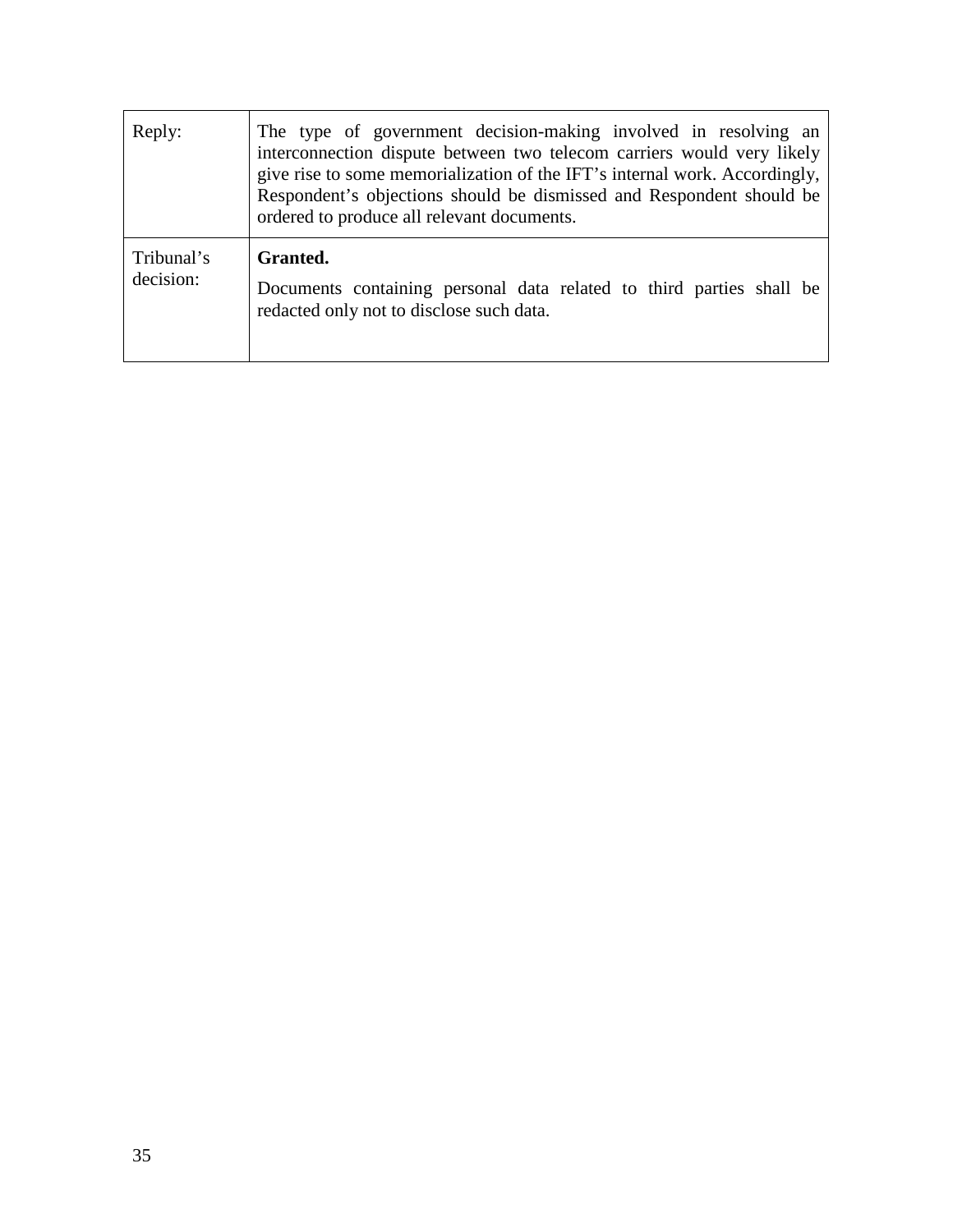| Request No.                              | 9                                                                                                                                                                                                                                                                                                                                                                                                                                                                                                                                                                                                                                                                                                                                                                                               |
|------------------------------------------|-------------------------------------------------------------------------------------------------------------------------------------------------------------------------------------------------------------------------------------------------------------------------------------------------------------------------------------------------------------------------------------------------------------------------------------------------------------------------------------------------------------------------------------------------------------------------------------------------------------------------------------------------------------------------------------------------------------------------------------------------------------------------------------------------|
| Document<br>Category<br>of<br>Documents: | Any information in the IFT's possession, including memoranda, letters,<br>communications, emails, and any other information, exchanged between<br>representatives and/or employees of Telmex and the IFT regarding<br>Decree P/IFT/EXT/080415/77 ("Decree 77") before and after that decree<br>was issued on April 8, 2015.                                                                                                                                                                                                                                                                                                                                                                                                                                                                     |
| Justification:                           | The requested information is relevant to the case and material to its<br>outcome. Based on information provided by Claimants' local counsel, it is<br>reasonably believed that Telmex was in regular contact with the IFT,<br>including a possible high-level meeting with the IFT Plenary, before and<br>after the issuance of Decree 77. The requested information will<br>demonstrate the IFT's unjustifiable, arbitrary and discriminatory conduct<br>in repudiating Resolution 381, in violation of Chapter Eleven.                                                                                                                                                                                                                                                                        |
|                                          | The requested information is not in the possession, custody or control of<br>the Claimants. Claimants' request for this information under Mexico's<br>transparency law was insufficiently answered on July 3, 2017 through<br>transparency request No. 0912100048917. The IFT ignored the bulk of<br>Claimants' request and only produced official documentation issued and<br>notified to third parties and between IFT Units.                                                                                                                                                                                                                                                                                                                                                                 |
|                                          | Under Mexican transparency law, "all information created, obtained,<br>acquired, transformed or in possession of the obligated parties (meaning<br>any government agency or government entity, either from the Executive,<br>Judicial or Legislative branch, or independent agencies) is public and can<br>be accessed by any person," unless it falls within one of the exceptions for<br>reserved and confidential information. No exceptions apply as the<br>government measures at issue are now final, even if at some point the<br>requested information contained opinions, recommendations or points of<br>view by the IFT that relate to governmental decision-making processes.<br>(Article 110 Section VIII of the Federal Law of Transparency and Access<br>to Public Information.) |
|                                          | The requested information is in the possession, custody and control of the<br>In the course of considering Telmex's ex parte<br>Respondent.<br>communications regarding its request for confirmation of criteria that<br>resulted in Decree 77, the IFT very likely memorialized its interactions.                                                                                                                                                                                                                                                                                                                                                                                                                                                                                              |
| Objections:                              | The Respondent objects to the request on the grounds of lack of specificity<br>$(i.e., failure to comply with Article 3(3)(a)), as explained in the general$<br>objection to this Request for Documents.                                                                                                                                                                                                                                                                                                                                                                                                                                                                                                                                                                                        |
|                                          | Notwithstanding the above, the Respondent has identified a few responsive<br>documents which are included in its response to requests 7 and 11.                                                                                                                                                                                                                                                                                                                                                                                                                                                                                                                                                                                                                                                 |
|                                          | IFT has not identified any other documents that would be responsive to<br>this request.                                                                                                                                                                                                                                                                                                                                                                                                                                                                                                                                                                                                                                                                                                         |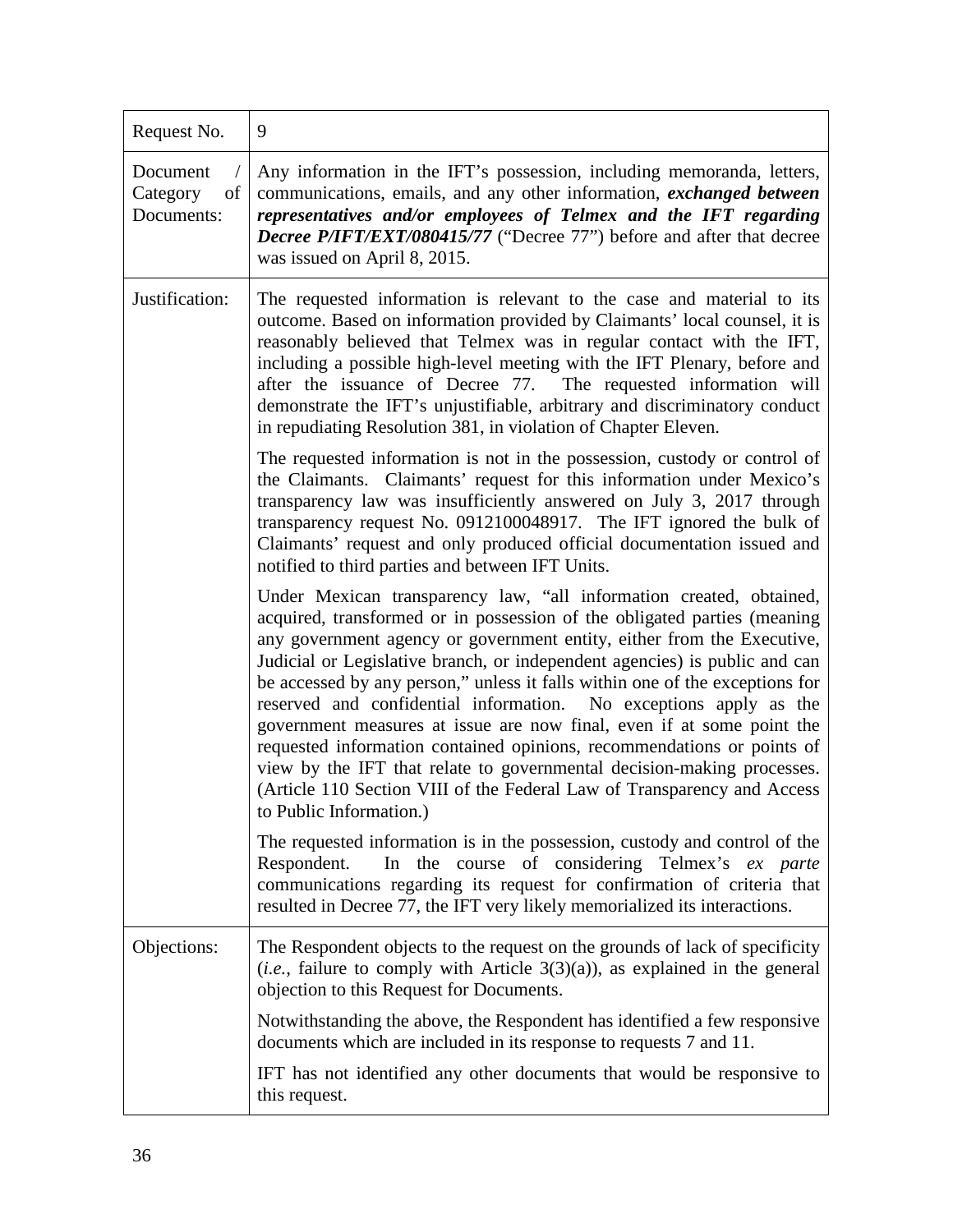| Reply:                  | The type of government decision-making involved in interpreting and<br>deciding to repeal (for the first time ever) a previously established<br>interconnection agreement would very likely give rise to some<br>memorialization of the IFT's internal work. Accordingly, Respondent's<br>objections should be dismissed and Respondent should be ordered to<br>produce all relevant documents. |
|-------------------------|-------------------------------------------------------------------------------------------------------------------------------------------------------------------------------------------------------------------------------------------------------------------------------------------------------------------------------------------------------------------------------------------------|
| Tribunal's<br>decision: | Granted.<br>The Tribunal notes Respondent's comment that the IFT has not identified<br>any additional documents that would be responsive to this request and<br>requests Respondent to confirm that it has undertaken and will undertake a<br>good faith effort to search for the documents that are responsive to this<br>request and inform Claimants and the Tribunal accordingly.           |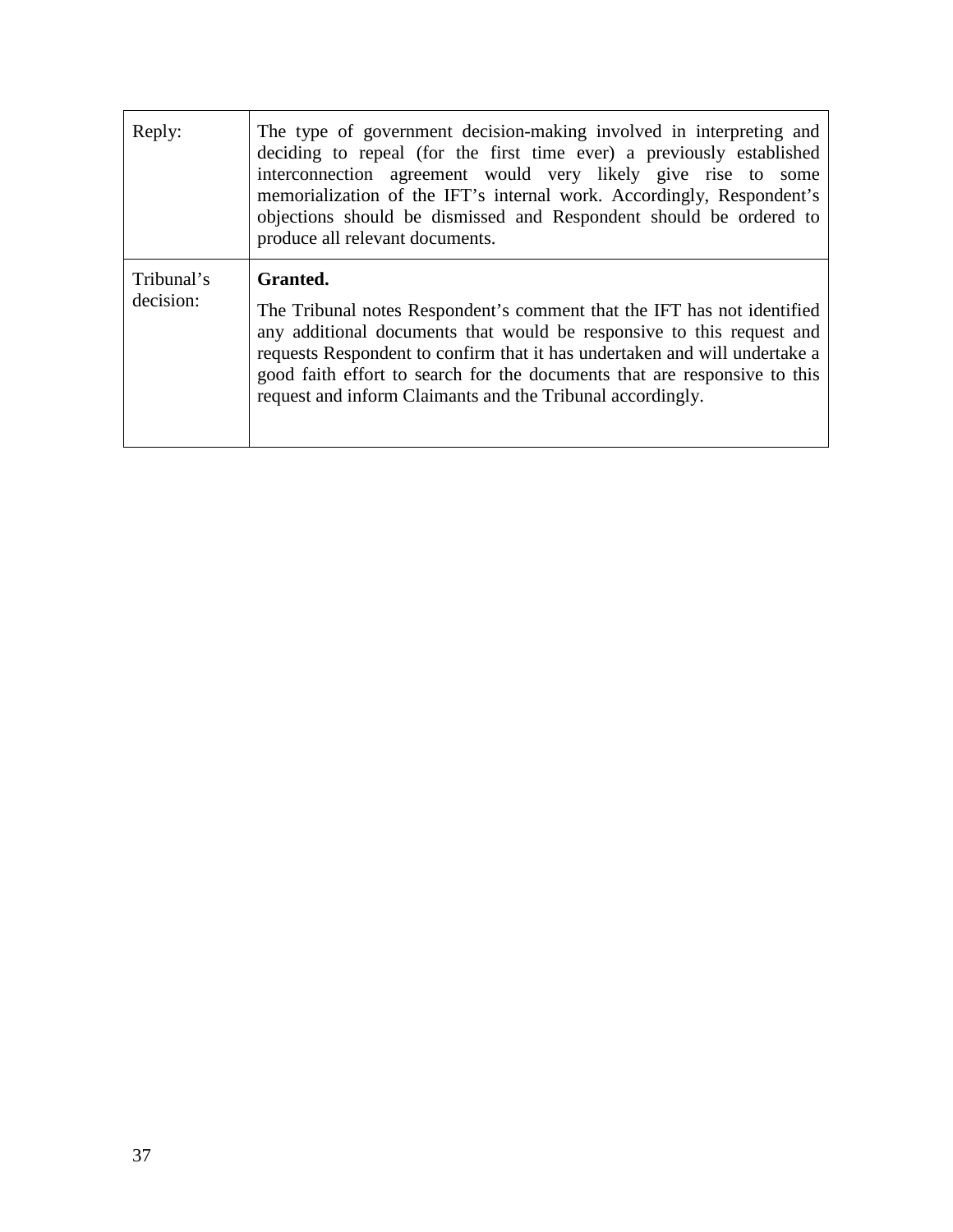| Request No.                              | 10                                                                                                                                                                                                                                                                                                                                                                                                                                                                                                                                                                                                                                                                                                                                                                                              |
|------------------------------------------|-------------------------------------------------------------------------------------------------------------------------------------------------------------------------------------------------------------------------------------------------------------------------------------------------------------------------------------------------------------------------------------------------------------------------------------------------------------------------------------------------------------------------------------------------------------------------------------------------------------------------------------------------------------------------------------------------------------------------------------------------------------------------------------------------|
| Document<br>Category<br>of<br>Documents: | Any information in the IFT's possession, including memoranda, internal<br>communications, emails, notes, recordings and transcripts of meetings, and<br>any other information, exchanged between representatives and/or<br>of Telmex and the IFT regarding Resolution<br>employees<br>P/IFT/EXT/071015/127 ("Resolution 127") before and after it was<br>rendered on October 7, 2015.                                                                                                                                                                                                                                                                                                                                                                                                           |
| Justification:                           | The requested information is relevant to the case and material to its<br>outcome. Based on information provided by Claimants' local counsel, it is<br>reasonably believed that Telmex was in regular contact with the IFT before<br>and after the issuance of Resolution 127. The requested information will<br>demonstrate the IFT's unjustifiable, arbitrary and discriminatory conduct,<br>in violation of Chapter Eleven, in considering Telmex's ex parte views<br>regarding the initiation of a new disagreement with Tele Fácil over 2015<br>interconnection rates contrary to the IFT's rulings in Resolution 381.                                                                                                                                                                      |
|                                          | The requested information is not in the possession, custody or control of<br>the Claimants. Claimants' request for this information under Mexico's<br>transparency law was insufficiently answered on July 31, 2017 through<br>transparency request No. 0912100049017. The IFT ignored the bulk of<br>Claimants' request and only produced official documentation issued and<br>notified to third parties and between IFT Units.                                                                                                                                                                                                                                                                                                                                                                |
|                                          | Under Mexican transparency law, "all information created, obtained,<br>acquired, transformed or in possession of the obligated parties (meaning<br>any government agency or government entity, either from the Executive,<br>Judicial or Legislative branch, or independent agencies) is public and can<br>be accessed by any person," unless it falls within one of the exceptions for<br>reserved and confidential information. No exceptions apply as the<br>government measures at issue are now final, even if at some point the<br>requested information contained opinions, recommendations or points of<br>view by the IFT that relate to governmental decision-making processes.<br>(Article 110 Section VIII of the Federal Law of Transparency and Access<br>to Public Information.) |
|                                          | The requested information is in the possession, custody and control of the<br>In the course of considering Telmex's ex parte<br>Respondent.<br>communications regarding the dispute it manufactured over 2015<br>interconnection rates that led to Resolution 127, the IFT very likely<br>memorialized its interactions.                                                                                                                                                                                                                                                                                                                                                                                                                                                                        |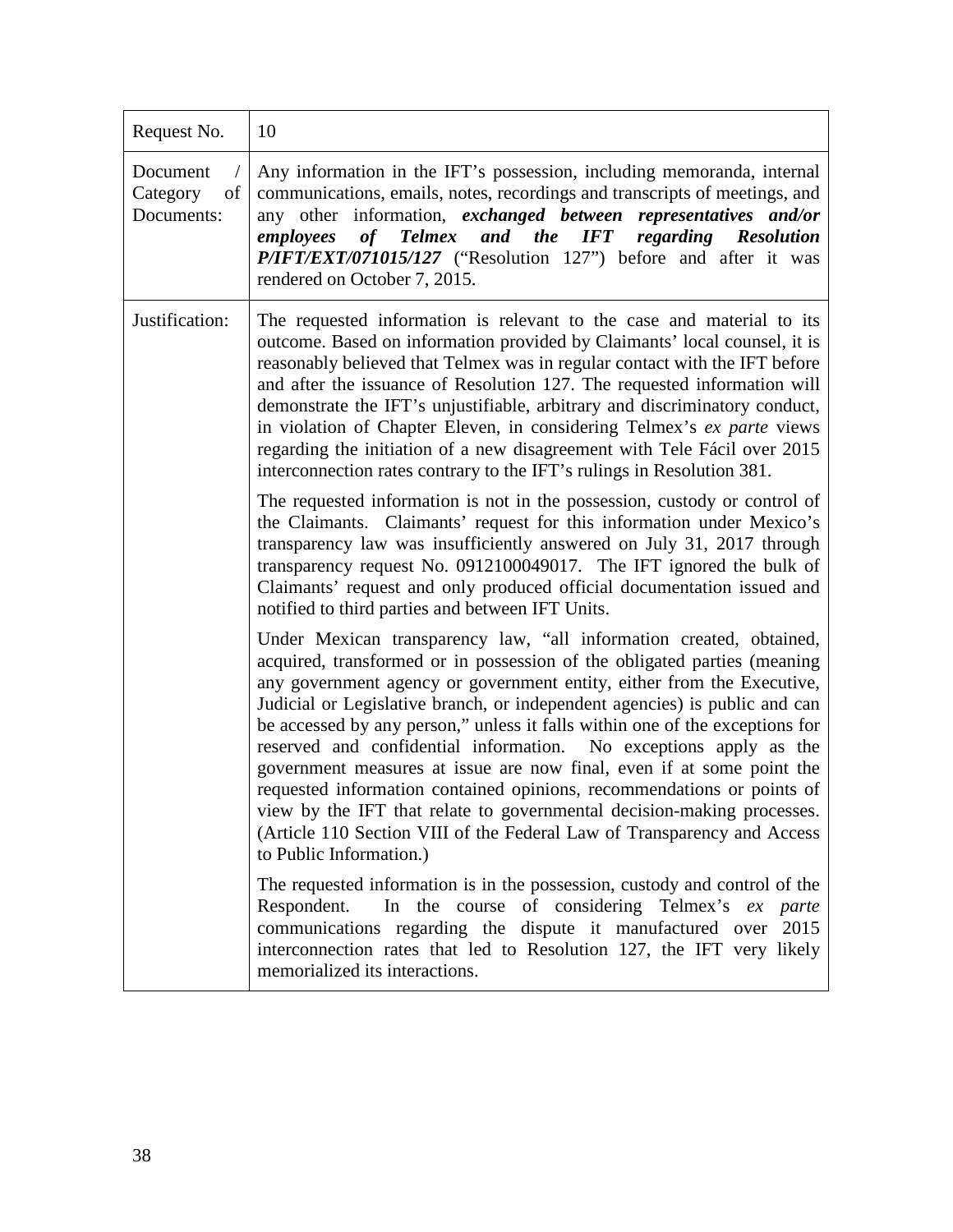| Objections:             | The Respondent objects to the request on the grounds of lack of specificity<br>$(i.e.,$ failure to comply with Article 3(3)(a)), as explained in the general<br>objection to this Request for Documents.                                                                                                                                                                                                                                     |
|-------------------------|----------------------------------------------------------------------------------------------------------------------------------------------------------------------------------------------------------------------------------------------------------------------------------------------------------------------------------------------------------------------------------------------------------------------------------------------|
|                         | Notwithstanding the above, Respondent has identified, and does not object<br>to the production of the following responsive documents:                                                                                                                                                                                                                                                                                                        |
|                         | Notice to Telmex re: P/IFT/EXT/071015/127.                                                                                                                                                                                                                                                                                                                                                                                                   |
|                         | IFT's File on Resolution 127 (various documents pertaining to this<br>file have been provided to the Claimant pursuant to its transparency<br>request No. 0912100049017                                                                                                                                                                                                                                                                      |
|                         | The Respondent observes that the documents that are being produced<br>contain confidential information (personal data under Articles 2(V), 6, 8,<br>16, 17 and 31 of the LGPDPPSO <sup>18</sup> and Article 113(I) of the LFTAIP <sup>19</sup> and<br>Article 116 (I) of the LGTAIP and thus, cannot be used or disclosed for<br>purposes other than these proceedings.                                                                      |
|                         | IFT has not identified any other documents that would be responsive to<br>this request.                                                                                                                                                                                                                                                                                                                                                      |
| Reply:                  | The type of government decision-making involved in the unprecedented<br>decision to allow an interconnection agreement that was previously<br>established by the IFT Plenary to be reopened and re-litigated by Telmex<br>would very likely give rise to some memorialization of the IFT's internal<br>work. Accordingly, Respondent's objections should be dismissed and<br>Respondent should be ordered to produce all relevant documents. |
| Tribunal's<br>decision: | Granted.                                                                                                                                                                                                                                                                                                                                                                                                                                     |
|                         | Documents containing personal data related to third parties shall be<br>redacted only not to disclose such data.                                                                                                                                                                                                                                                                                                                             |
|                         | The Tribunal notes Respondent's comment that the IFT has not identified<br>any additional documents that would be responsive to this request and<br>requests Respondent to confirm that it has undertaken and will undertake a<br>good faith effort to search for the documents that are responsive to this<br>request and inform Claimants and the Tribunal accordingly.                                                                    |

<span id="page-38-1"></span><span id="page-38-0"></span><sup>&</sup>lt;sup>18</sup> Ley General de Protección de Datos Personales en Posesión de Sujetos Obligados.

<sup>&</sup>lt;sup>19</sup> Ley Federal de Transparencia y Acceso a la Información Pública.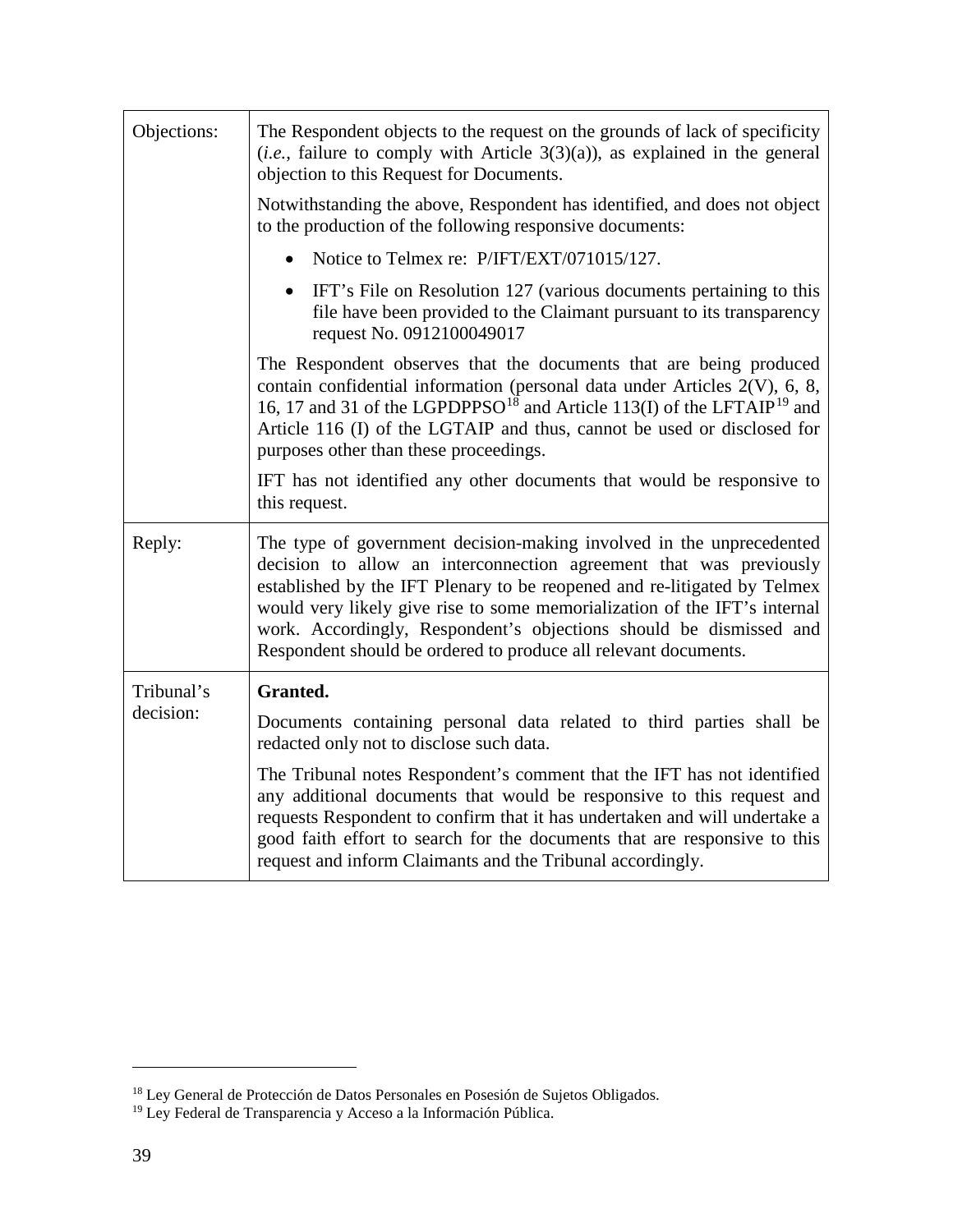# **III. Internal Communications and Documentation of the IFT**

| Request No.                              | 11                                                                                                                                                                                                                                                                                                                                                                                                                                                                                                                                                                                                                                                                                                                                                                                              |
|------------------------------------------|-------------------------------------------------------------------------------------------------------------------------------------------------------------------------------------------------------------------------------------------------------------------------------------------------------------------------------------------------------------------------------------------------------------------------------------------------------------------------------------------------------------------------------------------------------------------------------------------------------------------------------------------------------------------------------------------------------------------------------------------------------------------------------------------------|
| Document<br>of<br>Category<br>Documents: | Any information in the IFT's possession, including memoranda, internal<br>communications, emails, notes, recordings and transcripts of meetings, and<br>any other information, <i>indicating the IFT's views with respect to</i><br>Resolution 381 issued on November 26, 2014, Decree 77 issued on April<br>8, 2015, and Resolution 127 issued on October 7, 2015.                                                                                                                                                                                                                                                                                                                                                                                                                             |
| Justification:                           | The requested information is relevant to the case and material to its<br>outcome. Based on information provided by Claimants' local counsel, it is<br>reasonably believed that the requested information will indicate the IFT's<br>improper use of Telmex's request for confirmation of criteria to repudiate<br>Resolution 381 in violation of Chapter Eleven of the NAFTA.                                                                                                                                                                                                                                                                                                                                                                                                                   |
|                                          | The requested information is not in the possession, custody or control of<br>the Claimants. Claimants' request for this information under Mexico's<br>transparency law was insufficiently answered on July 4, 2016 through<br>transparency request Nos. 0912100048517, 0912100048617<br>and<br>0912100048717. The IFT ignored the bulk of Claimants' request and only<br>produced official documentation issued and notified to third parties and<br>between IFT Units.                                                                                                                                                                                                                                                                                                                         |
|                                          | Under Mexican transparency law, "all information created, obtained,<br>acquired, transformed or in possession of the obligated parties (meaning<br>any government agency or government entity, either from the Executive,<br>Judicial or Legislative branch, or independent agencies) is public and can<br>be accessed by any person," unless it falls within one of the exceptions for<br>reserved and confidential information. No exceptions apply as the<br>government measures at issue are now final, even if at some point the<br>requested information contained opinions, recommendations or points of<br>view by the IFT that relate to governmental decision-making processes.<br>(Article 110 Section VIII of the Federal Law of Transparency and Access<br>to Public Information.) |
|                                          | The requested information is in the possession, custody and control of the<br>In the course of addressing Telmex's request for<br>Respondent.<br>confirmation of criteria of the scope of Resolution 381, it is highly likely<br>that the IFT undertook written analysis of the issues involving<br>interconnection between Telmex and Tele Fácil.                                                                                                                                                                                                                                                                                                                                                                                                                                              |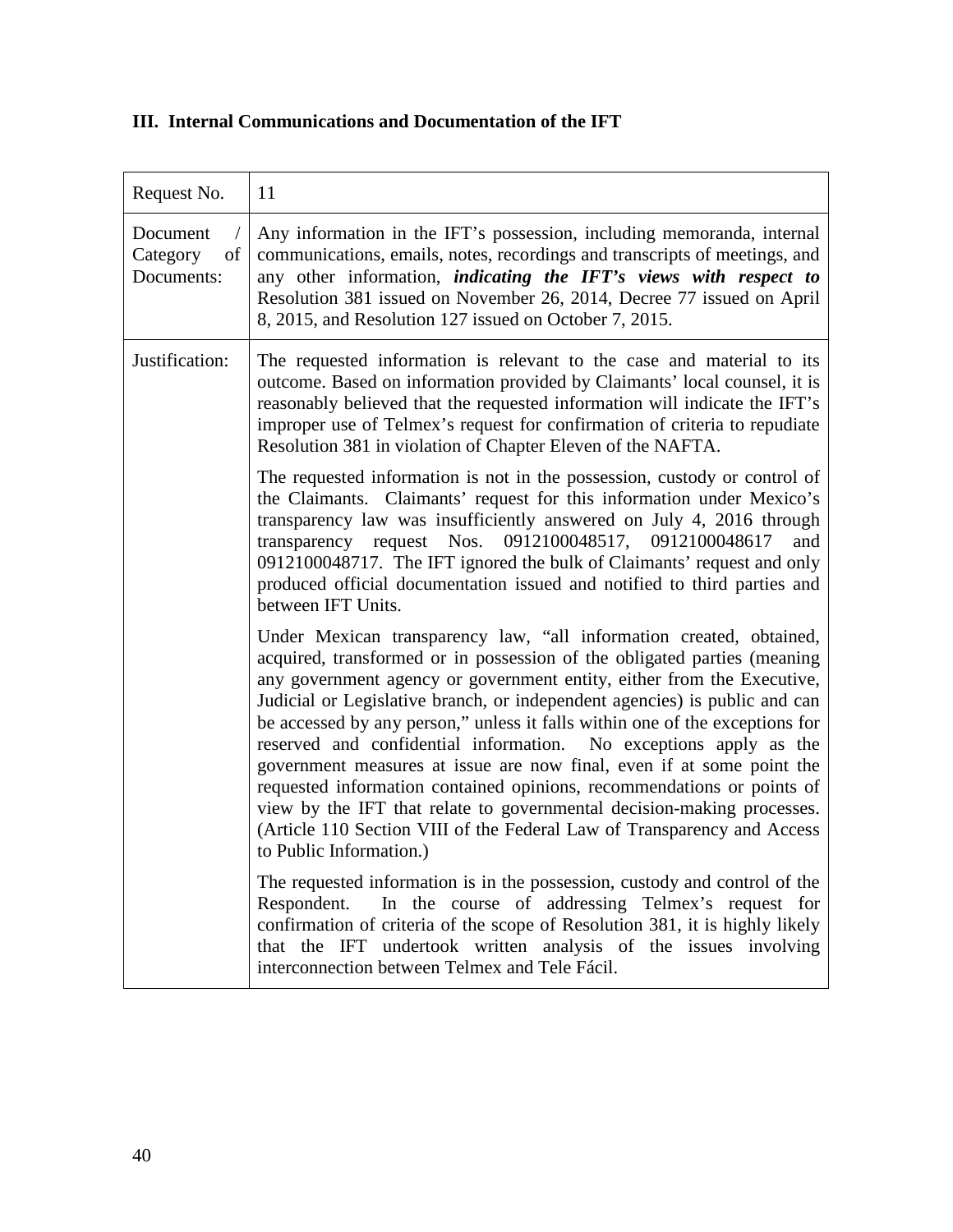| Objections: | The Respondent objects to the request on the grounds of lack of specificity<br>( <i>i.e.</i> , failure to comply with Article $3(3)(a)$ ), as explained in the general<br>objection to this Request for Documents.                                                                                                                                                                                                                                                                                                                                                                     |
|-------------|----------------------------------------------------------------------------------------------------------------------------------------------------------------------------------------------------------------------------------------------------------------------------------------------------------------------------------------------------------------------------------------------------------------------------------------------------------------------------------------------------------------------------------------------------------------------------------------|
|             | The Respondent observes that the Claimant has sought and obtained the<br>following documents falling within this request in response to transparency<br>requests No. 0912100048517, 0912100048617 y 0912100048717:                                                                                                                                                                                                                                                                                                                                                                     |
|             | Oficio IFT/225/UC/2008/2015 (public version)<br>Letter dated 2 October 2015 submitted by Telmex in response to<br>oficio IFT/225/UC/2008/2015<br>Oficio IFT/225/UC/DG-SUV/5441/2016<br>Oficio IFT/225/UC/DG-SUV/04660/2016                                                                                                                                                                                                                                                                                                                                                             |
|             | Notwithstanding the above, the Respondent has identified, and does not<br>object to the production of the following responsive documents:                                                                                                                                                                                                                                                                                                                                                                                                                                              |
|             | Oficio IFT/225/UC/089/2016<br>Oficio IFT/225/UC/DG-VER/231/2016<br>$\bullet$<br>Oficio IFT/225/UC/DG-SUV/3517/2016<br>$\bullet$<br>Oficio IFT/225/UC/DG- SAN/0334/2016<br>$\bullet$<br>Oficio IFT/225/UC/DG-SUV/3986/2016<br>$\bullet$<br>Oficio IFT/225/UC/DG-SUV/706/2015<br>Drafts, Executive Notes and Responses regarding Resolutions<br>$\bullet$<br>P/IFT/261114/381 and P/IFT/EXT/071015/127                                                                                                                                                                                   |
|             | IFT has not identified any other documents that would be responsive to<br>this request.                                                                                                                                                                                                                                                                                                                                                                                                                                                                                                |
| Reply:      | As explained, it is impossible to believe that there is no memorialization of<br>the IFT's work or record of the views of IFT officials in relation to the<br>issue of Tele Facil's interconnection. In particular, based on highly<br>credible witnesses, Claimants know that a significant meeting among<br>senior IFT officials, convened to address Telmex's stated concerns about<br>Resolution 381, took place in our about mid-January 2015. Accordingly,<br>Respondent's objections should be dismissed and Respondent should be<br>ordered to produce all relevant documents. |
| Tribunal's  | Granted.                                                                                                                                                                                                                                                                                                                                                                                                                                                                                                                                                                               |
| decision:   | The Tribunal notes Respondent's comment that the IFT has not identified<br>any additional documents that would be responsive to this request and<br>requests Respondent to confirm that it has undertaken and will undertake a<br>good faith effort to search for the documents that are responsive to this<br>request and inform Claimants and the Tribunal accordingly.                                                                                                                                                                                                              |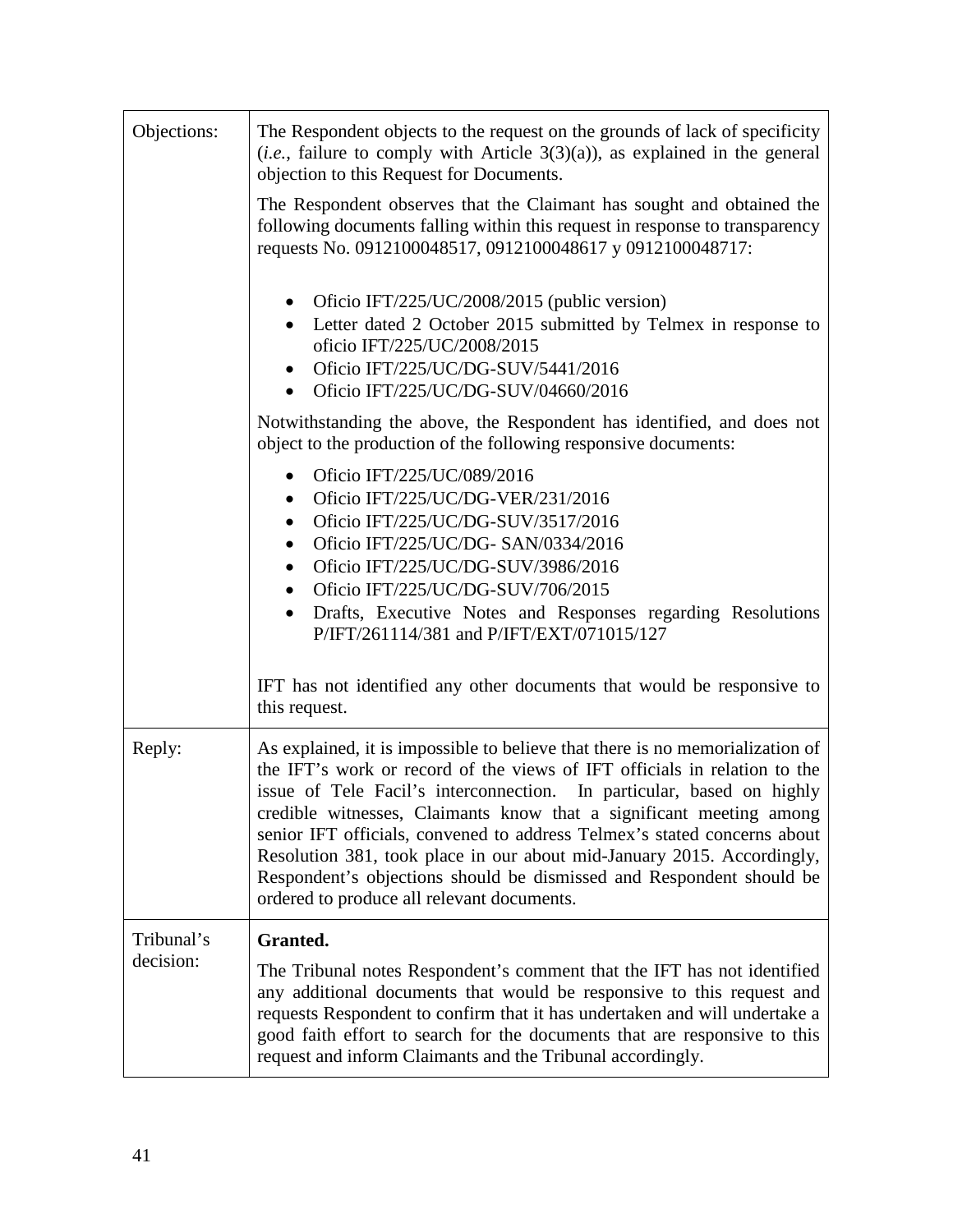# **IV. Information on Mexican Telecommunications Market**

| Request No.                              | 12                                                                                                                                                                                                                                                                                                                                                                                                                                                                                                                                                                                                |
|------------------------------------------|---------------------------------------------------------------------------------------------------------------------------------------------------------------------------------------------------------------------------------------------------------------------------------------------------------------------------------------------------------------------------------------------------------------------------------------------------------------------------------------------------------------------------------------------------------------------------------------------------|
| Document<br>Category<br>of<br>Documents: | Any information in the IFT's possession, including memoranda, internal<br>communications, emails, notes, recordings and transcripts of meetings, and<br>any other information, regarding the volume of monthly traffic in<br>minutes (beginning in December 2014) that is initiated in Telmex's<br>network and delivered via interconnection to other carriers, specifically<br>broken down according to how much of that monthly traffic is delivered to<br>each carrier.                                                                                                                        |
| Justification:                           | The requested information is relevant to the case and material to its<br>outcome. The requested information is required to accurately identify the<br>market in which Tele Fácil would have operated and competed but for the<br>IFT's destruction of Claimants' investment.                                                                                                                                                                                                                                                                                                                      |
|                                          | The requested information is not in the possession, custody or control of<br>the Claimants. The requested information is in the possession, custody<br>and control of the Respondent. Telmex is required by law to report the<br>requested information to the IFT. Although the IFT publishes information<br>regarding the total volume of traffic that Telmex delivers to other carriers,<br>that information does not distinguish between which specific carriers such<br>traffic is delivered.                                                                                                 |
| Objections:                              | The Respondent objects to the requests on the grounds of lack of<br>specificity ( <i>i.e.</i> , failure to comply with Article $3(3)(a)$ ), as explained in the<br>general objection to this Request for Documents.                                                                                                                                                                                                                                                                                                                                                                               |
|                                          | The Respondent further objects to this request on the grounds of "legal"<br>impediment or privilege" under Article 9(2)(b) and "commercial or<br>technical confidentiality" under Article 9(2)(e). Traffic data provided to<br>IFT by telecom operators constitutes third party confidential business<br>information as it pertains to the operation of their business. Furthermore,<br>Article 82 of the Law on Industrial Property prohibits disclosure of said<br>information to the public or third parties by IFT officials and is protected<br>in terms of Articles 113 (II) of the LFTAIP. |
|                                          | Notwithstanding the above, Respondent has identified a document<br>containing aggregated traffic data (i.e., not broken down by operator)<br>which is public and does not object to the production of aggregated data<br>for October, November and December, 2015, and the first semester of<br>2016. IFT has no record of data for other years.                                                                                                                                                                                                                                                  |
|                                          | IFT has not identified any other documents that would be responsive to<br>this request.                                                                                                                                                                                                                                                                                                                                                                                                                                                                                                           |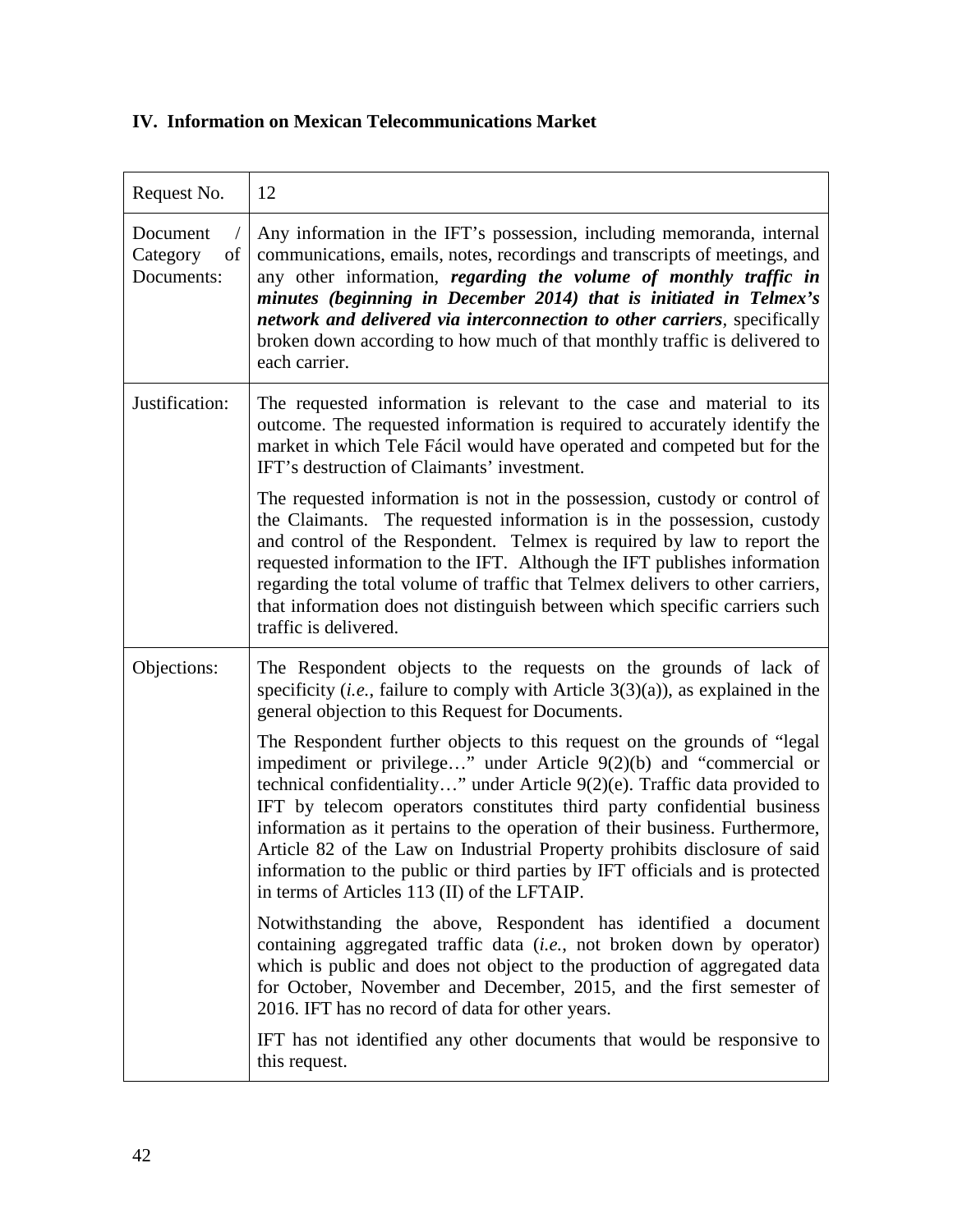| Reply:                  | Article 82 of the Law of Industrial Property does not protect all<br>"information as it pertains to the operation of their business," as<br>Respondent asserts. Rather, under that article, information is protected as<br>an industrial secret only if it "necessarily refer[s] to the nature,<br>characteristics or purposes of the products; production methods or<br>processes; or distribution or marketing forms of products or services" that<br>allow a company "to obtain or maintain a competitive or economic<br>advantage."                                                                                                          |
|-------------------------|--------------------------------------------------------------------------------------------------------------------------------------------------------------------------------------------------------------------------------------------------------------------------------------------------------------------------------------------------------------------------------------------------------------------------------------------------------------------------------------------------------------------------------------------------------------------------------------------------------------------------------------------------|
|                         | The IFT collects the traffic data of all telecom operators, which by law<br>must be made publicly available. The IFT has failed to justify why such<br>data becomes an "industrial secret" simply because it is broken down by<br>operator. The information requested by Claimants does not implicate the<br>"nature, characteristics or purposes of the products; production methods or<br>processes; or distribution or marketing forms of products or services" of<br>such operators. Nor could such information reasonably grant any<br>competitive or economic advantage to Tele Facil, which has been forced<br>out of the Mexican market. |
|                         | Regarding the limited information offered by Respondent, Claimants note<br>that more data is available. Respondent ignores the fact that pursuant to the<br>Federal Telecommunications and Broadcasting Law, the 42 <sup>nd</sup> Rule of the<br>1997 Rules of Local Service, and the specific information obligations in<br>each carriers' concessions, it has collected the requested information<br>dating back even before December 2014, the starting point of Claimants'<br>request.                                                                                                                                                       |
|                         | Furthermore, with respect to the requested market data, such data—to the<br>extent they are sensitive and need to be protected—could easily be<br>anonymized, with the assistance of the Tribunal, before transmission to<br>Claimants.                                                                                                                                                                                                                                                                                                                                                                                                          |
|                         | For all these reasons, Respondent's objection should be dismissed and<br>Respondent should be ordered to produce all relevant data.                                                                                                                                                                                                                                                                                                                                                                                                                                                                                                              |
| Tribunal's<br>decision: | <b>Denied</b> as regards traffic data broken down by carrier. The Tribunal agrees<br>that traffic data provided by carrier constitutes third party confidential<br>business information.                                                                                                                                                                                                                                                                                                                                                                                                                                                         |
|                         | The request is <b>granted</b> as regards aggregate traffic data.                                                                                                                                                                                                                                                                                                                                                                                                                                                                                                                                                                                 |
|                         |                                                                                                                                                                                                                                                                                                                                                                                                                                                                                                                                                                                                                                                  |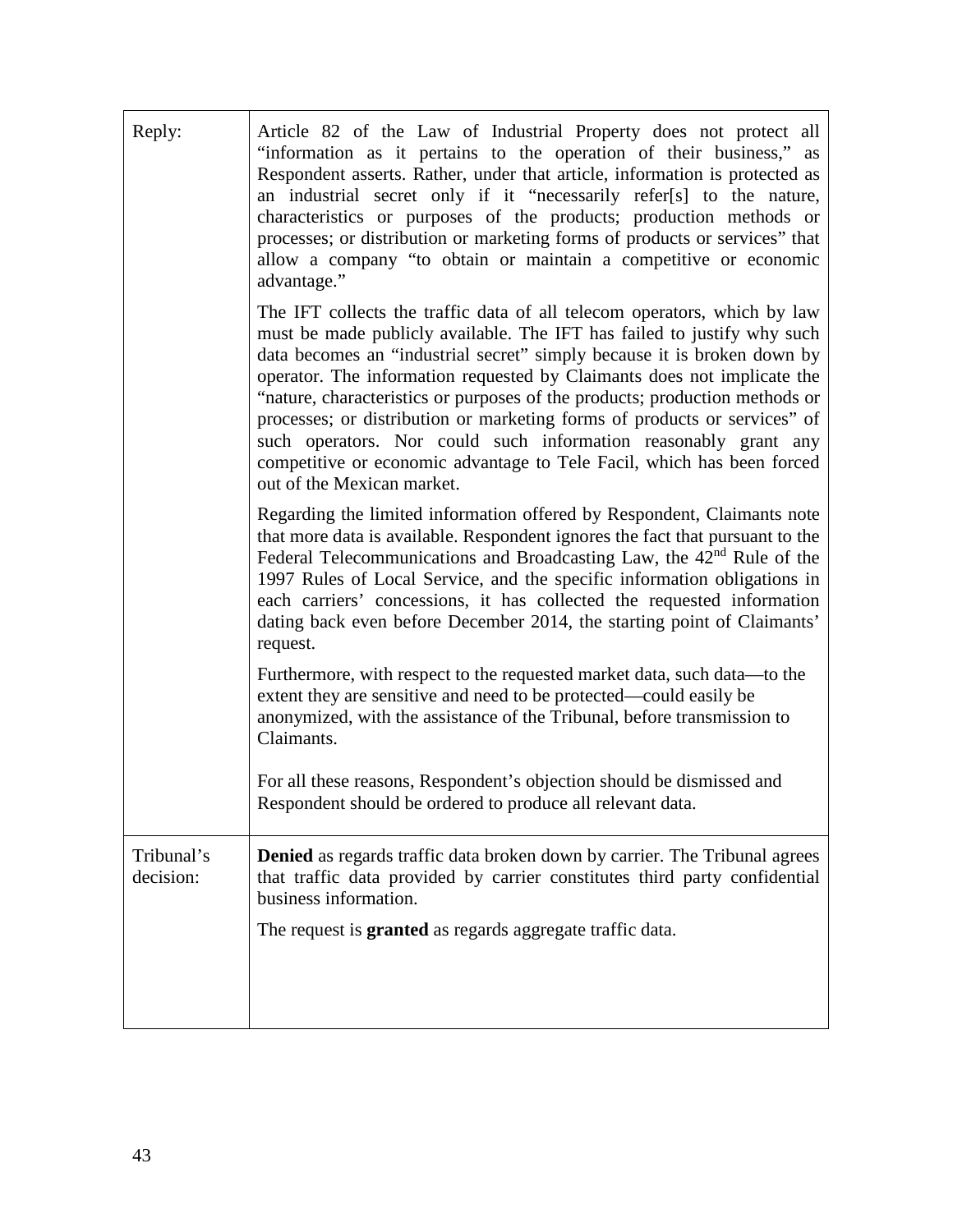|                                          | 13                                                                                                                                                                                                                                                                                                                                                                            |
|------------------------------------------|-------------------------------------------------------------------------------------------------------------------------------------------------------------------------------------------------------------------------------------------------------------------------------------------------------------------------------------------------------------------------------|
| Document<br>of<br>Category<br>Documents: | Any information in the IFT's possession, including reports, memoranda,<br>internal communications, emails, notes, and any other information,<br>regarding penetration rates in the Mexican telecommunications market<br>from 2013 to present (except 2015) for (i) fixed residential telephone, (ii)<br>fixed non-residential telephone, and (iii) mobile telephone services. |
| Justification:                           | The requested information is relevant to the case and material to its outcome.<br>The requested information is required to accurately identify the market in<br>which Tele Fácil would have operated and competed but for the IFT's<br>destruction of Claimants' investment.                                                                                                  |
|                                          | The requested information is not in the possession, custody or control of the<br>Claimants. The requested information is in the possession, custody and<br>control of the Respondent. The IFT has this information publicly available<br>but only for the year 2015, as contained in its Statistical Yearbook 2015<br>(Anuario Estadístico 2015).                             |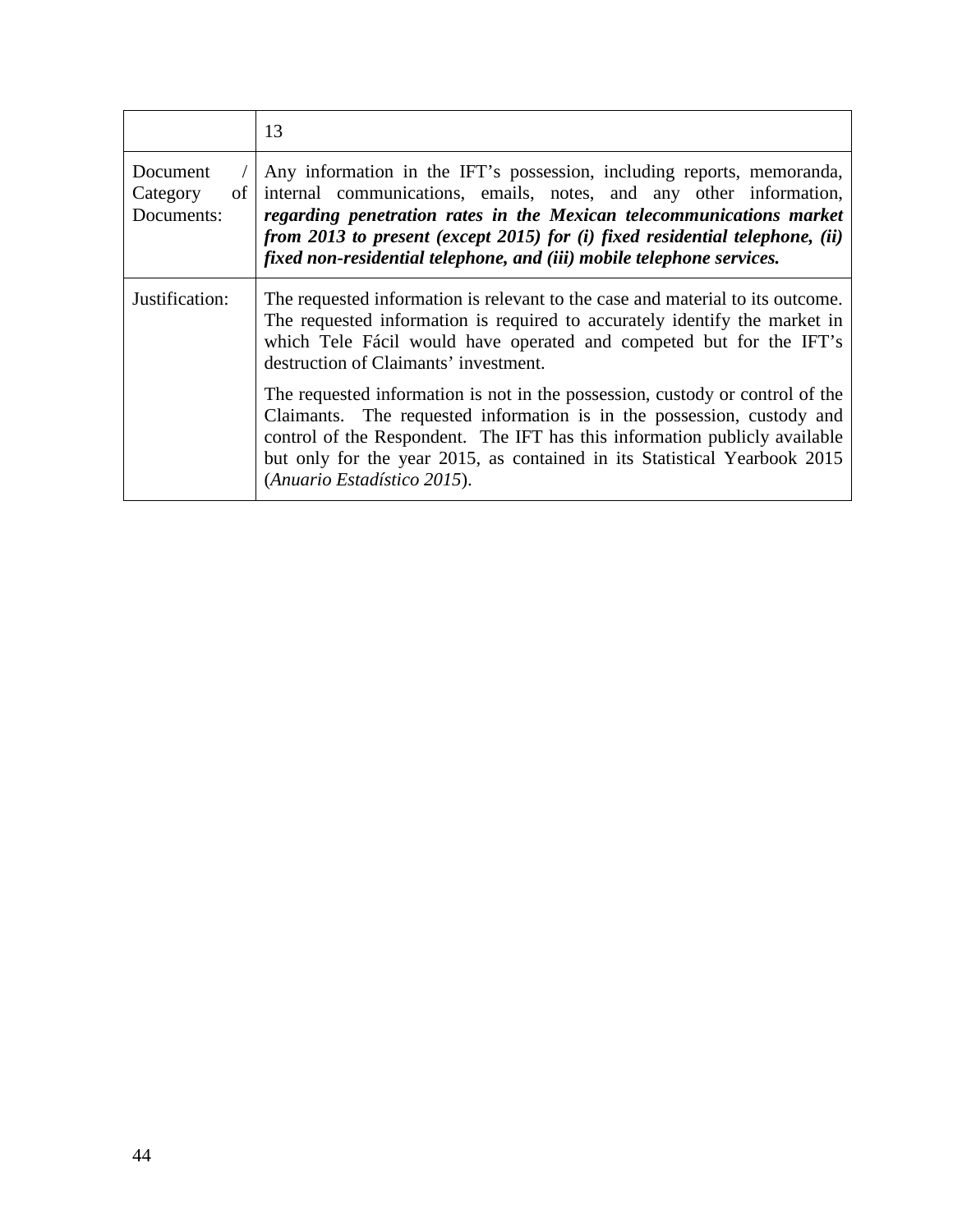| Objections:             | The Respondent objects to the requests on the grounds of lack of specificity<br>$(i.e.,$ failure to comply with Article 3(3)(a)), as explained in the general<br>objection to this Request for Documents.                                                                                                                                  |
|-------------------------|--------------------------------------------------------------------------------------------------------------------------------------------------------------------------------------------------------------------------------------------------------------------------------------------------------------------------------------------|
|                         | Notwithstanding the above, the Respondent observes that the following<br>information is publicly available from IFT's data bank:                                                                                                                                                                                                           |
|                         | Fixed residential telephone lines (penetration) available at:                                                                                                                                                                                                                                                                              |
|                         | https://bit.ift.org.mx/SASVisualAnalyticsExplorer/VisualAnalyticsExplorer/<br>VisualAnalyticsExplorerApp.jsp?saspfs%5Frequest%5Fpath%5Furl=SBIP%<br>3A%2F%2FMETASERVER%2FShared%20Data%2FSAS%20Visual%20A<br>nalytics%2FTablas%20de%20consulta%2FPenetraci%C3%B3n%20Hist%C<br>3%B3rica%20de%20Telefon%C3%ADa%20Fija%28VisualExploration%29 |
|                         | Non-residential fixed telephone lines (penetration) available at:                                                                                                                                                                                                                                                                          |
|                         | https://bit.ift.org.mx/SASVisualAnalyticsExplorer/VisualAnalyticsExplorer/<br>VisualAnalyticsExplorerApp.jsp?saspfs%5Frequest%5Fpath%5Furl=SBIP%<br>3A%2F%2FMETASERVER%2FShared%20Data%2FSAS%20Visual%20A<br>nalytics%2FTablas%20de%20consulta%2FPenetraci%C3%B3n%20Hist%C<br>3%B3rica%20de%20Telefon%C3%ADa%20Fija%28VisualExploration%29 |
|                         | Mobile services (density)                                                                                                                                                                                                                                                                                                                  |
|                         | https://bit.ift.org.mx/SASVisualAnalyticsExplorer/VisualAnalyticsExplorer/<br>VisualAnalyticsExplorerApp.jsp?saspfs_request_path_url=SBIP%3A%2F%<br>2FMETASERVER%2FShared%20Data%2FSAS%20Visual%20Analytics%<br>2FTablas%20de%20consulta%2FTeledensidad%20de%20Banda%20Ancha<br>%20M%C3%B3vil%28VisualExploration%29                       |
|                         | https://bit.ift.org.mx/SASVisualAnalyticsViewer/VisualAnalyticsViewer_gu<br>est.jsp?appSwitcherDisabled=false&reportName=%C3%8Dndice+Descarga<br>+de+Datos&reportPath=/Shared+Data/SAS+Visual+Analytics/Tablas+de+c<br>onsulta/&appSwitcherDisabled=true                                                                                   |
|                         | IFT has not identified any other documents that would be responsive to this<br>request                                                                                                                                                                                                                                                     |
| Reply:                  | Claimants maintain that its request is specific and relevant and material to<br>the case. While Claimants provide no reply at this time, they reserve their<br>right to request additional information in this area in future document<br>production rounds.                                                                               |
| Tribunal's<br>decision: | Considering Claimants' Reply, no decision from the Tribunal is required.                                                                                                                                                                                                                                                                   |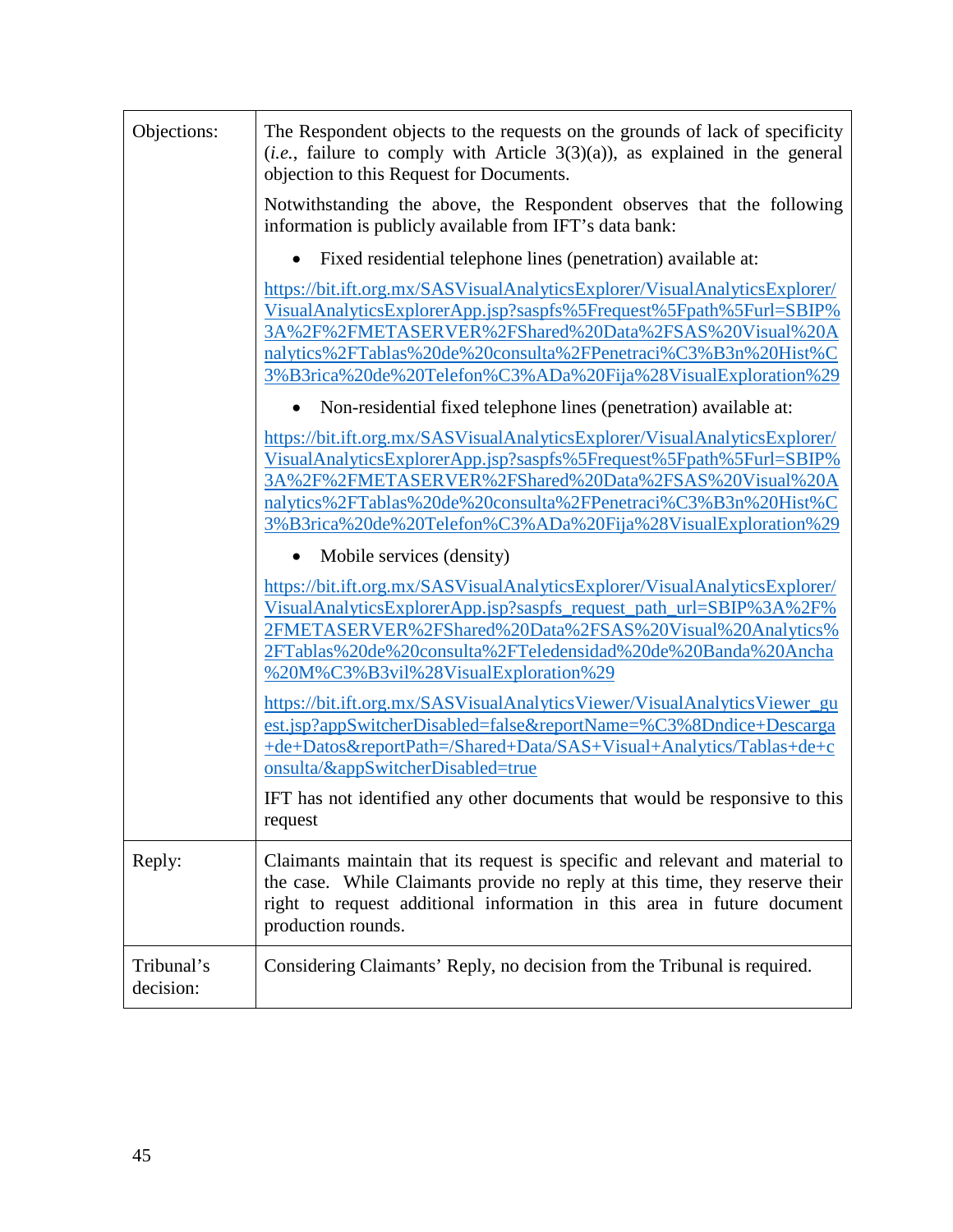| Request No.                              | 14                                                                                                                                                                                                                                                                                                                                                    |
|------------------------------------------|-------------------------------------------------------------------------------------------------------------------------------------------------------------------------------------------------------------------------------------------------------------------------------------------------------------------------------------------------------|
| Document<br>οf<br>Category<br>Documents: | Any information in the IFT's possession, including reports, memoranda,<br>internal communications, emails, notes, and any other information,<br>regarding end-user subscriptions from 2013 to present (except 2015) for $(i)$<br>residential fixed line households, (ii) wireless subscriptions, and (iii) fixed<br>line economic units (businesses). |
| Justification:                           | The requested information is relevant to the case and material to its outcome.<br>The requested information is required to accurately identify the market in<br>which Tele Fácil would have operated and competed but for the IFT's<br>destruction of Claimants' investment.                                                                          |
|                                          | The requested information is not in the possession, custody or control of the<br>Claimants. The requested information is in the possession, custody and<br>control of the Respondent. The IFT has this information publicly available<br>but only for the year 2015, as contained in its Statistical Yearbook 2015<br>(Anuario Estadístico 2015).     |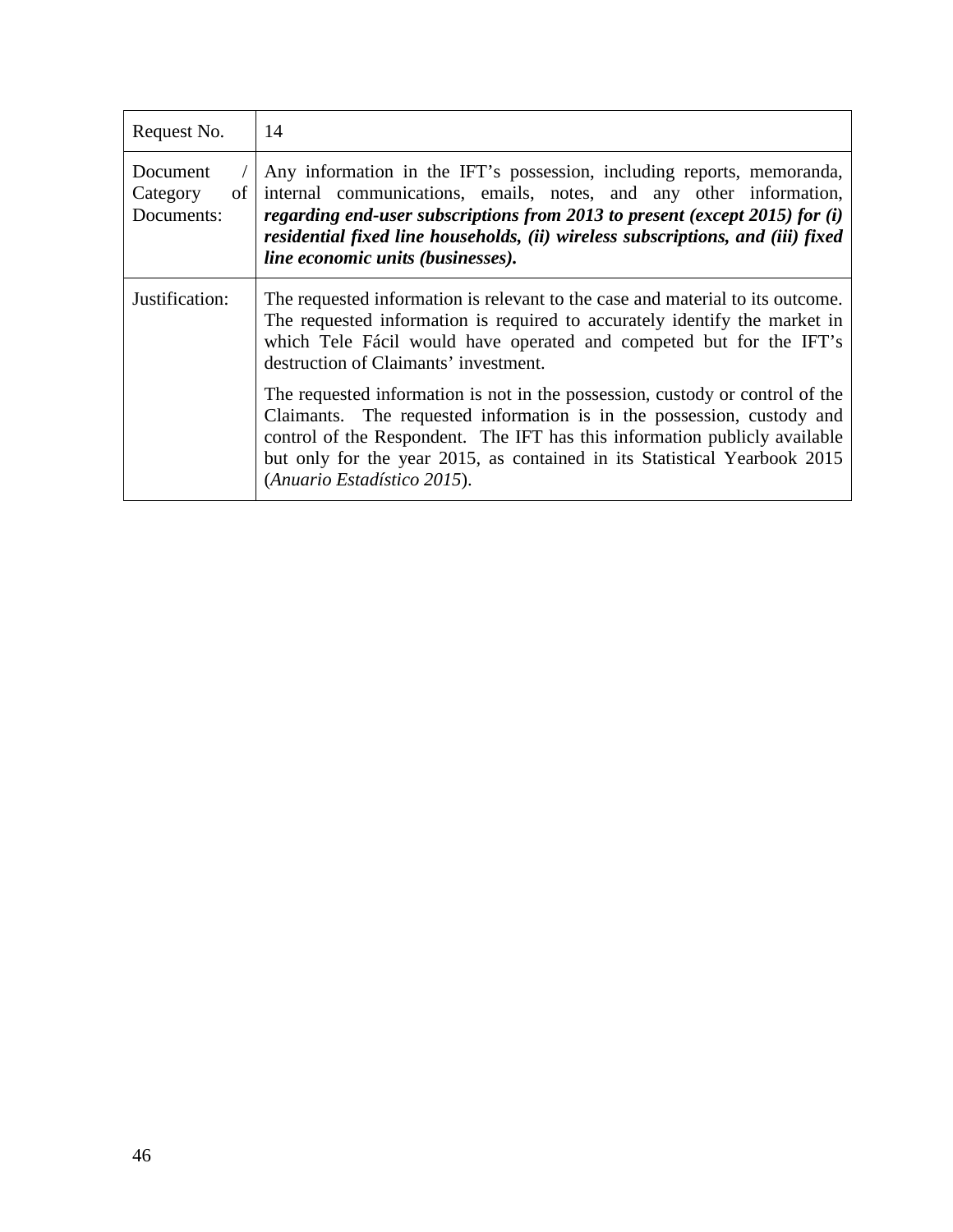| Objections:             | The Respondent objects to the requests on the grounds of lack of specificity<br>$(i.e.,$ failure to comply with Article 3(3)(a)), as explained in the general<br>objection to this Request for Documents.                                                                                                            |
|-------------------------|----------------------------------------------------------------------------------------------------------------------------------------------------------------------------------------------------------------------------------------------------------------------------------------------------------------------|
|                         | Notwithstanding the above, the Respondent observes that the following<br>information is publicly available from IFT's website:                                                                                                                                                                                       |
|                         | Residential fixed lines (number of lines)                                                                                                                                                                                                                                                                            |
|                         | https://bit.ift.org.mx/SASVisualAnalyticsExplorer/VisualAnalyticsExplorer/<br>VisualAnalyticsExplorerApp.jsp?saspfs%5Frequest%5Fpath%5Furl=SBIP%<br>3A%2F%2FMETASERVER%2FShared%20Data%2FSAS%20Visual%20A<br>nalytics%2FTablas%20de%20consulta%2FL%C3%ADneas%20de%20Telef<br>on%C3%ADa%20Fija%28VisualExploration%29 |
|                         | Mobile subscriptions (number of lines)                                                                                                                                                                                                                                                                               |
|                         | https://bit.ift.org.mx/SASVisualAnalyticsExplorer/VisualAnalyticsExplorer/<br>VisualAnalyticsExplorerApp.jsp?saspfs_request_path_url=SBIP%3A%2F%<br>2FMETASERVER%2FShared%20Data%2FSAS%20Visual%20Analytics%<br>2FTablas%20de%20consulta%2FL%C3%ADneas%20de%20Telefon%C3%<br>ADa%20M%C3%B3vil%28VisualExploration%29 |
|                         | Non-residential fixed lines (number of lines)                                                                                                                                                                                                                                                                        |
|                         | https://bit.ift.org.mx/SASVisualAnalyticsExplorer/VisualAnalyticsExplorer/<br>VisualAnalyticsExplorerApp.jsp?saspfs%5Frequest%5Fpath%5Furl=SBIP%<br>3A%2F%2FMETASERVER%2FShared%20Data%2FSAS%20Visual%20A<br>nalytics%2FTablas%20de%20consulta%2FL%C3%ADneas%20de%20Telef<br>on%C3%ADa%20Fija%28VisualExploration%29 |
|                         | The Respondent additionally objects that it would be grossly over<br>burdensome to require IFT to prepare year-to-date statistics for the Claimants<br>use in this proceeding. The request is preposterous on that ground alone.                                                                                     |
|                         | IFT has not identified any other documents that would be responsive to this<br>request.                                                                                                                                                                                                                              |
| Reply:                  | Claimants maintain that its request is specific and relevant and material to<br>the case. While Claimants provide no reply at this time, they reserve their<br>right to request additional information in this area in future document<br>production rounds.                                                         |
| Tribunal's<br>decision: | Considering Claimants' Reply, no decision from the Tribunal is required.                                                                                                                                                                                                                                             |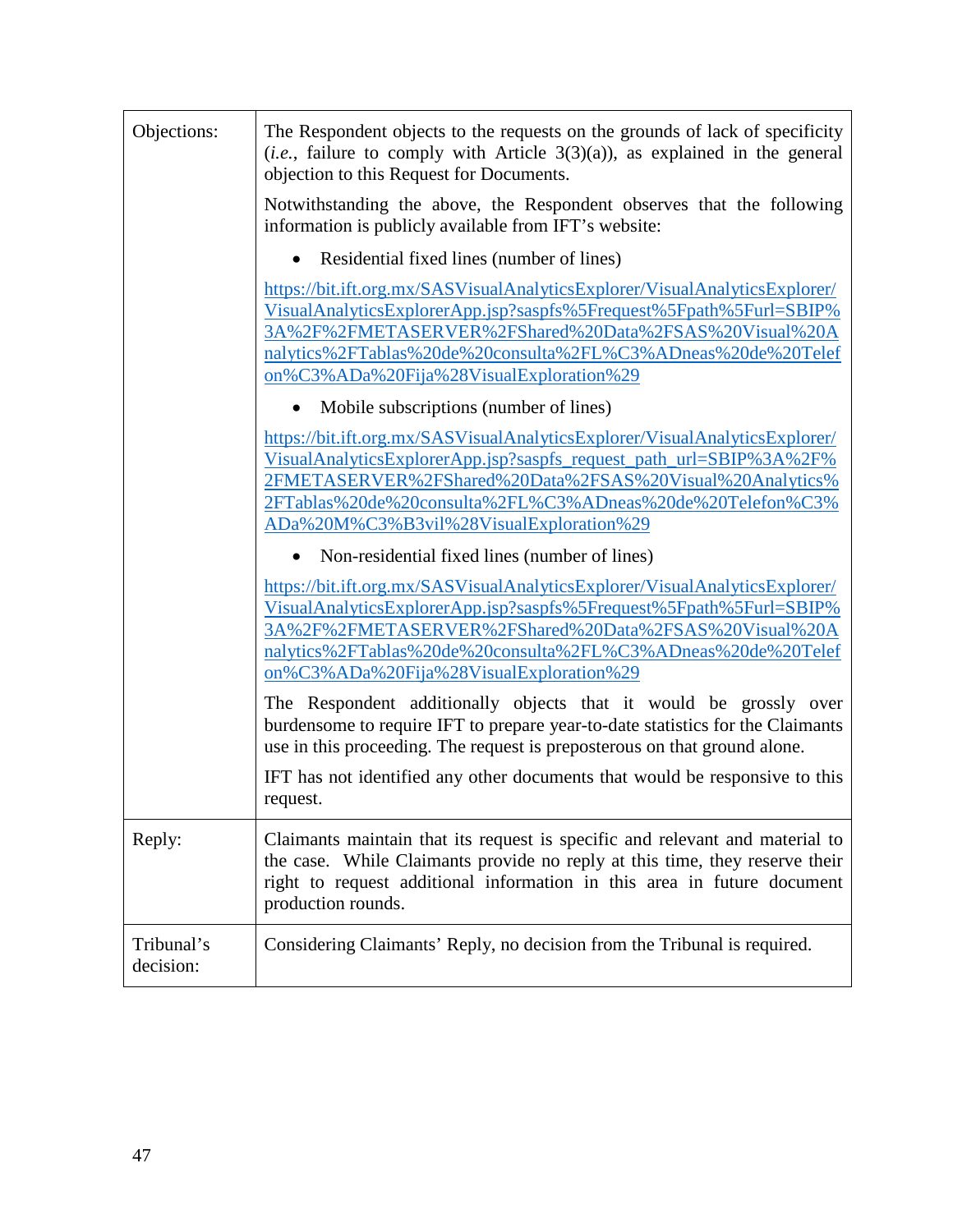| Request No.                              | 15                                                                                                                                                                                                                                                                                                                                                                                                                                                                                                                                                                                                   |
|------------------------------------------|------------------------------------------------------------------------------------------------------------------------------------------------------------------------------------------------------------------------------------------------------------------------------------------------------------------------------------------------------------------------------------------------------------------------------------------------------------------------------------------------------------------------------------------------------------------------------------------------------|
| Document<br>Category<br>of<br>Documents: | Any information in the IFT's possession, including reports, memoranda,<br>internal communications, emails, notes, and any other information,<br>regarding the monthly and/or quarterly shares by carrier of the Mexican<br>telecommunications market from January 2017 to present, broken down<br>for the following markets: (i) Number of fixed lines; (ii) fixed-line traffic<br>share; (iii) fixed-line traffic share (local and national long distance); (iv)<br>fixed-line traffic share (international); (v) fixed-line broadband<br>subscriptions share; and (vi) mobile subscriptions share. |
| Justification:                           | The requested information is relevant to the case and material to its outcome.<br>The requested information is required to accurately identify the market in<br>which Tele Fácil would have operated and competed but for the IFT's<br>destruction of Claimants' investment.<br>The requested information is not in the possession, custody or control of the<br>Claimants. The requested information is in the possession, custody and<br>control of the Respondent. The IFT has this information publicly available<br>up to the last quarter of 2016, but not for year 2017.                      |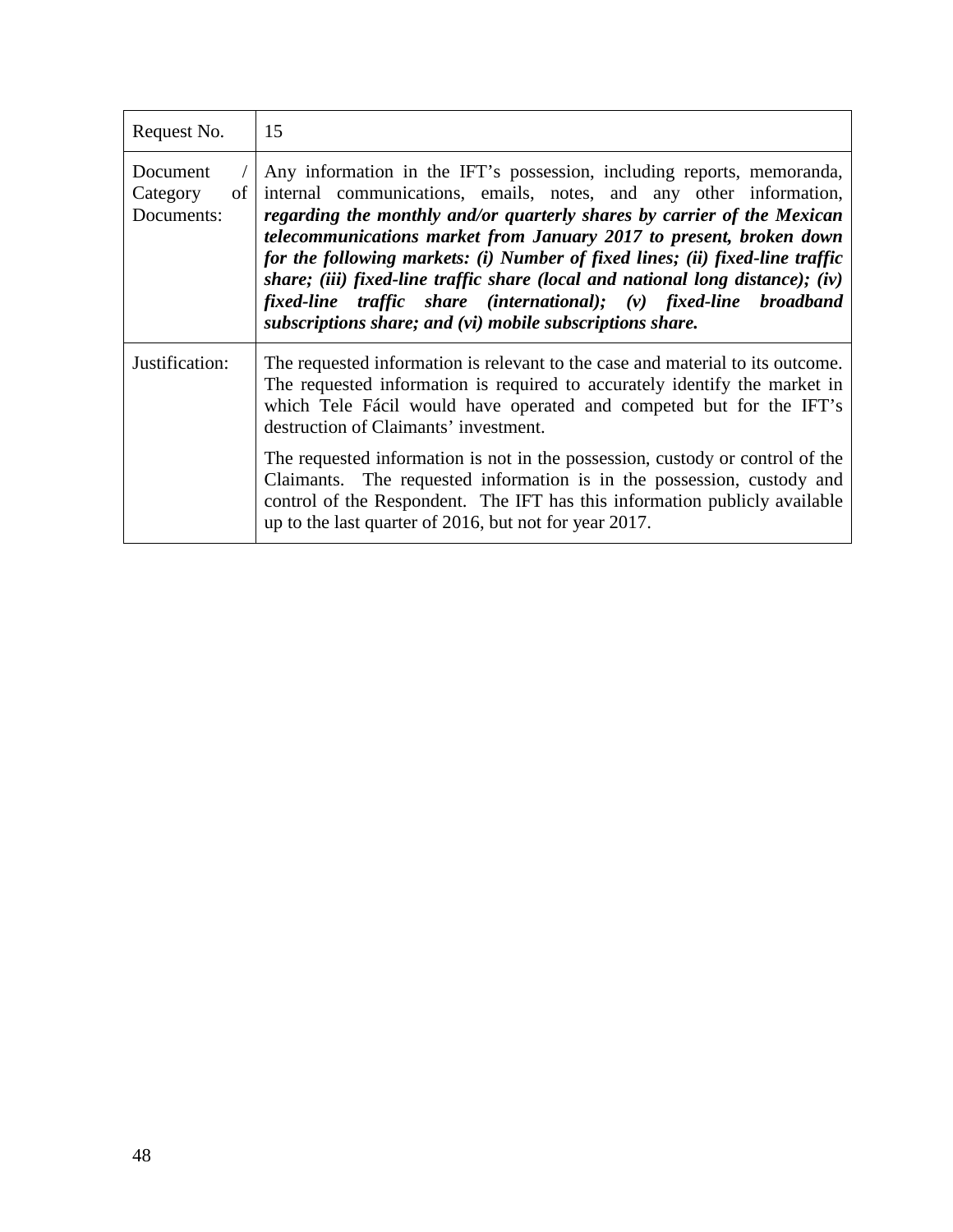| Objections: | The Respondent objects to the requests on the grounds of lack of specificity<br>$(i.e.,$ failure to comply with Article 3(3)(a)), as explained in the general<br>objection to this Request for Documents.                                                                                                             |
|-------------|-----------------------------------------------------------------------------------------------------------------------------------------------------------------------------------------------------------------------------------------------------------------------------------------------------------------------|
|             | Notwithstanding the above, the Respondent observes that the following<br>information is publicly available from IFT's data bank:                                                                                                                                                                                      |
|             | Total fixed lines (number of lines)                                                                                                                                                                                                                                                                                   |
|             | https://bit.ift.org.mx/SASVisualAnalyticsExplorer/VisualAnalyticsExplorer/<br>VisualAnalyticsExplorerApp.jsp?saspfs%5Frequest%5Fpath%5Furl=SBIP%<br>3A%2F%2FMETASERVER%2FShared%20Data%2FSAS%20Visual%20A<br>nalytics%2FTablas%20de%20consulta%2FL%C3%ADneas%20de%20Telef<br>on%C3%ADa%20Fija%28VisualExploration%29  |
|             | Traffic over fixed lines (minutes)                                                                                                                                                                                                                                                                                    |
|             | https://bit.ift.org.mx/SASVisualAnalyticsExplorer/VisualAnalyticsExplorer/<br>VisualAnalyticsExplorerApp.jsp?saspfs%5Frequest%5Fpath%5Furl=SBIP%<br>3A%2F%2FMETASERVER%2FShared%20Data%2FSAS%20Visual%20A<br>nalytics%2FTablas%20de%20consulta%2FTr%C3%A1fico%20de%20Telef<br>on%C3%ADa%20Fija%28VisualExploration%29 |
|             | International long distance traffic over fixed lines (minutes)                                                                                                                                                                                                                                                        |
|             | https://bit.ift.org.mx/SASVisualAnalyticsExplorer/VisualAnalyticsExplorer/<br>VisualAnalyticsExplorerApp.jsp?saspfs%5Frequest%5Fpath%5Furl=SBIP%<br>3A%2F%2FMETASERVER%2FShared%20Data%2FSAS%20Visual%20A<br>nalytics%2FTablas%20de%20consulta%2FTr%C3%A1fico%20de%20Telef<br>on%C3%ADa%20Fija%28VisualExploration%29 |
|             | Broad band subscriptions on fixed lines                                                                                                                                                                                                                                                                               |
|             | https://bit.ift.org.mx/SASVisualAnalyticsExplorer/VisualAnalyticsExplorer/<br>VisualAnalyticsExplorerApp.jsp?saspfs_request_path_url=SBIP%3A%2F%<br>2FMETASERVER%2FShared%20Data%2FSAS%20Visual%20Analytics%<br>2FTablas%20de%20consulta%2FAccesos%20de%20Banda%20Ancha%20F<br>ija%28VisualExploration%29             |
|             | Mobile subscriptions (number of lines)                                                                                                                                                                                                                                                                                |
|             | https://bit.ift.org.mx/SASVisualAnalyticsExplorer/VisualAnalyticsExplorer/<br>VisualAnalyticsExplorerApp.jsp?saspfs_request_path_url=SBIP%3A%2F%<br>2FMETASERVER%2FShared%20Data%2FSAS%20Visual%20Analytics%<br>2FTablas%20de%20consulta%2FL%C3%ADneas%20de%20Telefon%C3%<br>ADa%20M%C3%B3vil%28VisualExploration%29  |
|             | IFT has not identified any other documents that would be responsive to this<br>request                                                                                                                                                                                                                                |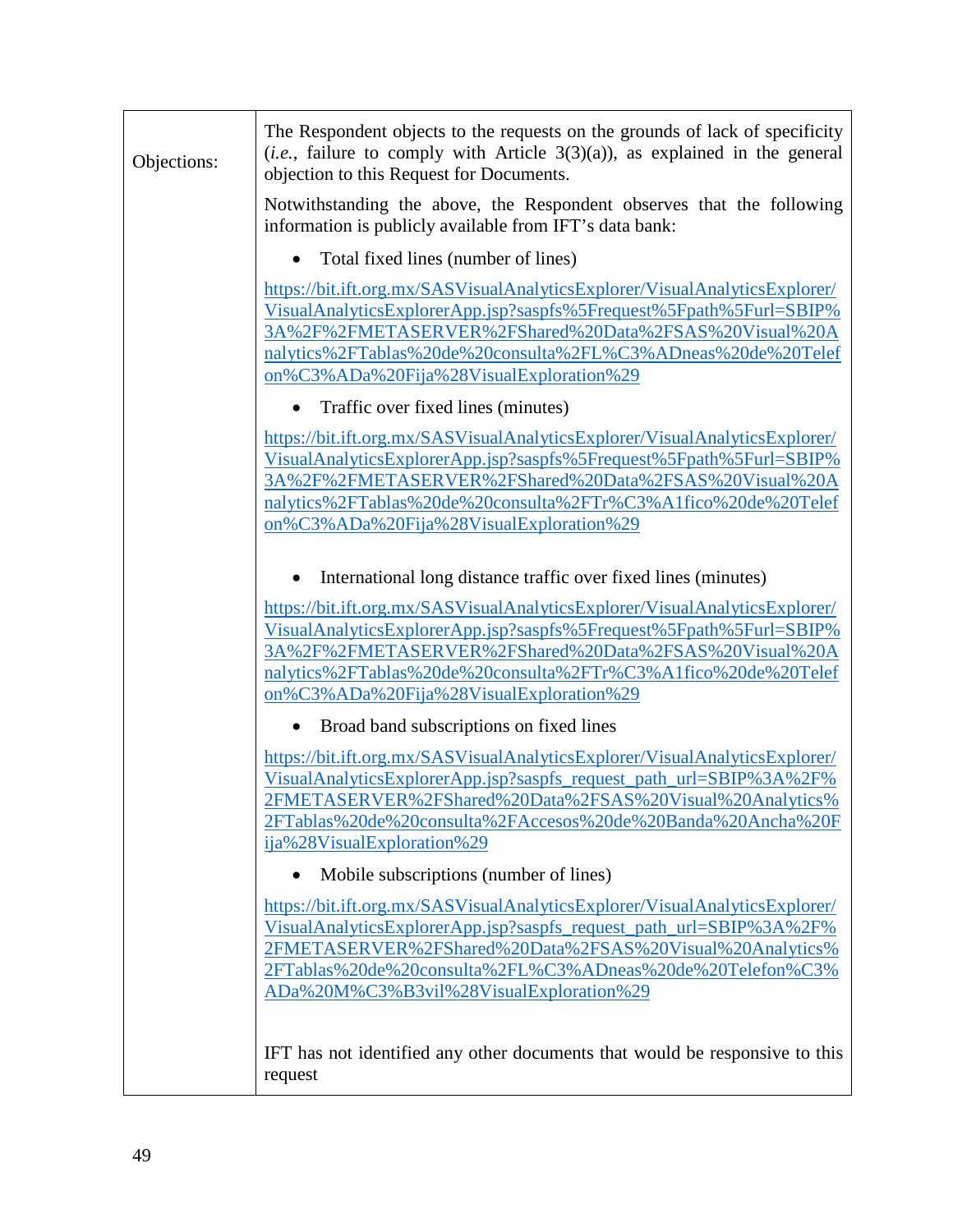| Reply:                  | Claimants maintain that its request is specific and relevant and material to<br>the case. While Claimants provide no reply at this time, they reserve their<br>right to request additional information in this area in future document<br>production rounds. |
|-------------------------|--------------------------------------------------------------------------------------------------------------------------------------------------------------------------------------------------------------------------------------------------------------|
| Tribunal's<br>decision: | Considering Claimants' Reply, no decision from the Tribunal is required.                                                                                                                                                                                     |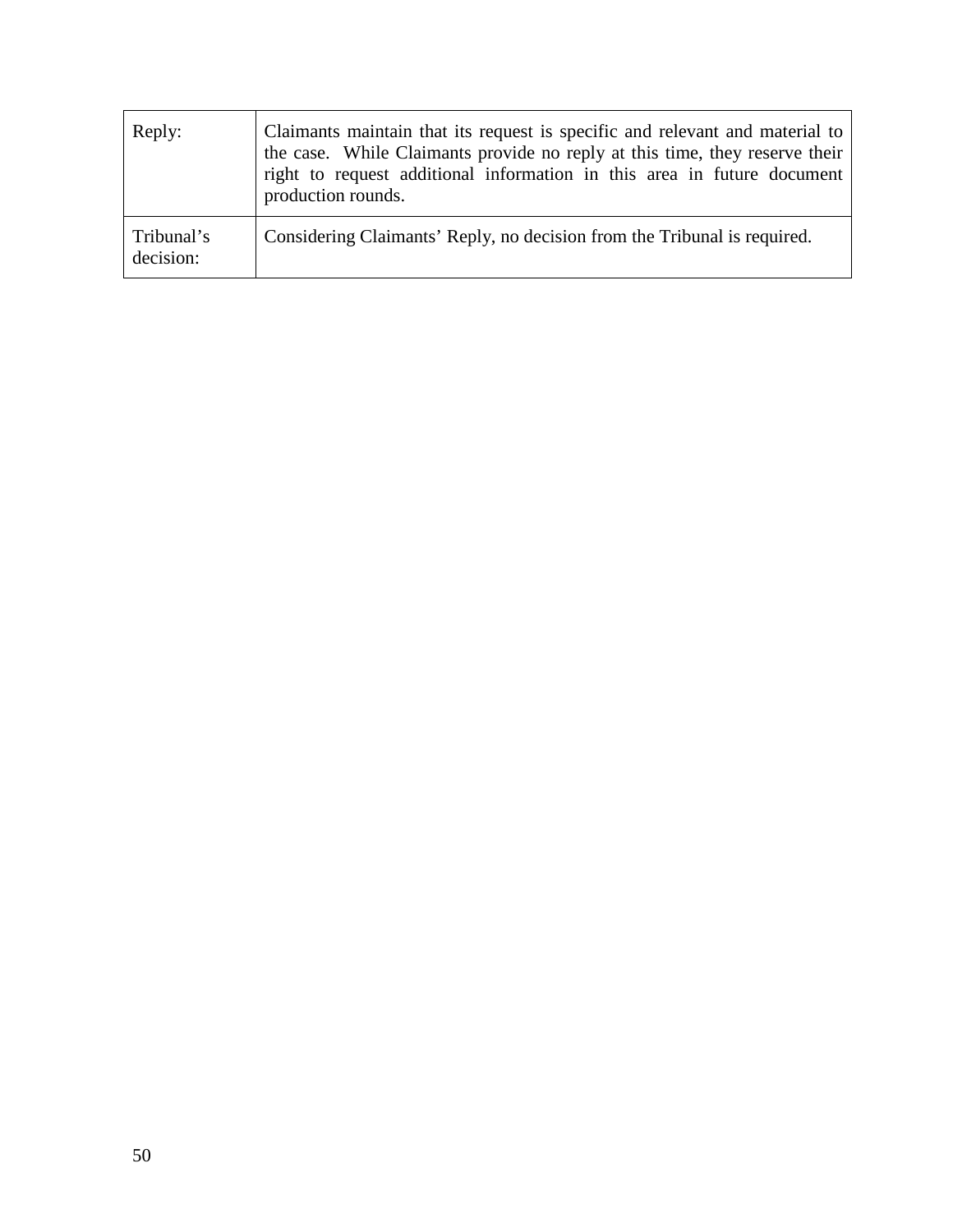| Request No.                              | 16                                                                                                                                                                                                                                                                                                                                                                                                         |
|------------------------------------------|------------------------------------------------------------------------------------------------------------------------------------------------------------------------------------------------------------------------------------------------------------------------------------------------------------------------------------------------------------------------------------------------------------|
| Document<br>Category<br>of<br>Documents: | Any information in the IFT's possession, including reports, memoranda,<br>internal communications, emails, notes, and any other information, regarding<br>the list of all Mexican telecommunications concessionaires receiving<br>international traffic from the United States, by year from 2014 to 2017.                                                                                                 |
| Justification:                           | The requested information is relevant to the case and material to its outcome.<br>The requested information is required to accurately identify the market in<br>which Tele Fácil would have operated and competed but for the IFT's<br>destruction of Claimants' investment.                                                                                                                               |
|                                          | The requested information is not in the possession, custody or control of the<br>Claimants. The requested information is in the possession, custody and<br>control of the Respondent. Every Mexican carrier that routes incoming<br>international traffic must be authorized by and report its statistical information<br>to the IFT pursuant to Rule 23 of the International Telecommunications<br>Rules. |
| Objections:                              | The Respondent objects to the requests on the grounds of lack of specificity<br>( <i>i.e.</i> , failure to comply with Article $3(3)(a)$ ), as explained in the general<br>objection to this Request for Documents.                                                                                                                                                                                        |
|                                          | The Respondent further objects to this request on the grounds of "legal"<br>impediment or privilege" under Article $9(2)(b)$ and "commercial or<br>technical confidentiality" under Article 9(2)(e).                                                                                                                                                                                                       |
|                                          | The request contains confidential business information provided by third<br>parties related to their assets, financial situation, economic/accounting data<br>and technical/financial data which, if granted, could put the concessionaire at<br>a disadvantage vis-à-vis its competitors, and is protected in terms of Articles<br>113 (III) of the LFTAIP and 116 last paragraph of the LGTAIP.          |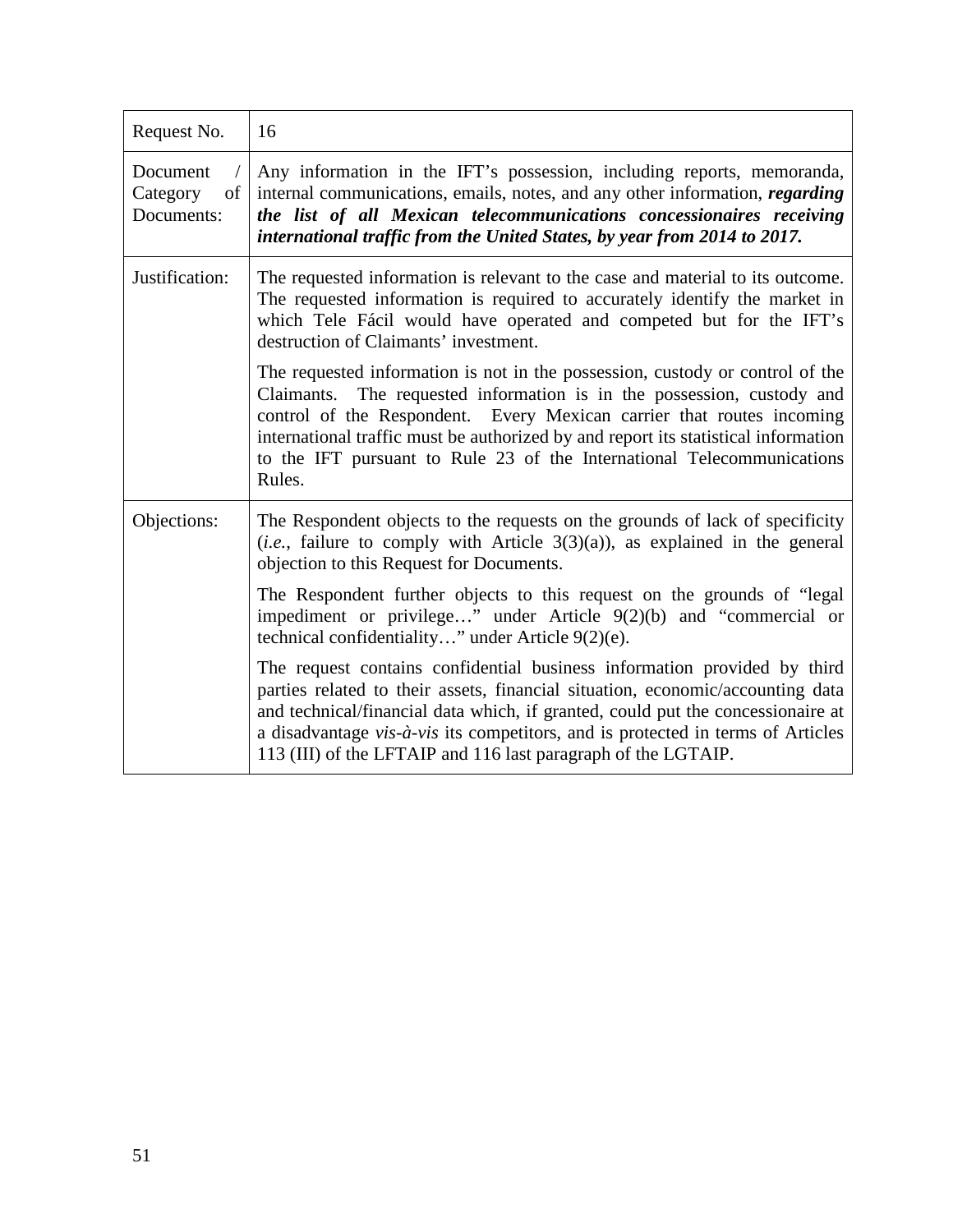| Reply:                  | Claimants' request is specific as it only pertains to the limited list of entities<br>in the market that are authorized to receive international traffic. Respondent<br>possesses and is easily capable of producing a list of entities that have been<br>granted a license and/or authorization by the Mexican Government to receive<br>international traffic.                                                                                                                                                                                                                                                                                                                                                                                                                                 |
|-------------------------|-------------------------------------------------------------------------------------------------------------------------------------------------------------------------------------------------------------------------------------------------------------------------------------------------------------------------------------------------------------------------------------------------------------------------------------------------------------------------------------------------------------------------------------------------------------------------------------------------------------------------------------------------------------------------------------------------------------------------------------------------------------------------------------------------|
|                         | The requested information is not protected. Tele Facil's knowledge that a<br>particular company provides international termination services cannot cause<br>any business harm, particularly since Tele Facil has been forced out of the<br>Mexican market. By law, the IFT is required to authorize any company<br>providing international termination services in Mexico, and such authorization<br>should be made publicly available. In particular, the requested information<br>does not refer to the "nature, characteristics or purposes of the products;<br>production methods or processes; or distribution or marketing forms of<br>products or services" of an affected entity. Nor could such information<br>reasonably grant any competitive or economic advantage to a competitor. |
|                         | Accordingly, Respondent's objection should be dismissed and Respondent<br>should be ordered to produce all relevant data.                                                                                                                                                                                                                                                                                                                                                                                                                                                                                                                                                                                                                                                                       |
| Tribunal's<br>decision: | Denied.<br>The Tribunal considers that this request may lead to the disclosure of data<br>from third parties (particularly operators) that may be commercially<br>confidential (IBA Rules, Art. 9.2(e)).                                                                                                                                                                                                                                                                                                                                                                                                                                                                                                                                                                                        |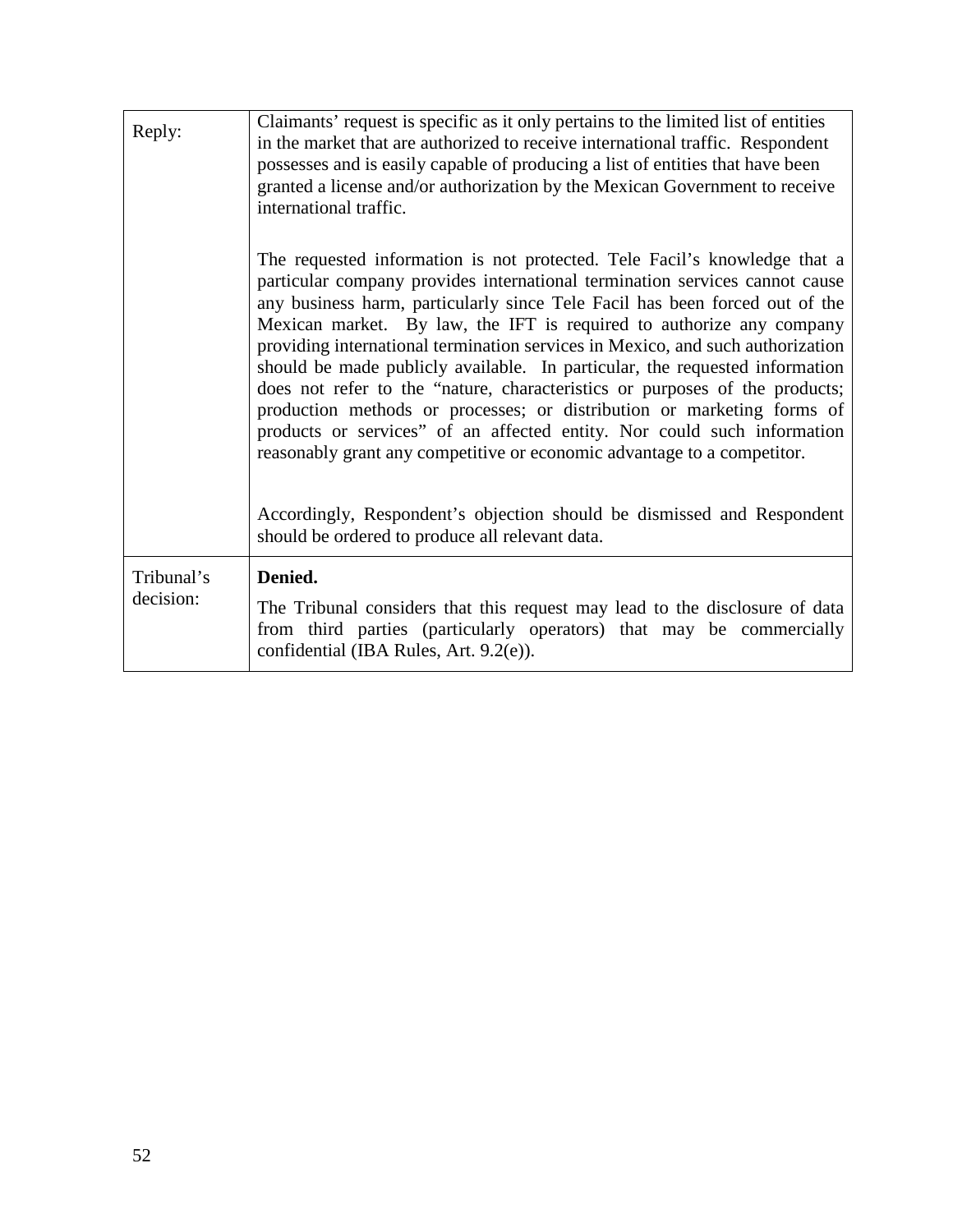| Request No.                              | 17                                                                                                                                                                                                                                                                                                                                                                                                          |
|------------------------------------------|-------------------------------------------------------------------------------------------------------------------------------------------------------------------------------------------------------------------------------------------------------------------------------------------------------------------------------------------------------------------------------------------------------------|
| Document<br>Category<br>of<br>Documents: | Any information in the IFT's possession, including reports, memoranda,<br>internal communications, emails, notes, and any other information,<br>regarding the monthly incoming US international traffic minutes<br>received by each Mexican carrier, separated for fixed lines and wireless<br>users, for 2014 to 2017.                                                                                     |
| Justification:                           | The requested information is relevant to the case and material to its<br>outcome. The requested information is required to accurately identify the<br>market in which Tele Fácil would have operated and competed but for the<br>IFT's destruction of Claimants' investment.                                                                                                                                |
|                                          | The requested information is not in the possession, custody or control of<br>the Claimants. The requested information is in the possession, custody<br>and control of the Respondent. Every carrier authorized to route incoming<br>or outgoing international traffic in Mexico must report this information to<br>the IFT pursuant to Rule 23 of the International Telecommunications<br>Rules.            |
| Objections:                              | The Respondent objects to the requests on the grounds of lack of<br>specificity ( <i>i.e.</i> , failure to comply with Article $3(3)(a)$ ), as explained in the<br>general objection to this Request for Documents.                                                                                                                                                                                         |
|                                          | The Respondent further objects to this request on the grounds of "legal"<br>impediment or privilege" under Article $9(2)(b)$ and "commercial or<br>technical confidentiality" under Article 9(2)(e).                                                                                                                                                                                                        |
|                                          | The request contains confidential business information provided by third<br>parties related to their assets, financial situation, economic/accounting data<br>and technical/financial data which, if granted, could put the concessionaire<br>at a disadvantage $vis-\hat{a} - vis$ its competitors, and is protected in terms of<br>Articles 113 (III) of the LFTAIP and 116 last paragraph of the LGTAIP. |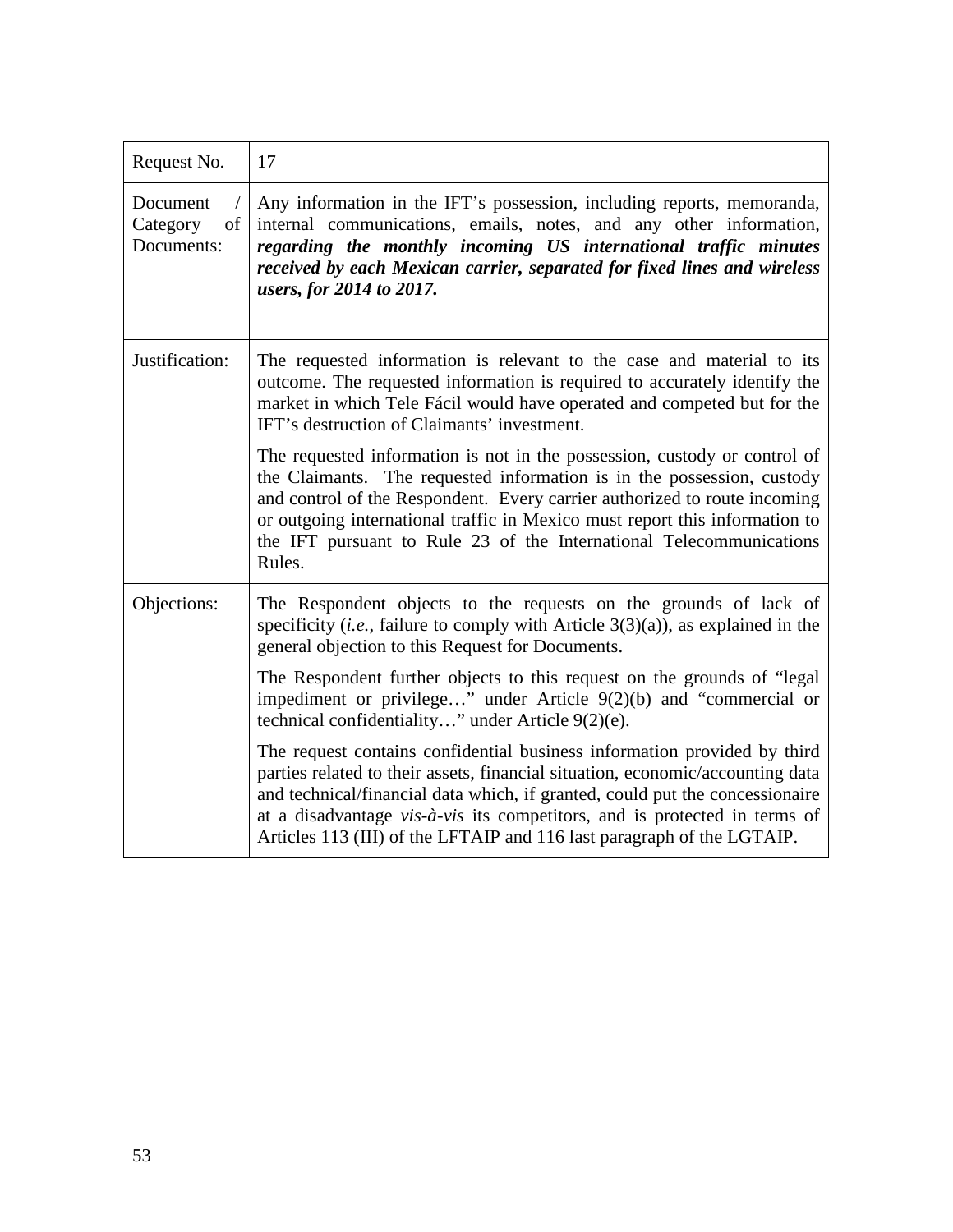| Reply:                  | Claimants' request is specific and the data is clearly in Respondent's<br>possession, as Respondent is required by law to collect such data under<br>Rule 23 of the International Telecommunications Rules.<br>Additionally, the requested information does not refer to the "nature,<br>characteristics or purposes of the products; production methods or<br>processes; or distribution or marketing forms of products or services" of<br>any provider. Nor could such information reasonably grant any<br>competitive or economic advantage to another provider, particularly Tele<br>Facil which has been forced out of the Mexican market. Claimant is not<br>requesting any revenue or rate information that could be considered as<br>"related to their assets, financial situations, economic/accounting data and<br>technical/financial data" as Respondent asserts. Thus, Claimants' request<br>would not put any company at a disadvantage.<br>Furthermore, with respect to certain market data requested by Claimants,<br>such data—to the extent they are sensitive and need to be protected—can<br>easily be anonymized, with the assistance of the Tribunal, before<br>transmission to Claimants.<br>Accordingly, Respondent's objection should be dismissed and Respondent<br>should be ordered to produce all relevant data. |
|-------------------------|-----------------------------------------------------------------------------------------------------------------------------------------------------------------------------------------------------------------------------------------------------------------------------------------------------------------------------------------------------------------------------------------------------------------------------------------------------------------------------------------------------------------------------------------------------------------------------------------------------------------------------------------------------------------------------------------------------------------------------------------------------------------------------------------------------------------------------------------------------------------------------------------------------------------------------------------------------------------------------------------------------------------------------------------------------------------------------------------------------------------------------------------------------------------------------------------------------------------------------------------------------------------------------------------------------------------------------------------------|
| Tribunal's<br>decision: | <b>Denied</b> as regards traffic data broken down by carrier. The Tribunal agrees<br>that traffic data provided by carriers constitutes third party confidential<br>business information.                                                                                                                                                                                                                                                                                                                                                                                                                                                                                                                                                                                                                                                                                                                                                                                                                                                                                                                                                                                                                                                                                                                                                     |
|                         | The request is <b>granted</b> as regards aggregate traffic data.                                                                                                                                                                                                                                                                                                                                                                                                                                                                                                                                                                                                                                                                                                                                                                                                                                                                                                                                                                                                                                                                                                                                                                                                                                                                              |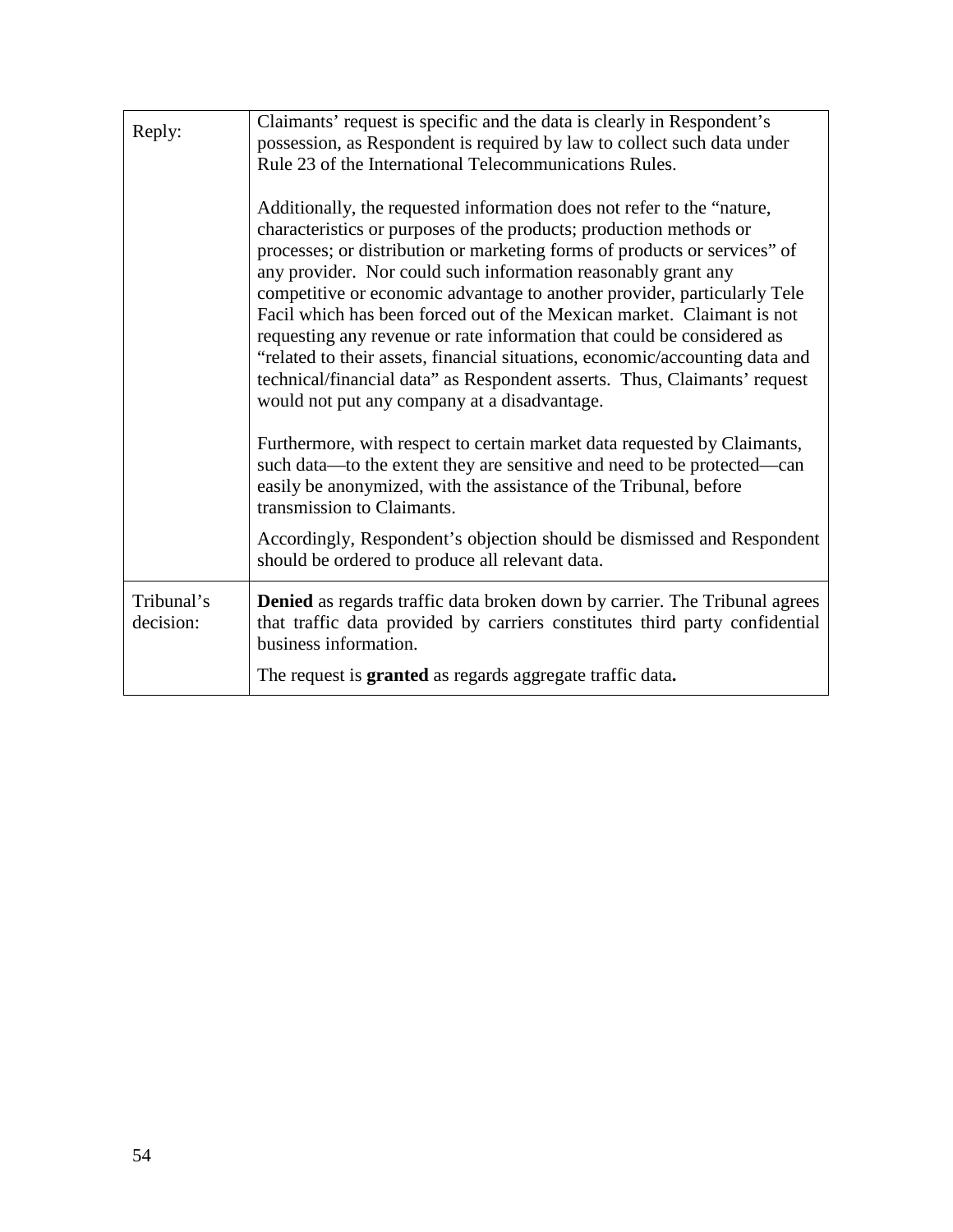| Request No.                              | 18                                                                                                                                                                                                                                                                                                                                                                                                                                                                                                                                                       |
|------------------------------------------|----------------------------------------------------------------------------------------------------------------------------------------------------------------------------------------------------------------------------------------------------------------------------------------------------------------------------------------------------------------------------------------------------------------------------------------------------------------------------------------------------------------------------------------------------------|
| Document<br>Category<br>of<br>Documents: | Any information in the IFT's possession, including reports, memoranda,<br>internal communications, emails, notes, and any other information, regarding<br>audio conferencing (including chat lines, radio streaming, and other<br>similar) services in Mexico, from 2013 to present.                                                                                                                                                                                                                                                                     |
| Justification:                           | The requested information is relevant to the case and material to its outcome.<br>The requested information is required to accurately identify the market in<br>which Tele Fácil would have operated and competed but for the IFT's<br>destruction of Claimants' investment.                                                                                                                                                                                                                                                                             |
|                                          | The requested information is not in the possession, custody or control of the<br>Claimants. If existent, the requested information is in the possession, custody<br>and control of the Respondent.                                                                                                                                                                                                                                                                                                                                                       |
| Objections:                              | The Respondent objects to the requests on the grounds of lack of specificity<br>$(i.e.,$ failure to comply with Article $3(3)(a)$ , as explained in the general<br>objection to this Request for Documents.<br>The Respondent has not identified any documents that would be responsive<br>to this request.                                                                                                                                                                                                                                              |
| Reply:                                   | The request is specific as it pertains to information very likely in the IFT's<br>possession regarding a specific type of telecommunications services. It is<br>difficult to believe that not a single communication, report, memoranda,<br>study, or analysis has been performed by the government agency with<br>expertise in telecommunications services, including with respect to audio<br>conferencing services.<br>Accordingly, Respondent's objection should be dismissed and Respondent<br>should be ordered to produce all relevant documents. |
| Tribunal's<br>decision:                  | Denied.<br>Claimants have failed to identify a narrow and specific category of<br>documents (IBA Rules, Art. 3.3(a)).                                                                                                                                                                                                                                                                                                                                                                                                                                    |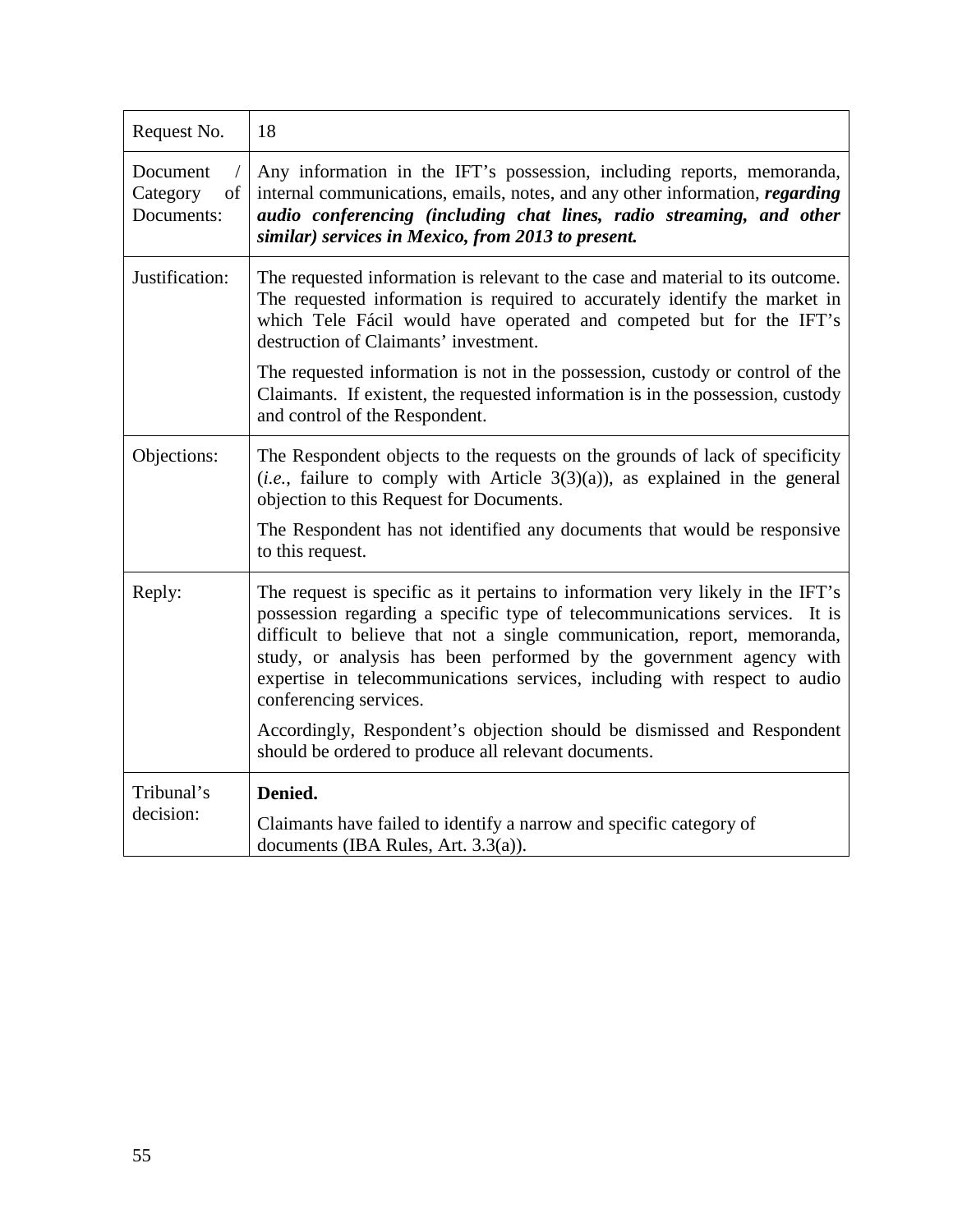| Request No.                              | 19                                                                                                                                                                                                                                                                                                                                                                                                                                                                                                                                                                                                                                   |
|------------------------------------------|--------------------------------------------------------------------------------------------------------------------------------------------------------------------------------------------------------------------------------------------------------------------------------------------------------------------------------------------------------------------------------------------------------------------------------------------------------------------------------------------------------------------------------------------------------------------------------------------------------------------------------------|
| Document<br>of<br>Category<br>Documents: | Any information in the IFT's possession, including studies, reports,<br>memoranda, internal communications, emails, notes, and any other<br>information, that was used or relied on to support the determination of the<br>economic interest group of America Movil, S.A.B. de C.V. as the<br>preponderant economic agent in telecommunications, as determined by the<br>IFT in Resolution P/IFT/EXT/060314/76 dated March 6, 2014.                                                                                                                                                                                                  |
| Justification:                           | The requested information is relevant to the case and material to its outcome.<br>The requested information is required to accurately identify the market in<br>which Tele Fácil would have operated and competed but for the IFT's<br>destruction of Claimants' investment.                                                                                                                                                                                                                                                                                                                                                         |
|                                          | The requested information is not in the possession, custody or control of the<br>Claimants. The requested information is in the possession, custody and<br>control of the Respondent.                                                                                                                                                                                                                                                                                                                                                                                                                                                |
| Objections:                              | The Respondent objects to the requests on the grounds of lack of specificity<br>( <i>i.e.</i> , failure to comply with Article $3(3)(a)$ ), as explained in the general<br>objection to this Request for Documents.                                                                                                                                                                                                                                                                                                                                                                                                                  |
|                                          | The Respondent further objects on the grounds of "lack of sufficient"<br>relevance to the case or materiality to its outcome" under Article $9(2)(a)$ . The<br>Claimant does not explain how IFT's ruling re America Movil's economic<br>preponderance is necessary to identify the market in which Tele Fácil would<br>have operated. The Respondent notes that said ruling does not involve Tele<br>Fácil in any way and it was issued after Tele Fácil made its decision to pursue<br>its business venture in Mexico and after it requested interconnection with<br>Telmex (which belongs to America Movil's group of companies). |
|                                          | The Respondent also objects to the requests on the grounds of "legal"<br>impediment or privilege" under Article $9(2)(b)$ and "commercial or<br>technical confidentiality" under Article 9(2)(e). The requests contain<br>confidential business information provided by third parties related to their<br>assets, financial situation, economic/accounting data and technical/financial<br>data which, if granted, could put the concessionaire at a disadvantage vis-à-<br><i>vis</i> its competitors.                                                                                                                              |
|                                          | Notwithstanding the foregoing, the Respondent notes that the Resolution<br>itself contains the information used and relied on to support the<br>determination. A public version of the resolution is available at:                                                                                                                                                                                                                                                                                                                                                                                                                   |
|                                          | http://www.ift.org.mx/sites/default/files/conocenos/pleno/sesiones/acuerdolig<br>a/piftext06031476versionpublicahoja.pdf                                                                                                                                                                                                                                                                                                                                                                                                                                                                                                             |